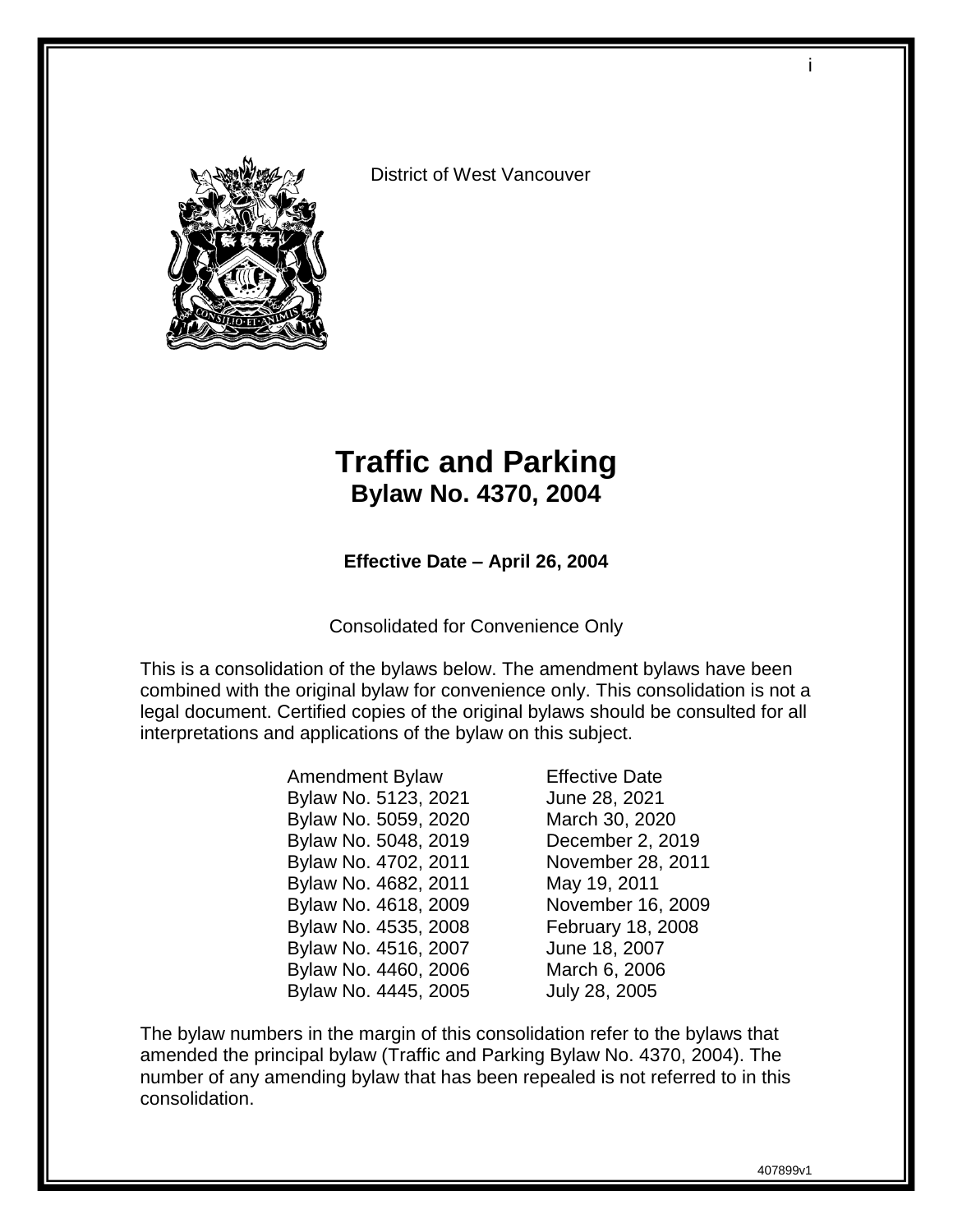# **Traffic and Parking Bylaw No. 4370, 2004**

# **Table of Contents**

|        |                                                                                                          | Page # |  |
|--------|----------------------------------------------------------------------------------------------------------|--------|--|
| Part 1 |                                                                                                          |        |  |
| Part 2 |                                                                                                          |        |  |
| Part 3 |                                                                                                          |        |  |
| Part 4 |                                                                                                          |        |  |
| Part 5 |                                                                                                          |        |  |
| Part 6 |                                                                                                          |        |  |
|        | 6.1<br>6.2<br>Compliance with Traffic Control Devices  8<br>6.3<br>6.4<br>6.5<br>6.6<br>6.7              |        |  |
| Part 7 |                                                                                                          |        |  |
|        | 7.1<br>7.2<br>7.3<br>7.4<br>7.5<br>Temporary No Parking Zones and Permits 19<br>7.6<br>7.7<br>7.8<br>7.9 |        |  |
| Part 8 |                                                                                                          |        |  |
|        | 8.1<br>8.2<br>8.3<br>8.4<br>8.5<br>8.6                                                                   |        |  |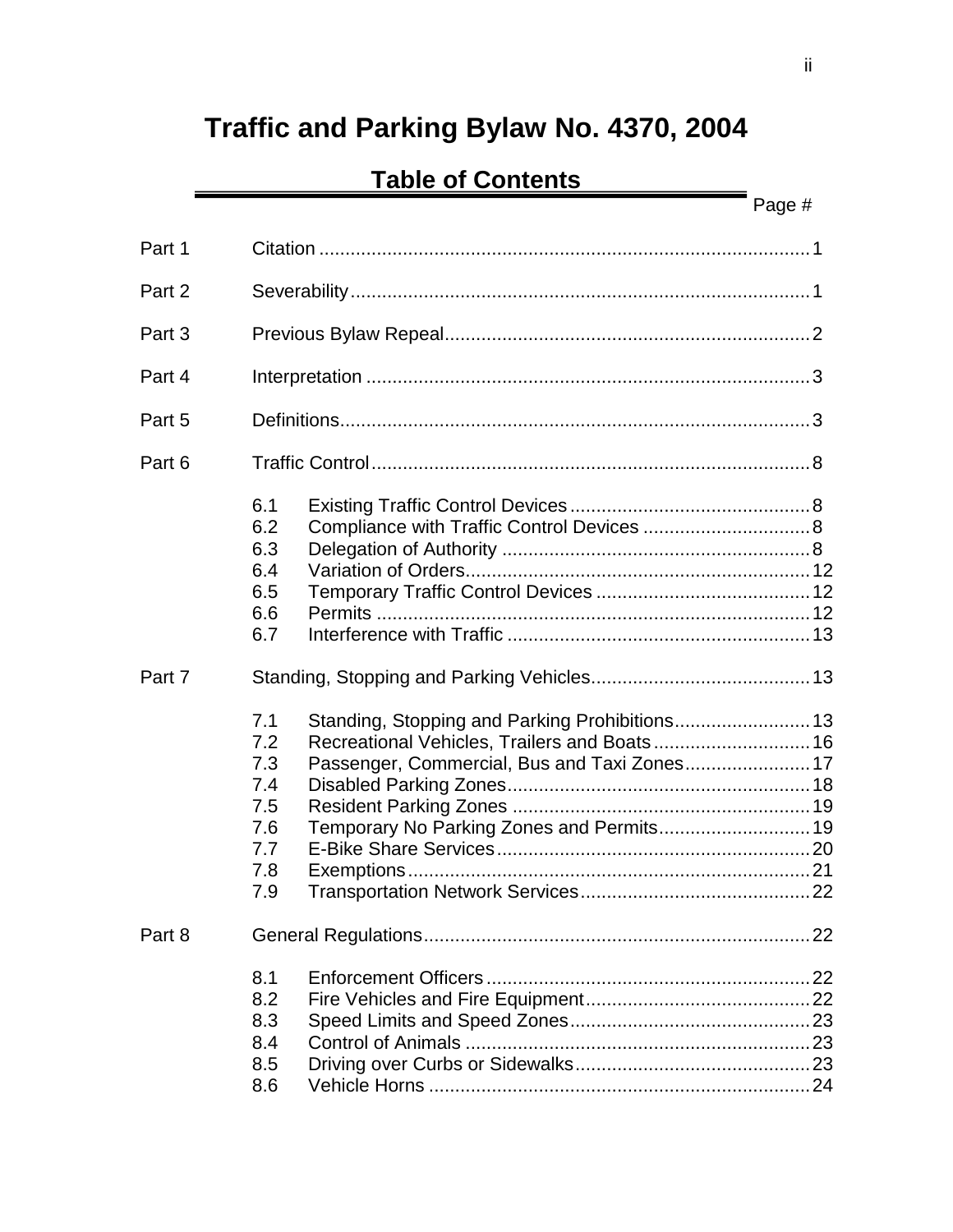|         | 8.7          | Boarding, Blading, Skating, Skiing and Sleighing on a |  |
|---------|--------------|-------------------------------------------------------|--|
|         |              |                                                       |  |
|         | 8.8          |                                                       |  |
|         | 8.9          |                                                       |  |
|         | 8.10         |                                                       |  |
|         | 8.11         |                                                       |  |
|         | 8.12         |                                                       |  |
|         | 8.13         |                                                       |  |
|         | 8.14         | Removal of Snow, Ice and Debris from Sidewalk27       |  |
|         | 8.15         |                                                       |  |
|         | 8.16         |                                                       |  |
|         | 8.17<br>8.18 |                                                       |  |
|         | 8.19         |                                                       |  |
|         | 8.20         |                                                       |  |
|         | 8.21         |                                                       |  |
|         | 8.22         |                                                       |  |
|         | 8.23         |                                                       |  |
|         |              |                                                       |  |
| Part 9  |              |                                                       |  |
|         | 9.1          |                                                       |  |
| Part 10 |              |                                                       |  |
|         |              |                                                       |  |
|         | 10.1         |                                                       |  |
|         | 10.2         |                                                       |  |
|         | 10.3         |                                                       |  |
|         | 10.4         |                                                       |  |
|         | 10.5         |                                                       |  |
|         | 10.6         |                                                       |  |
| Part 11 |              |                                                       |  |
|         | 11.1         |                                                       |  |
|         | 11.2         |                                                       |  |
| Part 12 |              |                                                       |  |
|         |              |                                                       |  |
|         | 12.1         |                                                       |  |
|         | 12.2         |                                                       |  |
| Part 13 |              |                                                       |  |
| Part 14 |              |                                                       |  |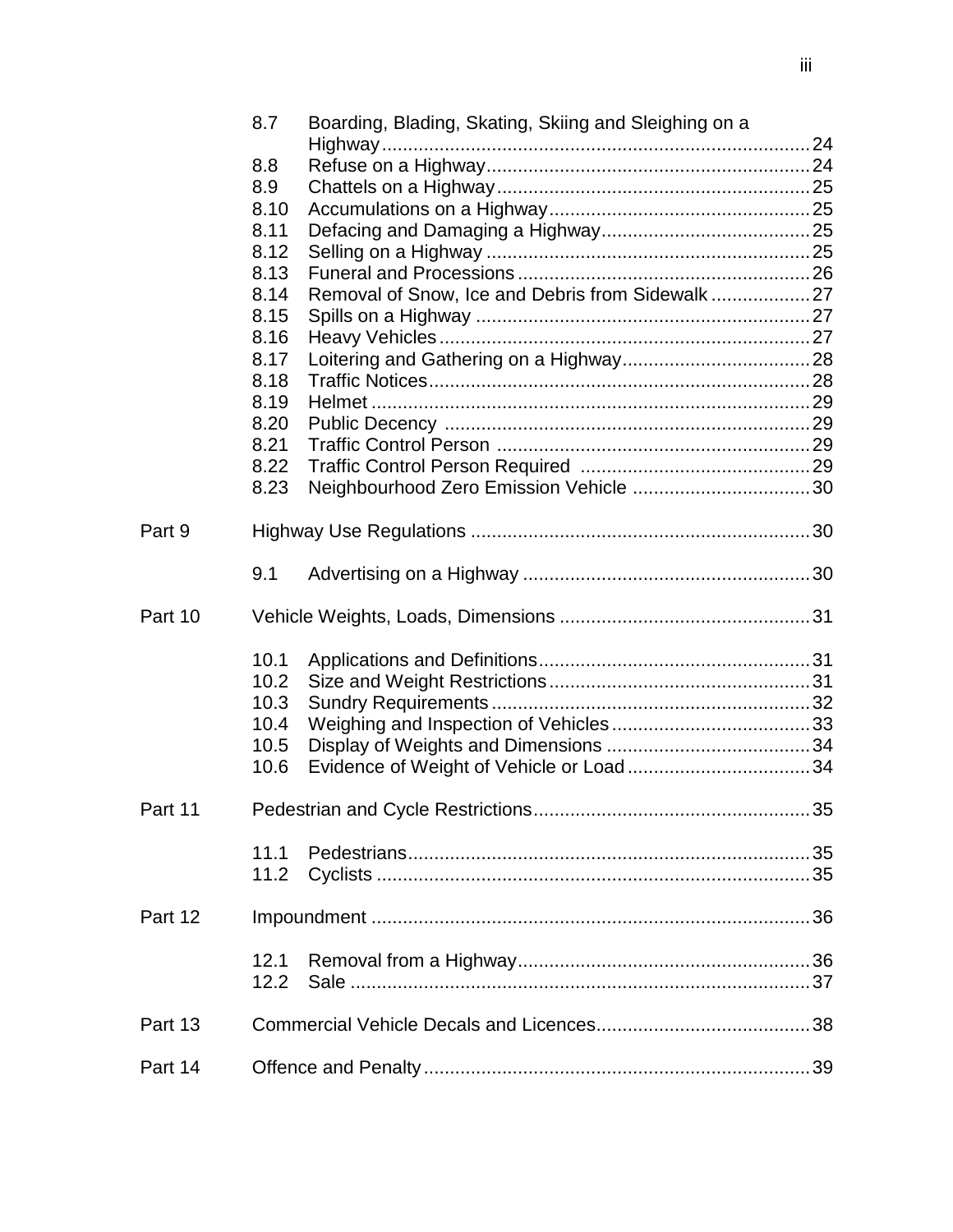District of West Vancouver

# **Traffic and Parking Bylaw No. 4370, 2004**

A bylaw to regulate traffic and parking on highways within the District of West Vancouver.

Previous amendments: *Amendment Bylaws 4445, 4460, 4516, 4535, 4618, 4682, 4702, 5048, 5059 and 5123.*

WHEREAS the Council of The Corporation of the District of West Vancouver deems it expedient to provide for the regulation of traffic and parking on highways within the District of West Vancouver,

NOW THEREFORE, the Council of the District of West Vancouver enacts as follows:

## **Part 1 Citation**

1.1 This bylaw may be cited for all purposes as "Traffic and Parking Bylaw No. 4370, 2004".

# **Part 2 Severability**

2.1 If a portion of this Bylaw is held invalid by a Court of competent jurisdiction, then the invalid portion must be severed and the remainder of this Bylaw is deemed to have been adopted without the severed section, subsection, paragraph, subparagraph, clause or phrase.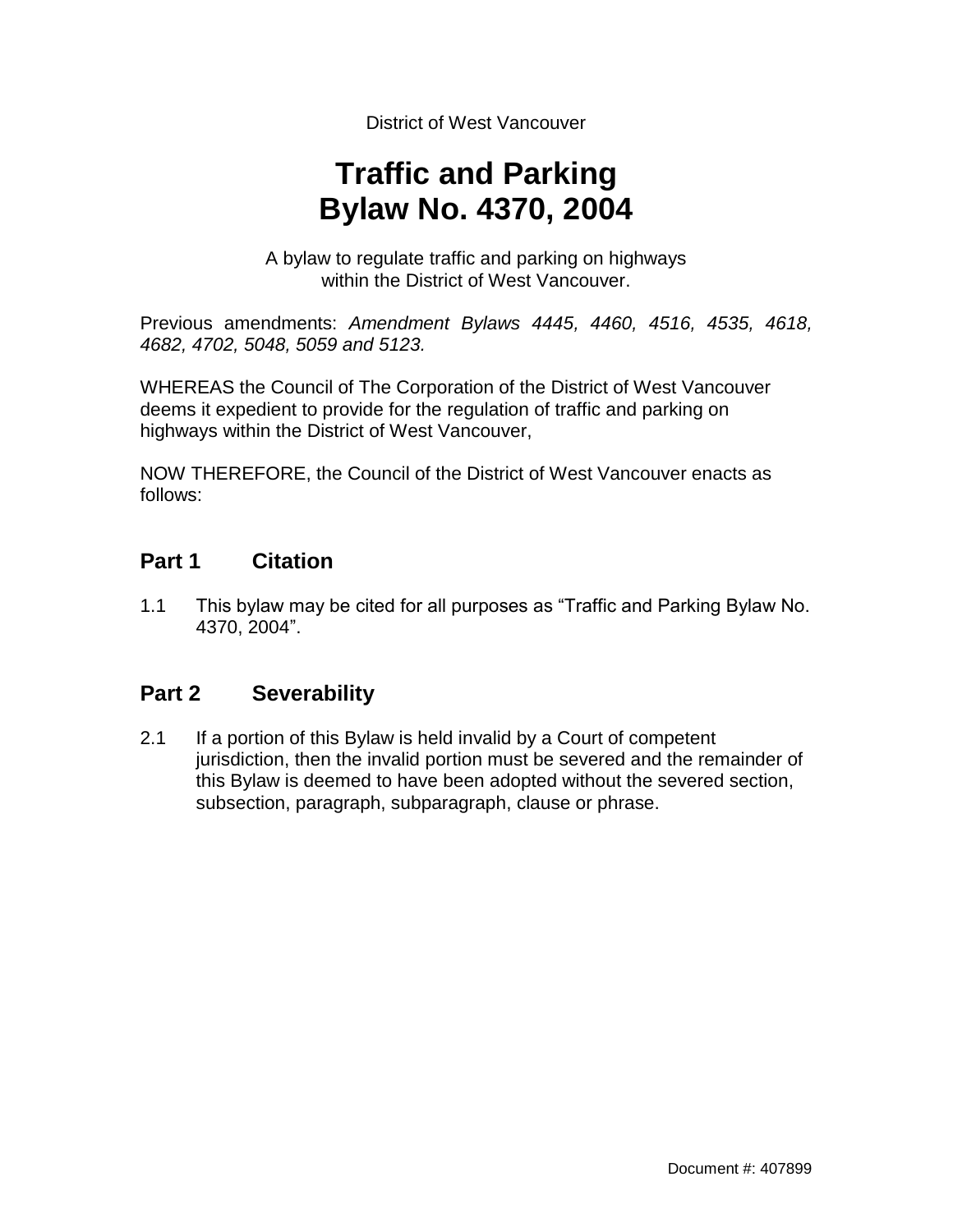# **Part 3 Previous Bylaw Repeal**

3.1 Traffic Bylaw, No. 2832 (1979) (adopted on July 16, 1979), and following amendments are repealed:

| <b>Effective Date</b> |
|-----------------------|
| July 14, 2003         |
| May 28, 2001          |
| <b>July 26 2000</b>   |
| <b>July 24 2000</b>   |
| June 05, 2000         |
| March 20, 2000        |
| October 18, 1999      |
| March 22, 1999        |
| June 10, 1998         |
| March 16, 1998        |
| July 14, 1997         |
| February 12, 1996     |
| February 06, 1995     |
| March 27 1995         |
| September 12, 1994    |
| July 11, 1994         |
| January 10, 1994      |
| October 18, 1993      |
| May 17, 1993          |
| December 16, 1992     |
| October 26, 1992      |
| April 15, 1991        |
| October 29, 1990      |
| February 04 1991      |
| January 23, 1989      |
| July 08, 1985         |
| March 25, 1985        |
| February 20, 1984     |
| October 22, 1984      |
| January 17, 1983      |
| June 23, 1980         |
|                       |

3.2 Commercial Vehicles Licensing Bylaw No. 3407, 1987 (adopted on December 16, 1987) is repealed.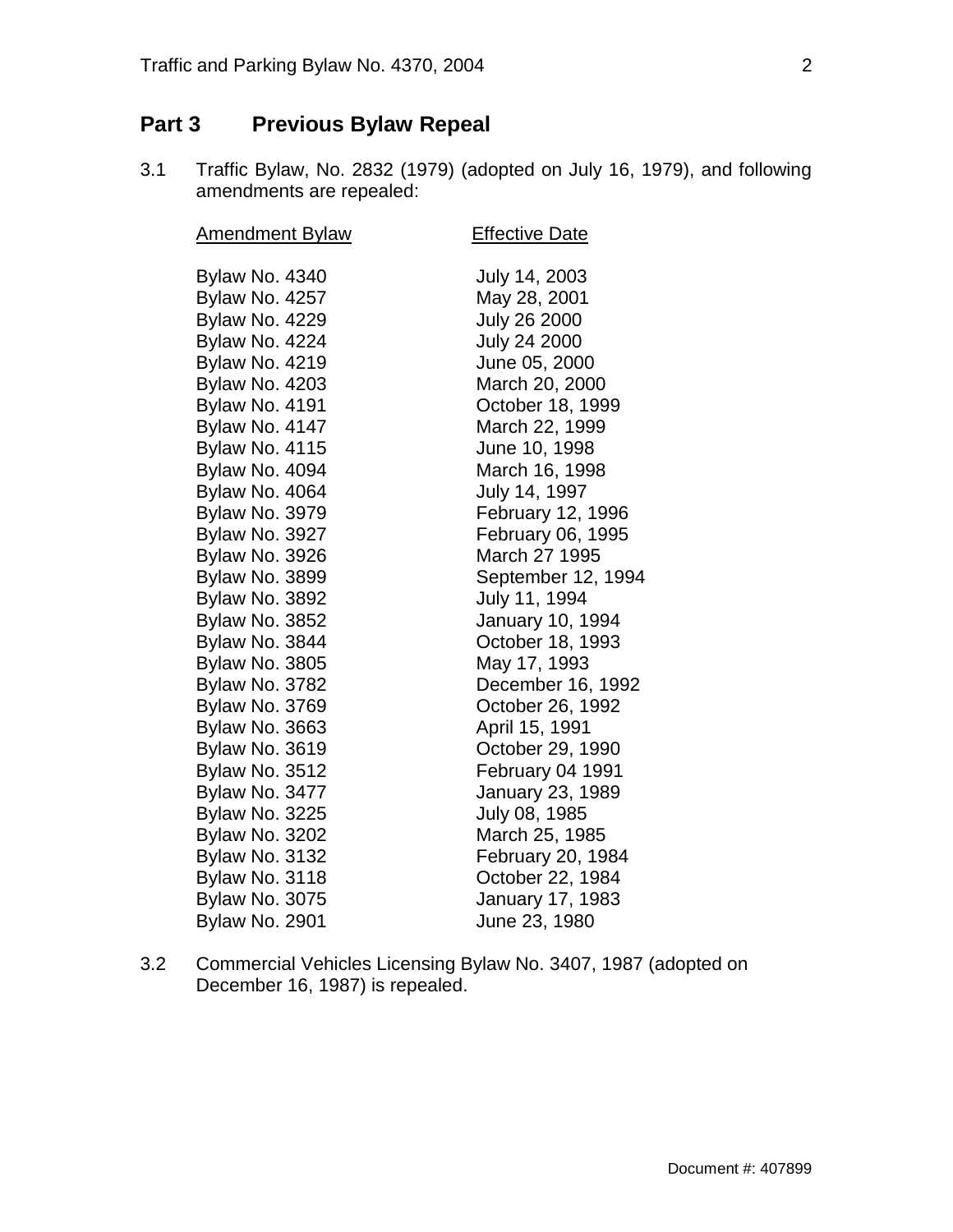### **Part 4 Interpretation**

4.1 Words in this Bylaw have the same meaning as words defined in the *Motor Vehicle Act*, R.S.B.C., 1996, or regulations under that Act, unless otherwise defined in this Bylaw.

### **Part 5 Definitions**

5.1 In this Bylaw:

**"Act"** means the Local Government Act, R.S.B.C. 1996, c.323;

**"bus zone"** means an area or space on a highway established for the use of public transit buses; Bylaw No. 5059, 2020

> "**Chief Constable**" means the Chief Constable of the West Vancouver Police Department or such person as may be duly authorized from time to time by the Chief Constable;

- **"commercial vehicle"** means a vehicle defined as such in, and licensed under, the *Commercial Transportation Act* (British Columbia), as amended from time to time, or a vehicle not so licensed but being used in the ordinary course of a business for the regular collection or delivery of goods or materials; Bylaw No. 5059, 2020
- **"commercial zone"** means an area or space on a highway established for the exclusive use of Commercial Vehicles; Bylaw No. 5059, 2020

"**Council**" means the Council of The Corporation of the District of West Vancouver;

"**Cycle**" means a device having any number of wheels that is propelled by human power and on which a person may ride but does not include a play vehicle; Bylaw No. 5123, 2021

> **"decal**" means a validation decal affixed to the vehicle in the prescribed form;

"**District**" means The Corporation of the District of West Vancouver;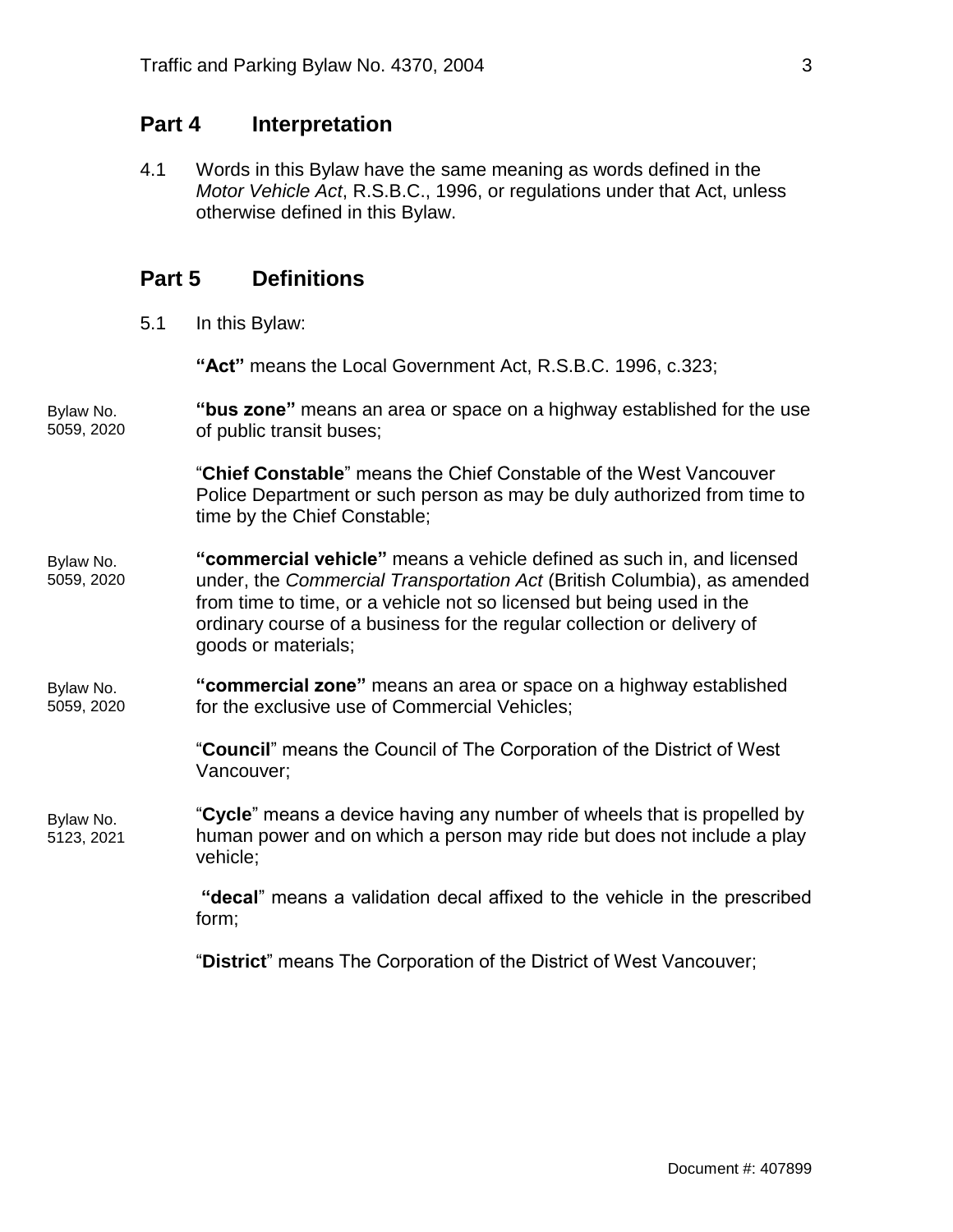"**E-Bike Share Permit**" means a permit issued by the Engineer under section 7.7.1 of this bylaw; Bylaw No. 5123, 2021

"**E-Bike Share Service**" means a legal entity whose business is to provide access to a fleet of E-Bikes for a fee; Bylaw No. 5123, 2021

"**E-Bike Share Zone**" means the area or space on a roadway designated by a Traffic Control Device and established for the exclusive use of a specified E-Bike Share Service; Bylaw No. 5123, 2021

"**E-Bike or Motor Assisted Cycle**" means a type of cycle: Bylaw No. 5123, 2021

- (a) with two or three wheels to which pedals or hand cranks are attached that allow for the cycle to be propelled by human power;
- (b) on which a person may ride;
- (c) to which is attached an electric motor that has an output not exceeding 500 W;

that meets the other criteria prescribed under the Motor Vehicle Act, RSBC 1996, c. 318, the Motor Vehicle Act Regulations and the Motor Assisted Cycle Regulation, all as may be amended or replaced.

#### "**Enforcement Officer**" means:

- (a) every person designated by Council by name of office or otherwise as an Enforcement Officer for the purposes of administering and enforcing this Bylaw;
- (b) a peace officer, including every officer of the West Vancouver Police Department;
- (c) every bylaw Enforcement Officer of the District appointed under the *Police Act*;
- (d) every officer and employee of West Vancouver Fire and Rescue who attends to a fire or emergency while acting in the scope of their authority.

"**Engineer**" means the District's Director of Engineering and Transportation or such person as may be designated by Council to act in the place of the Director by name of office or otherwise;

**"geo-fence"** means a virtual boundary between two geographic areas or a virtual perimeter around a geographic area, the location and delineation of which shall be determined by the Engineer; Bylaw No. 5059, 2020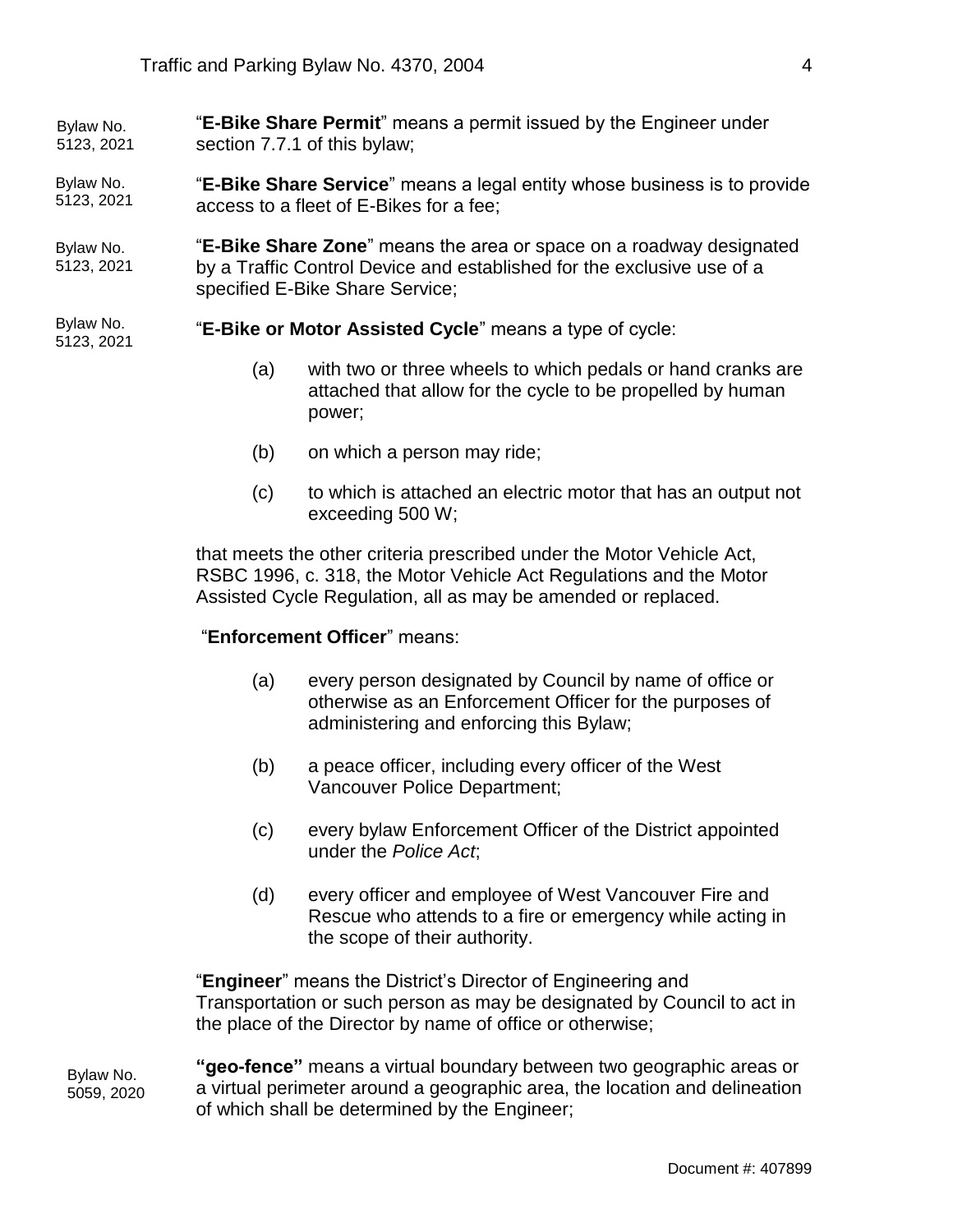**"geo-fenced Area"** means the area within a geo-fence, or on one side of a geo-fence, as determined by the Engineer; Bylaw No. 5059, 2020

"**heavy vehicle**" means a truck, trailer or truck-trailer combination having a licensed gross vehicle weight in excess of 11,800 kilograms except for trucks, trailers and truck-trailer combinations owned or leased by the District, emergency vehicles or garbage or recycling trucks providing contractual services to the District; Bylaw No. 5048, 2019

> "**highway**" means the area of every public right-of-way lying between two property lines, title to which area is vested in the District and which is designated or intended for or used by the general public for the passage of vehicles or persons;

"**Inter-Municipal Bike Share Program"** means an E-Bike share program to facilitate the operation of E-Bike Share Services in the District and other municipalities that is jointly operated by the District with other partnering municipalities; Bylaw No. 5123, 2021

> "**lane**" means that portion of a highway not greater than 10 metres in width that is improved, designed, or ordinarily used for access by vehicular traffic to the rear or side of a parcel;

> "**Licence Inspector**" means the person(s) from time to time duly appointed as Licence Inspector for the municipality and also any person lawfully acting in that capacity;

- "**licenced gross vehicle weight**" means the gross vehicle weight for which a vehicle is licensed; Bylaw No. 4535, 2008
- **"loading zone"** means the area or space on a highway established for the exclusive use of vehicles during the loading or unloading of persons, goods or materials; Bylaw No. 5059, 2020

"**Manager**" means the person appointed by Council as Municipal Manager of the District;

- "**Motor Assisted Cycle Regulation**" means the Motor Assisted Cycle Regulation, BC Reg. 151/2002; Bylaw No. 5123, 2021
- "**Motor Vehicle Act Regulations**" means the Motor Vehicle Act Regulations*,* BC Reg. 29/58; Bylaw No. 5123, 2021
- "**neighbourhood zero emission vehicle**" means a vehicle that travels on four wheels and is powered by an electric motor that is designed to allow the vehicle to attain a speed of 33 kilometres per hour but not more than Bylaw No. 4618, 2009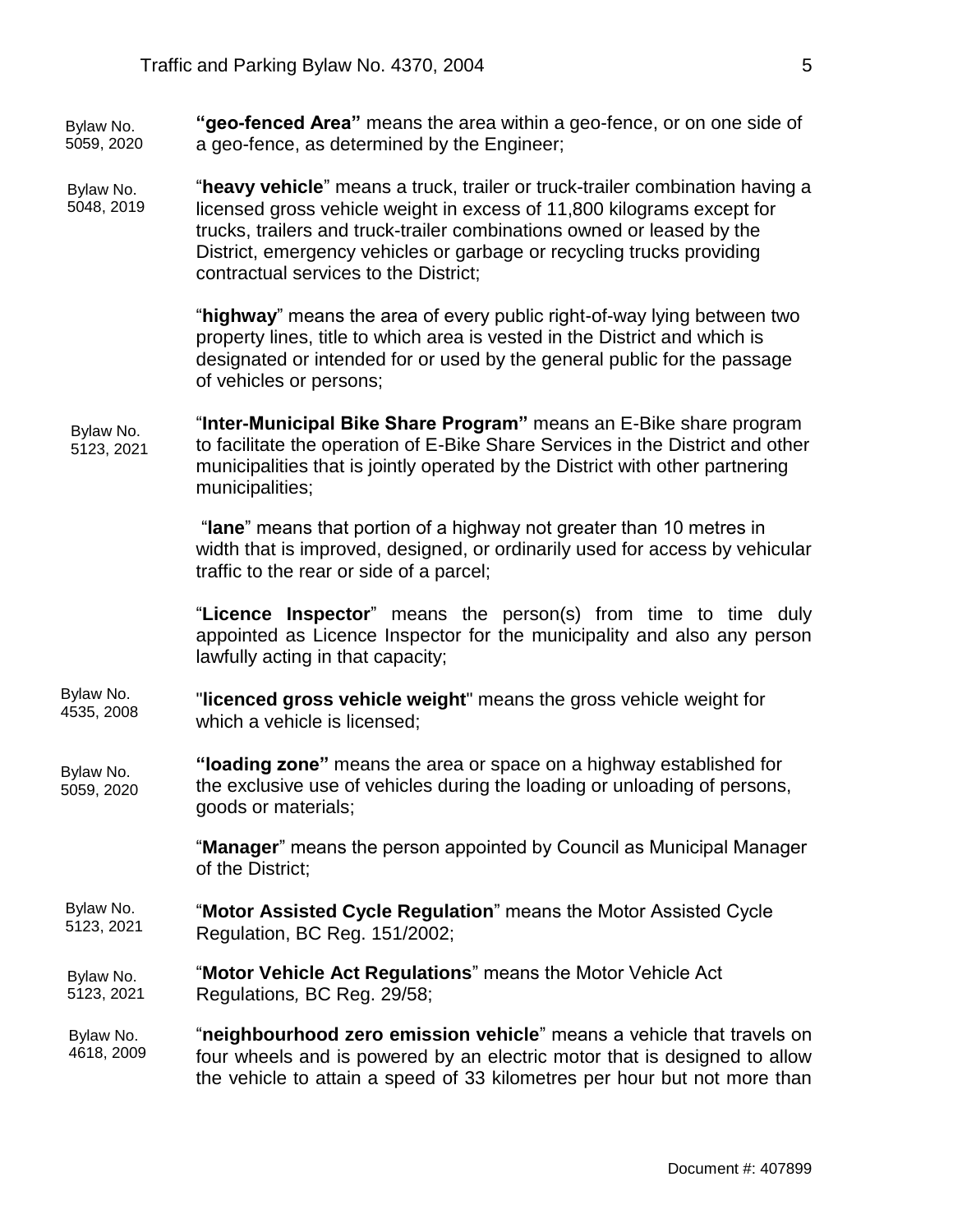40 kilometres per hour in a distance of 1.6 kilometres on a paved level surface, and

- (a) meets or exceeds standards of the *Motor Vehicle Safety Act* (Canada) for a low-speed vehicle and bears a compliance label for a low-speed vehicle in accordance with that *Act*; or
- (b) if imported to Canada, has been imported as an admissible lowspeed vehicle in accordance with the *Motor Vehicle Safety Act* (Canada) requirements; and
	- (1) bears a compliance label for a low-speed vehicle in accordance with that *Act*; or
	- (2) meets applicable federal United States laws in accordance with the *Motor Vehicle Safety Act* (Canada).

"**owner**" with respect to a vehicle or trailer, has the same meaning given in the *Motor Vehicle Act* and with respect to real property, has the meaning given to it in the *Community Charter*;

"**parking stall**" means a portion of the roadway indicated by a traffic control device as a parking place for one vehicle;

**"passenger zone"** means the area or space on a highway established for the exclusive use of vehicles during the loading or unloading of persons; Bylaw No. 5059, 2020

#### **"Passenger Transportation Act"** means the *Passenger Transportation Act*, SBC 2004, c. 39, as amended from time to time; Bylaw No. 5059, 2020

"**permit**" means a document in writing issued under the provisions of this Bylaw in the form specified in section 6.6 of this Bylaw and includes a licence of occupation; Bylaw No. 4682, 2011

> "**procession**" means any procession or group of more than 15 pedestrians or of more that five vehicles standing or moving on a highway, including parades, street festivals and movie filming but excludes a funeral procession or a Canadian Armed Forces Parade;

"**property line**" means the legal property line separating a parcel and the adjacent highway;

#### "**public place**" means any real property, building or structure within the District that is owned, leased, licensed, held, operated, administered or otherwise controlled by the District for public use or access, and includes, Bylaw No. 4682, 2011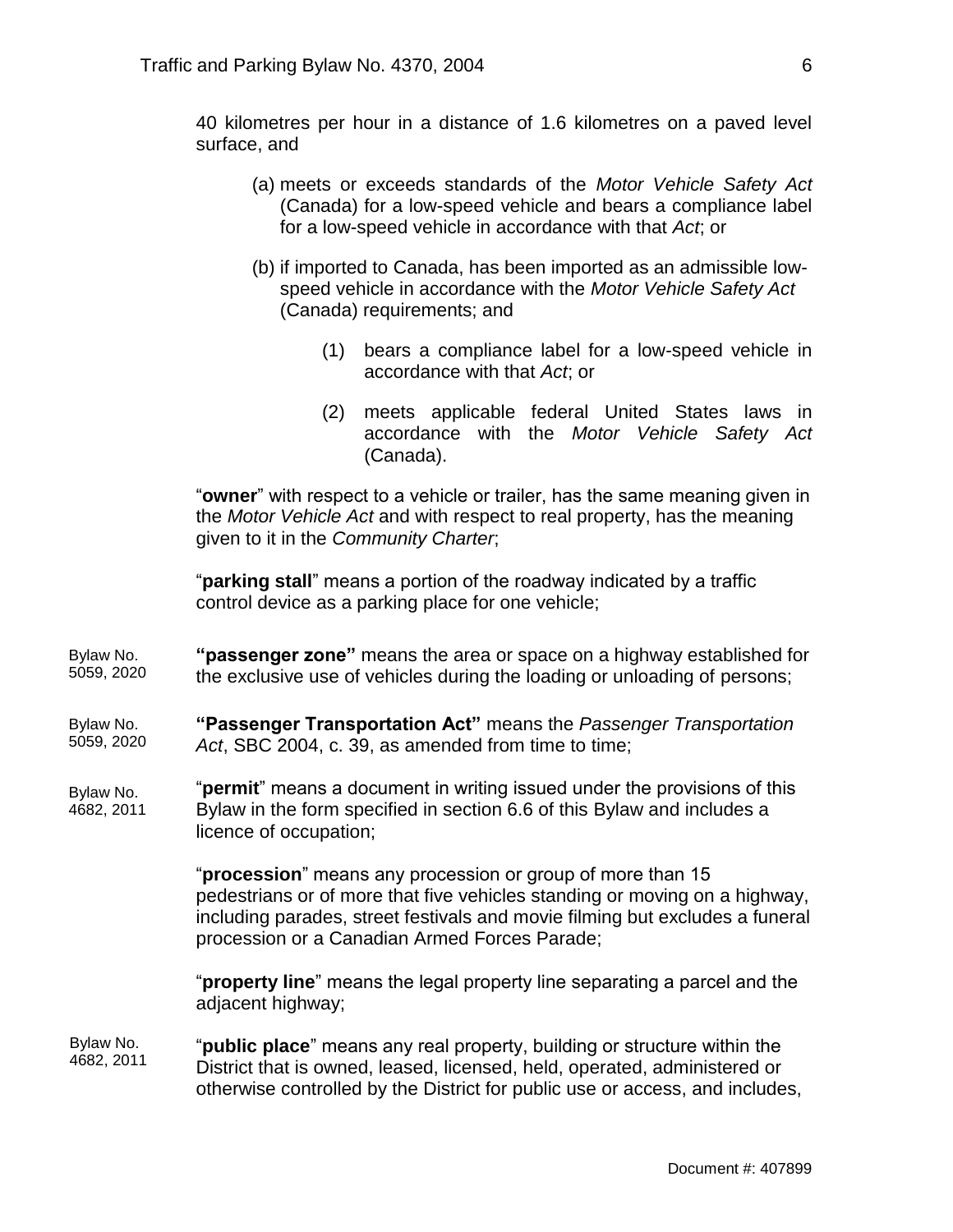without limitation, any land leased to the District (including foreshore and land covered by water);

"**recreational vehicle**" means a motor vehicle or a trailer that that is designed or used primarily for accommodation and includes a travel trailer, tent trailer, camper, camper van and motor home;

**"registration card"** means the motor vehicle licence for the motor vehicle issued pursuant to the *Motor Vehicle Act*;

"**roadway**" means that portion of a highway that is improved, designed, or ordinarily used for the passage of vehicular traffic;

"**sidewalk**" means that portion of a highway that is improved for exclusive passage by pedestrians;

"**sidewalk crossing**" means that portion of a sidewalk that is improved for passage by vehicular traffic;

**"taxi zone"** means the area or space on a highway established for the exclusive use of licensed taxis during the loading or unloading of persons; Bylaw No. 5059, 2020

**"Transportation Network Services"** has the meaning set out in the *Passenger Transportation Act*; Bylaw No. 5059, 2020

"**traffic control person**" means a person certified by the Province of British Columbia to direct traffic as per the Ministry of Transportation *Traffic Control Manual for Work on Highways*; Bylaw No. 4535, 2008

> "**traffic control device**" means a sign, signal, line, meter, marking, space, barrier or device, not inconsistent with the *Motor Vehicle Act*, placed or erected by or under the authority of the District;

> "**trailer**" means a vehicle without motive power designed to be drawn by or used in conjunction with a motor vehicle, and includes a semi-trailer as defined in the *Commercial Transport Act*;

"**vessel**" means any boat, houseboat, float home, ship, dinghy, barge, kayak, canoe or other means of floatation or water transportation, whether motorized or not. Bylaw No. 4682, 2011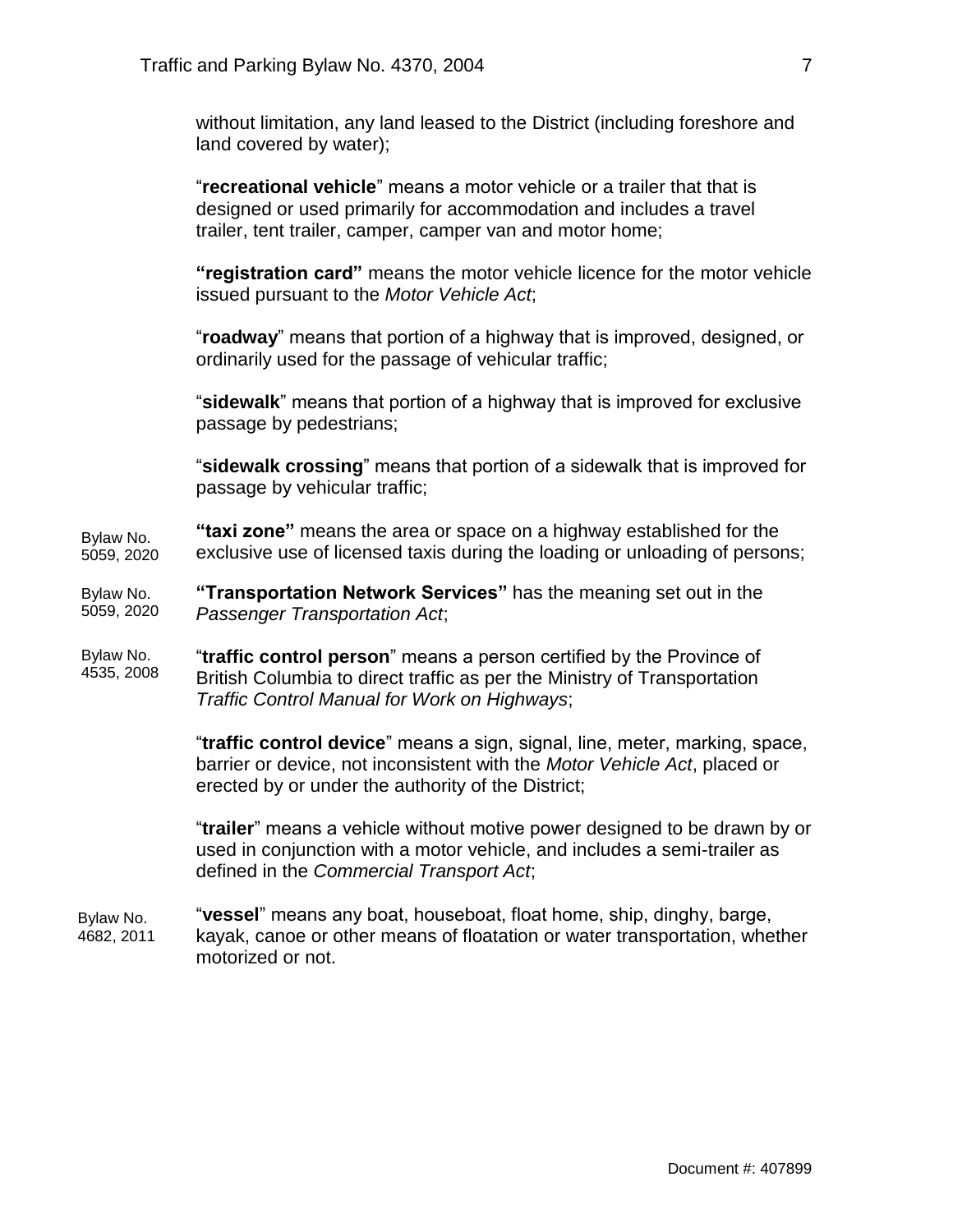### **Part 6 Traffic Control**

#### 6.1 **Existing Traffic Control Devices**

6.1.1 Every traffic control device placed or erected by the District prior to adoption of this Bylaw is authorized.

#### 6.2 **Compliance with Traffic Control Devices**

6.2.1 Every person must comply with the directions, regulations or prohibitions of every traffic control device placed or erected under this Bylaw, except as otherwise directed by an Enforcement Officer or as authorized or required under this Bylaw.

#### 6.3 **Delegation of Authority**

- 6.3.1 The Engineer is authorized to make orders in respect of the following matters, and by those orders to exercise the powers of the District under this Bylaw, subject to the terms and conditions prescribed in this Bylaw:
	- (a) the placing or erection of traffic control devices to give effect to this Bylaw or a bylaw adopted under this section;
	- (b) the regulation, control or prohibition of pedestrian traffic, ridden or herded animals, vehicular traffic and traffic by other conveyances, either singly or together, on sidewalks, walkways or boulevards, or in or on lanes or ways separating the rear property lines of parcels of land fronting on highways running more or less parallel to and on each side of the lanes or ways, and at intersections of the lanes or ways with each other or with highways;
	- (c) the regulation, control or prohibition of the stopping, standing or parking of vehicles in the Municipality;
	- (d) in accordance with any regulation made under section 209(2)(h) of the *Motor Vehicle Act*, for parking zones for persons with disabilities, on highways that are not arterial highways, including providing for a system of permits for those parking zones;
	- (e) the setting apart and allotting of portions of highways adjacent to federal, provincial or municipal public buildings for the exclusive use of officials and officers engaged in them for the parking of vehicles, and the regulation of that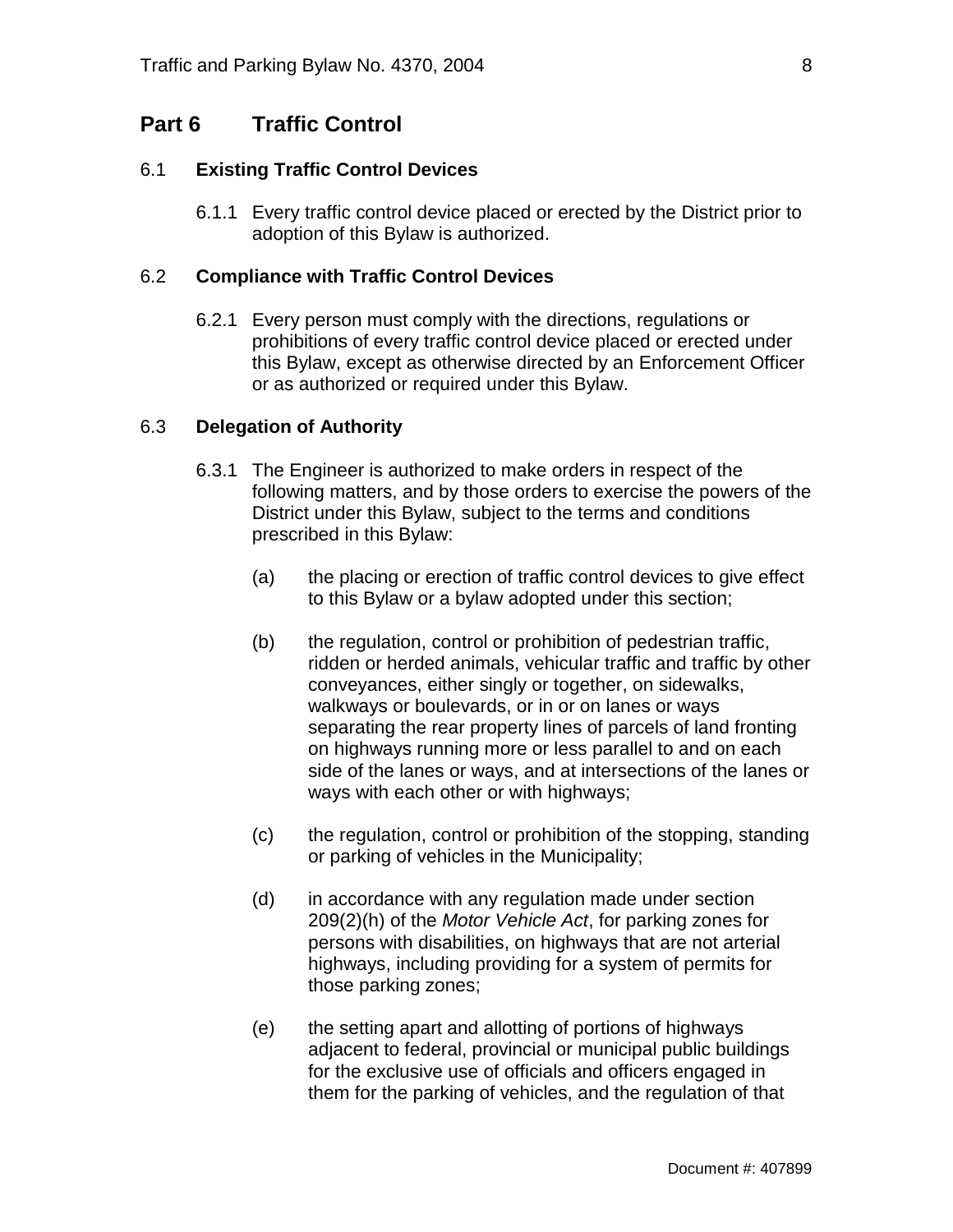parking;

- (f) the erection, maintenance and operation on a highway or portion of it of automatic or other mechanical meters, for the purpose of allotting and controlling parking spaces for vehicles, and measuring and recording the duration of parking, and requiring the driver of every vehicle parked in a parking space to deposit in the appropriate meter a fee for parking in the manner and at the rate prescribed and as measured by the meter;
- (g) the removal, detention or impounding of vehicles unlawfully occupying a portion of a highway or public place, and a scale of fees, costs and expenses for that purpose;
- (h) the recovery of the fees, costs and expenses from the owner or by sale of the vehicle referred to in subsection 6.3.1(g) at public auction or by action in a court of competent jurisdiction;
- (i) the establishment, use and designation of loading zones, commercial zones, and passenger zones in the municipality; Bylaw No. 5059, 2020
	- $(i)$  in respect of a highway in the municipality, except an arterial highway, the regulation of the width, length and height of vehicles and the width, length, height, fastenings and distribution of loads on vehicles driven or operated on them;
	- (k) that on a highway where construction, reconstruction, widening, repair, marking or other work is being carried out, traffic control devices must be erected or placed indicating that people or equipment are working on the highway;
	- (l) that on a highway where construction, reconstruction, widening, repair, marking or other work is being carried out, traffic control devices must be erected or placed to regulate or prohibit traffic in the vicinity of the work;
	- (m) the regulation, control and prohibition of erection or maintenance, or both, of signs, advertisements or guide posts on or over highways other than arterial highways in the municipality, and their alteration, repainting, tearing down or removal without compensation to any person for the loss or damage that results;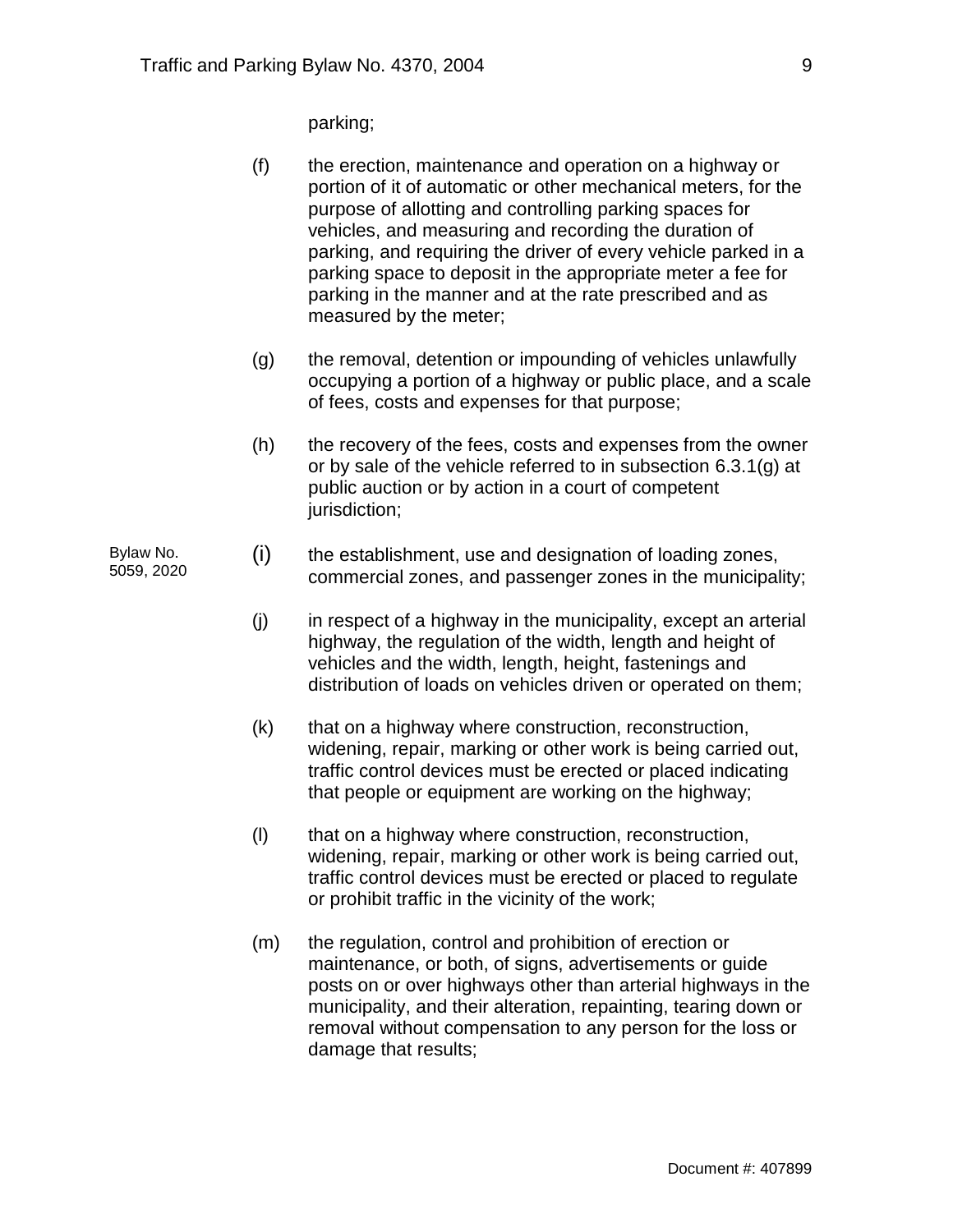- (n) the regulation or prohibition of pedestrian traffic on highways other than at crosswalks;
- (o) the prohibition of pedestrian traffic in an unmarked crosswalk designated by a traffic control device;
- (p) the establishment of school crossings in the municipality and the regulation and control of pedestrian and vehicular traffic with respect to them;
- (q) the regulation of traffic passing by or in the vicinity of schools through the use of traffic patrols, and for that purpose vesting in the school children or other persons employed in traffic patrols power to require vehicles to stop at school crossings or other designated places on a highway;
- (r) the establishment and use of taxi stands in the municipality and their designation;
- (s) the regulation and control of processions on highways in the municipality;
- (t) the regulation and control of persons using roller skates, sleighs, skates, skis or other similar means of conveyance on highways in the municipality and the closing of a highway or highways or part of them to permit the use of roller skates, sleighs, skates, skis or other similar means of conveyance;
- (u) the enforcement of bylaws adopted under this section by fine or imprisonment, or both, and imposing fines, penalties and costs;
- (v) the use, in places, under conditions and in circumstances specified by the bylaw, of sidewalks and crosswalks by persons riding cycles;
- (w) that a person operating or riding as a passenger on a cycle on a path or way designated under subsection 6.3.1(v) must properly wear a bicycle safety helmet that:
	- (i) is designated as an approved bicycle safety helmet under section 184(4)(a) of the *Motor Vehicle Act*, or
	- (ii) meets the standards and specifications prescribed under section 184(4)(b) of the *Motor Vehicle Act*;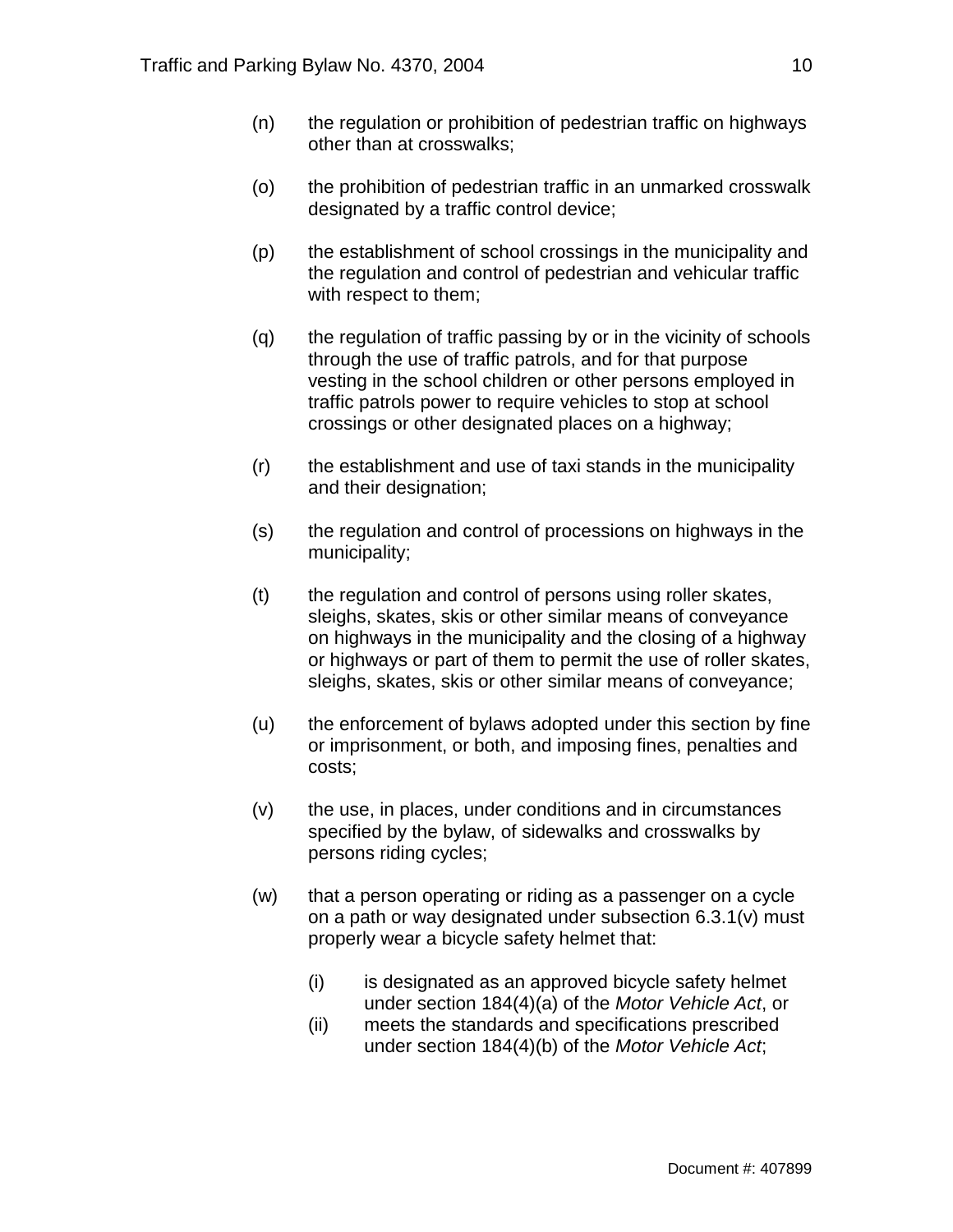- $(x)$  that a parent or guardian of a person under the age of 16 years must not authorize or knowingly permit the person to operate or ride as a passenger on a cycle on a path or way designated under subsection 6.3.1(v) if that person is not properly wearing a bicycle safety helmet that:
	- (i) is designated as an approved bicycle safety helmet under section 184(4)(a) of the *Motor Vehicle Act*, or
	- (ii) meets the standards and specifications prescribed under section 184(4)(b) of the *Motor Vehicle Act*;
- $(y)$  that a parent or guardian of a person under the age of 16 years must not authorize or knowingly permit the person to operate a motor assisted cycle on a path or way designated under subsection 6.3.1(v);
- (z) the designation of paths or ways within the municipality, other than paths or ways that are highways or are located on private property, for the purposes of a bylaw made under subsections  $6.3.1(w)$ ,  $(x)$  or  $(y)$ ;
- (aa) the exemption of any person or class of persons from a bylaw made under subsections 6.3.1(w), (x) or (y) and prescribing conditions for those exemptions.
- (bb) permitting, regulating, controlling and prohibiting the temporary occupation of a portion of a highway, for any purpose or project, for the period necessary to complete such purpose or project, including a requirement for persons to pay a street occupancy fee and/or provide an indemnity and/or proof of insurance for the benefit of the District; 4516, 2007
- (cc) permitting, regulating, controlling and prohibiting fixed or longer term encroachments on or over a highway, including a requirement for persons to pay a street occupancy fee and/or provide an indemnity and/or proof of insurance for the benefit of the District. Bylaw No, 4516, 2007
- (dd) the issuance of a "Stop Work Order" for the following: Bylaw No.
- 4535, 2008

Bylaw No.

(i) failure to produce a Traffic Control Plan as per the Ministry of Transportation *Traffic Control Manual for Work on Roadways* or otherwise as required and approved by the Engineer; or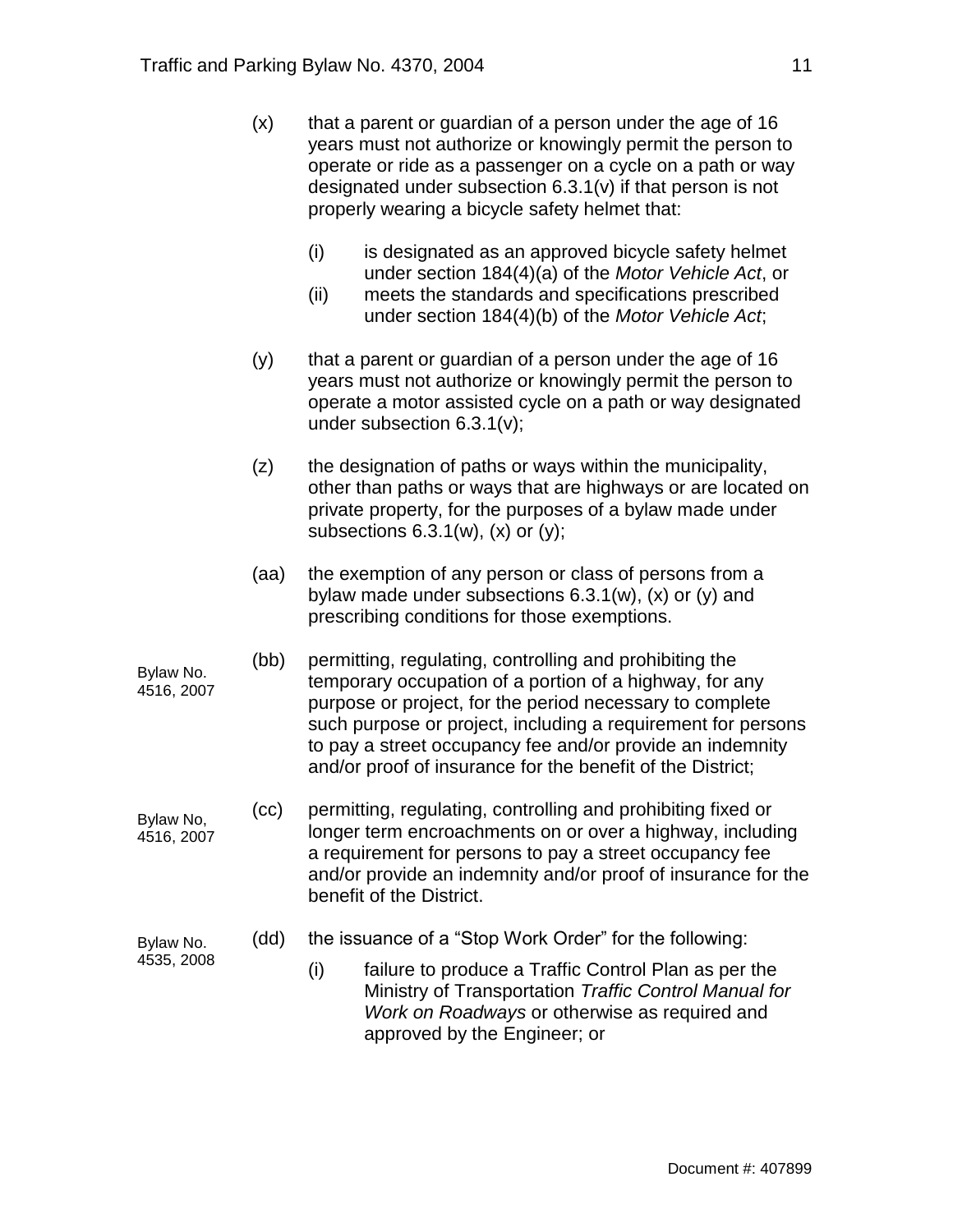- (ii) non-compliance with a Traffic Control Plan as per the Ministry of Transportation *Traffic Control Manual for Work on Roadways* or otherwise as required and approved by the Engineer.
- (ee) establishment, designation and delineation of geo-fenced areas and the regulation, prohibition or control of traffic within such geo-fenced areas in accordance with the other provisions of this bylaw; Bylaw No. 5059, 2020

(ff) the establishment and use of E-Bike share zones. Bylaw No. 5123, 2021

6.3.2 A reference to a bylaw in this section includes a reference to an order made under this section.

#### 6.4 **Variation of Orders**

- 6.4.1 The Engineer may rescind, revoke, amend or vary an order made by him or her under this Bylaw.
- 6.4.2 Orders made by the Engineer under this Bylaw must be in writing and a copy of each order shall be filed with and certified by the Clerk.

### 6.5 **Temporary Traffic Control Devices**

- 6.5.1 An Enforcement Officer or the Engineer may:
	- (a) place temporary traffic control devices; or
	- (b) divert or restrict traffic, for the following purposes:
		- $(i)$  in the interest of public safety;
		- (ii) to permit proper action in an emergency; or
		- (iii) to enable work to be done on a highway.

#### 6.6 **Permits**

- Bylaw No. 4516, 2007
- 6.6.1 In respect of the authority delegated under subsection 6.3.1 the Engineer may make orders respecting the circumstances under which a permit will be issued, the form of the permit application, the form of the permit, the payment of fees, the provision of an indemnity and/or proof of insurance for the benefit of the district, and the terms and conditions of a permit. The Engineer may issue permits in accordance with this Bylaw and his or her orders may at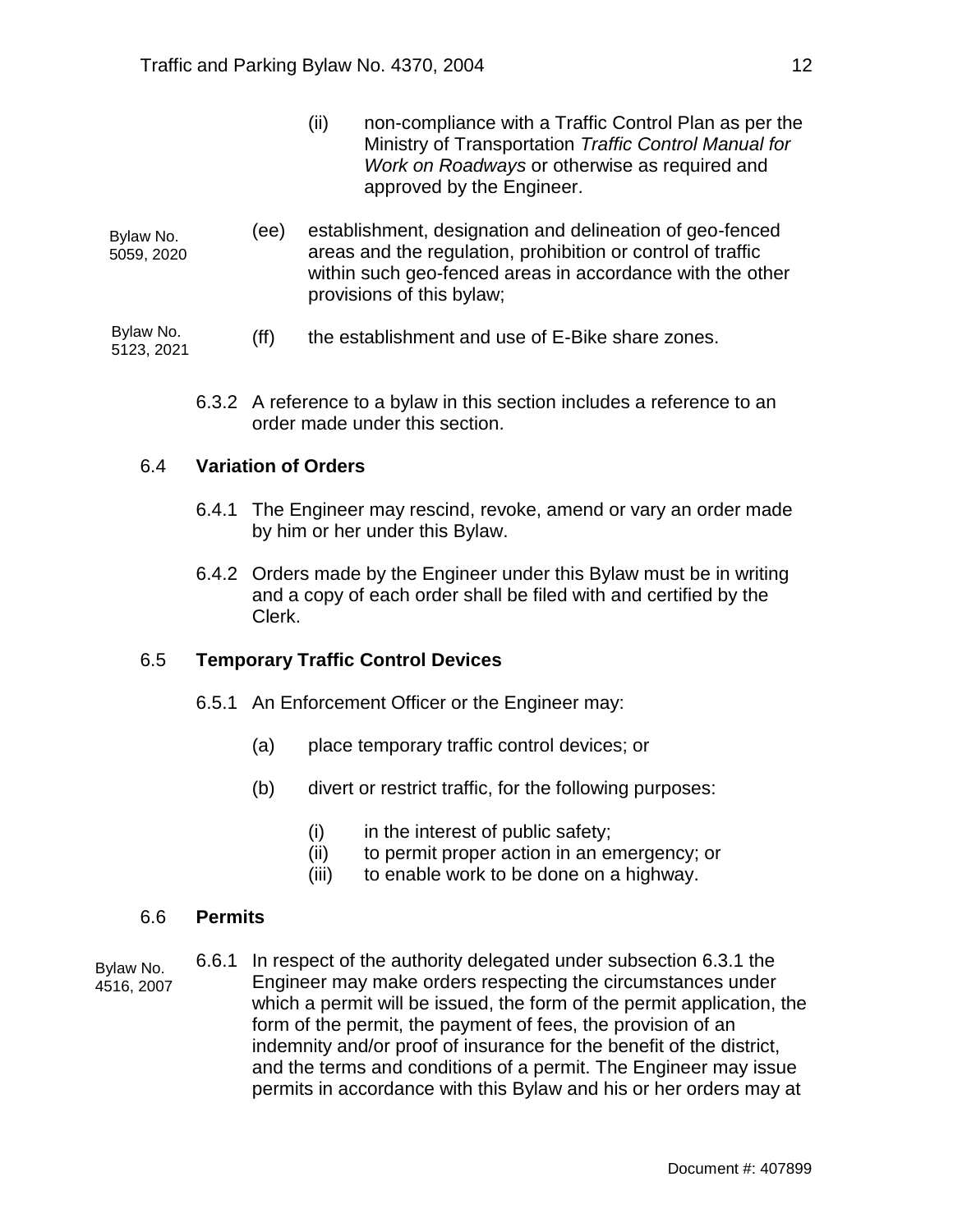any time revoke or amend a permit where considered necessary or desirable by the Engineer.

- 6.6.2 Every person who has been issued a permit under this Bylaw must at all times comply with this Bylaw, and the terms and conditions of the permit.
- 6.6.3 No person may undertake any work or activity that requires a permit under this Bylaw or an order of the Engineer without first having obtained a valid and subsisting permit of the kind required by this Bylaw.

### 6.7 **Interference with Traffic**

- 6.7.1 No person may establish, place, maintain, or display upon or in view of any highway, any traffic control device or other device which purports to be or resembles any traffic control device, or which attempts to direct the movement of traffic or the parking of vehicles, or which obstructs from view, or interferes with the effectiveness of any traffic control device or which interferes with traffic safety.
- 6.7.2 No person may obliterate, deface, damage, injure, move, obstruct or otherwise interfere with any traffic control device placed or maintained by or on behalf of the District under this Bylaw.
- 6.7.3 No person being the owner of real property adjacent to a highway may allow any tree, hedge, shrub or other planting on the real property to grow over or under a highway so as to obstruct, interfere with or hide from view any traffic control device or interfere with traffic safety.

# **Part 7 Standing, Stopping and Parking Vehicles**

### 7.1 **Standing, Stopping and Parking Prohibitions**

No person may stand, stop or park a vehicle:

- 7.1.1 so as to contravene the *Motor Vehicle Act* or this Bylaw or a traffic control device or the directions of an Enforcement Officer;
- 7.1.2 so as to obstruct or interfere with the normal passage of vehicular or pedestrian traffic;
- 7.1.3 in an intersection;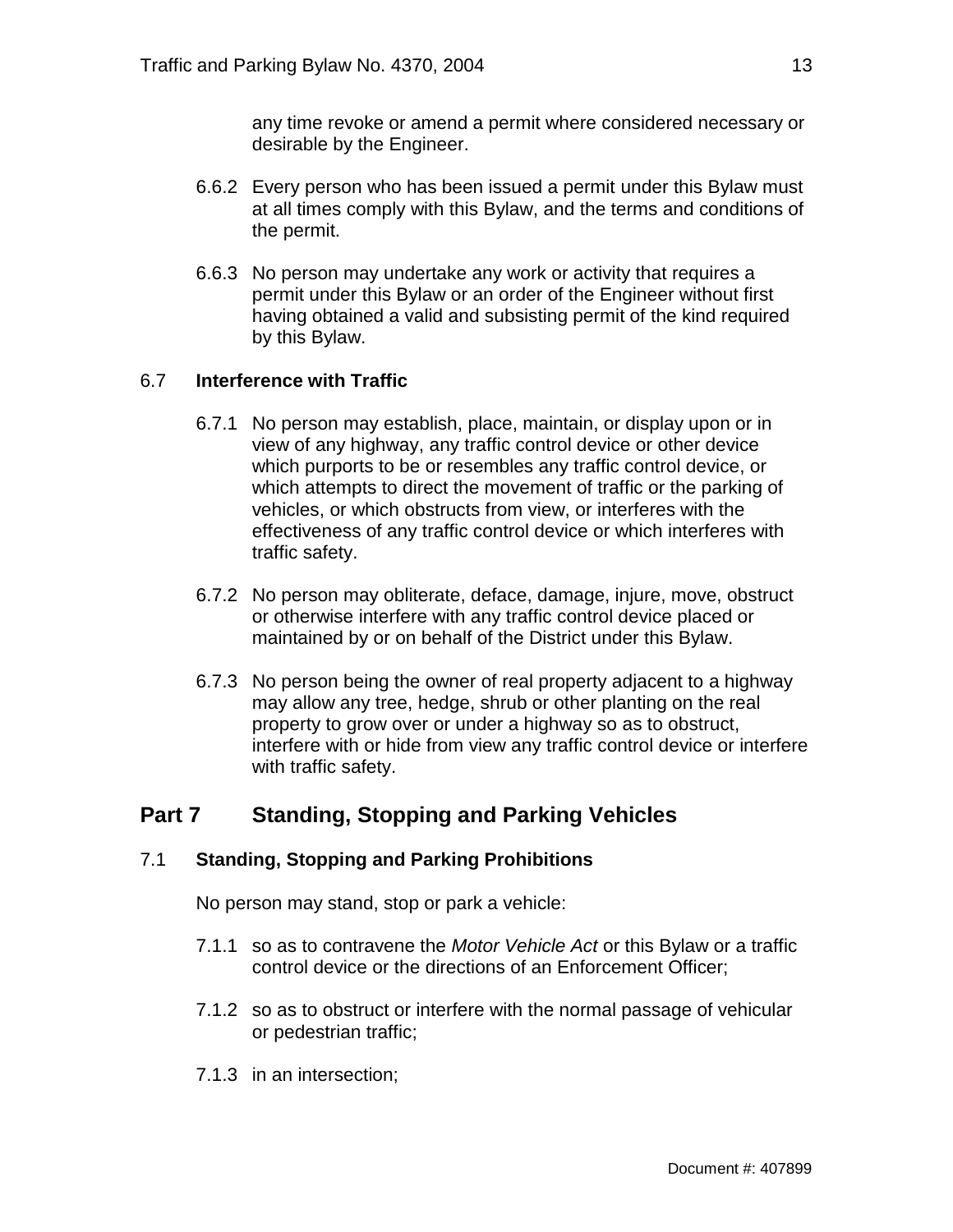- 7.1.4 on a sidewalk or sidewalk crossing;
- 7.1.5 on a marked crosswalk or within six metres of the edge of a marked crosswalk;
- 7.1.6 on that side of a highway within three metres of the edge of an intersecting driveway, private road or sidewalk crossing;
- 7.1.7 on that side of a highway within three metres of the edge of an intersecting roadway or lane;
- 7.1.8 on that side of a highway within five metres of a point on the edge of the roadway nearest a fire hydrant;
- 7.1.9 on that side of a highway within six metres of a flashing beacon, stop sign, yield sign or traffic control signal;
- 7.1.10 on a lane except for commercial vehicles actively and visibly engaged in loading or unloading and then only when stopped or parked in such a manner as to allow for the passage of vehicular traffic;
- 7.1.11 on that side of a highway within 15 metres of the nearest rail of a railway crossing;
- 7.1.12 on a roadway for the principal purpose of:
	- (a) displaying a vehicle for sale;
	- (b) storing, advertising, maintaining, painting, repairing or wrecking any vehicle except when repairs are necessitated by an emergency;
- 7.1.13 on that side of a highway upon which any building in the course of its construction or demolition extends to within three metres of the edge of the roadway;
- 7.1.14 on a highway in contravention of a traffic control device which gives notice that standing, stopping or parking is there restricted or prohibited;
- 7.1.15 in such a manner as to obstruct the visibility of a traffic sign placed or erected by the authority of the Engineer or this Bylaw;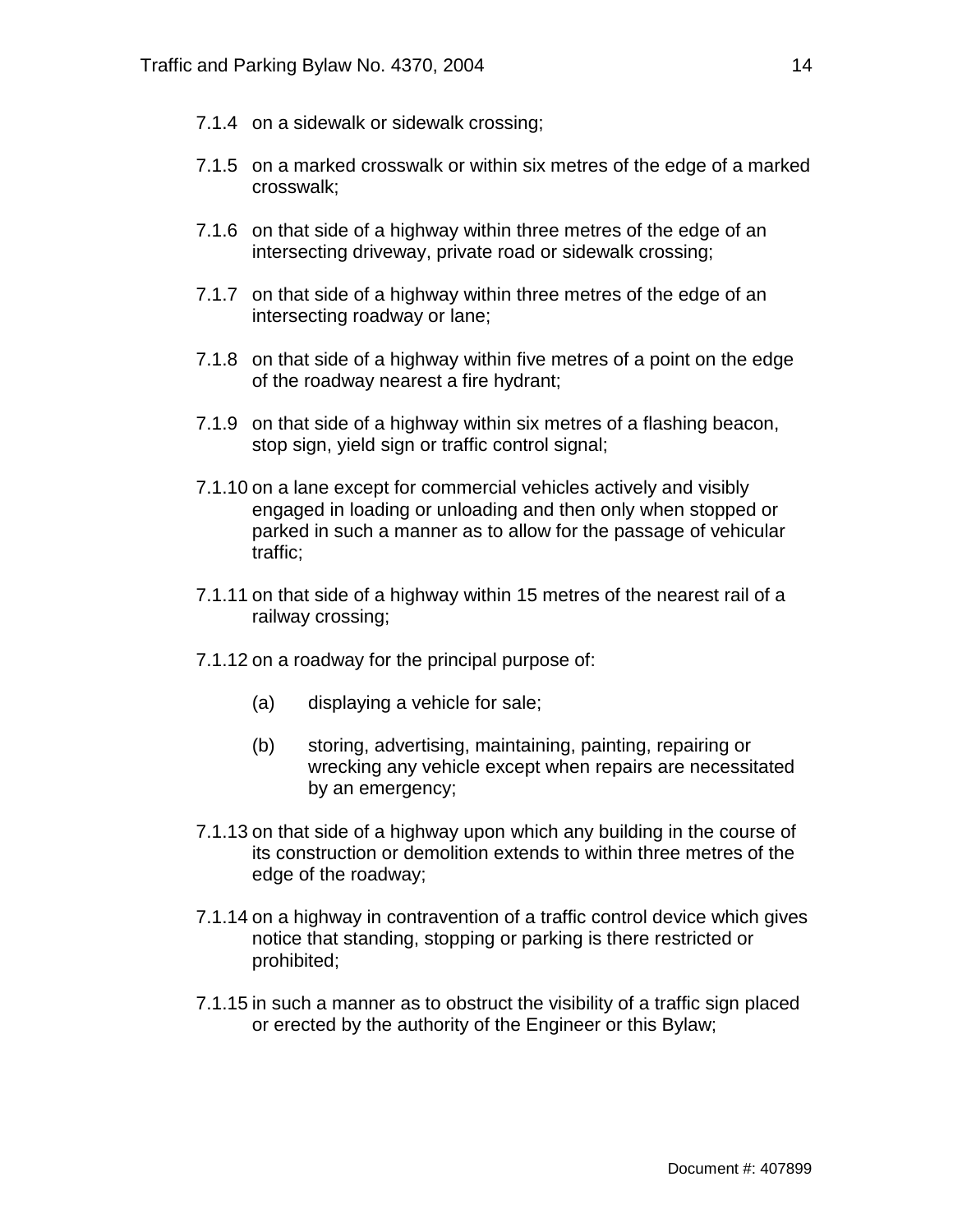- 7.1.16 on that side of a highway upon which a school or school property abuts, on any school day between the hours of 8:00 a.m. and 5:00 p.m. except where otherwise permitted as indicated by appropriate traffic control devices placed or erected by the authority of the Engineer or this Bylaw;
- 7.1.17 on that side of a highway where the curb is painted yellow, except in a signed loading zone;
- 7.1.18 in a position that causes it to interfere with the construction, improvement, maintenance, or repair of a roadway or public utility by a person authorized to undertake such work by the Engineer;
- 7.1.19 on or over a traffic counting device or public works equipment;
- 7.1.20 on a highway within 150 metres of a fire vehicle or fire equipment deployed in response to a fire alarm, unless they have received permission from an Enforcement Officer;
- 7.1.21 on a highway for a period longer than 72 consecutive hours;
- 7.1.22 on a bridge;
- 7.1.23 on a highway within 15 metres of the approach to and 7.5 metres beyond a bus stop sign except where actively engaged in loading or unloading passengers and in any case for not more than three minutes where such stopping does not interfere with any bus in, or about to enter, such bus stop;
- 7.1.24 on a highway when it is practicable to park the vehicle off the roadway;
- 7.1.25 on a highway where the travelled portion thereof is 6 metres or less in width;
- 7.1.26 on a highway other than parallel with the curb or edge of the roadway and in the direction of travel, unless the highway is designated for angle parking, and where there is a curb, not further than 30 centimetres from that curb as measured from the nearest wheel;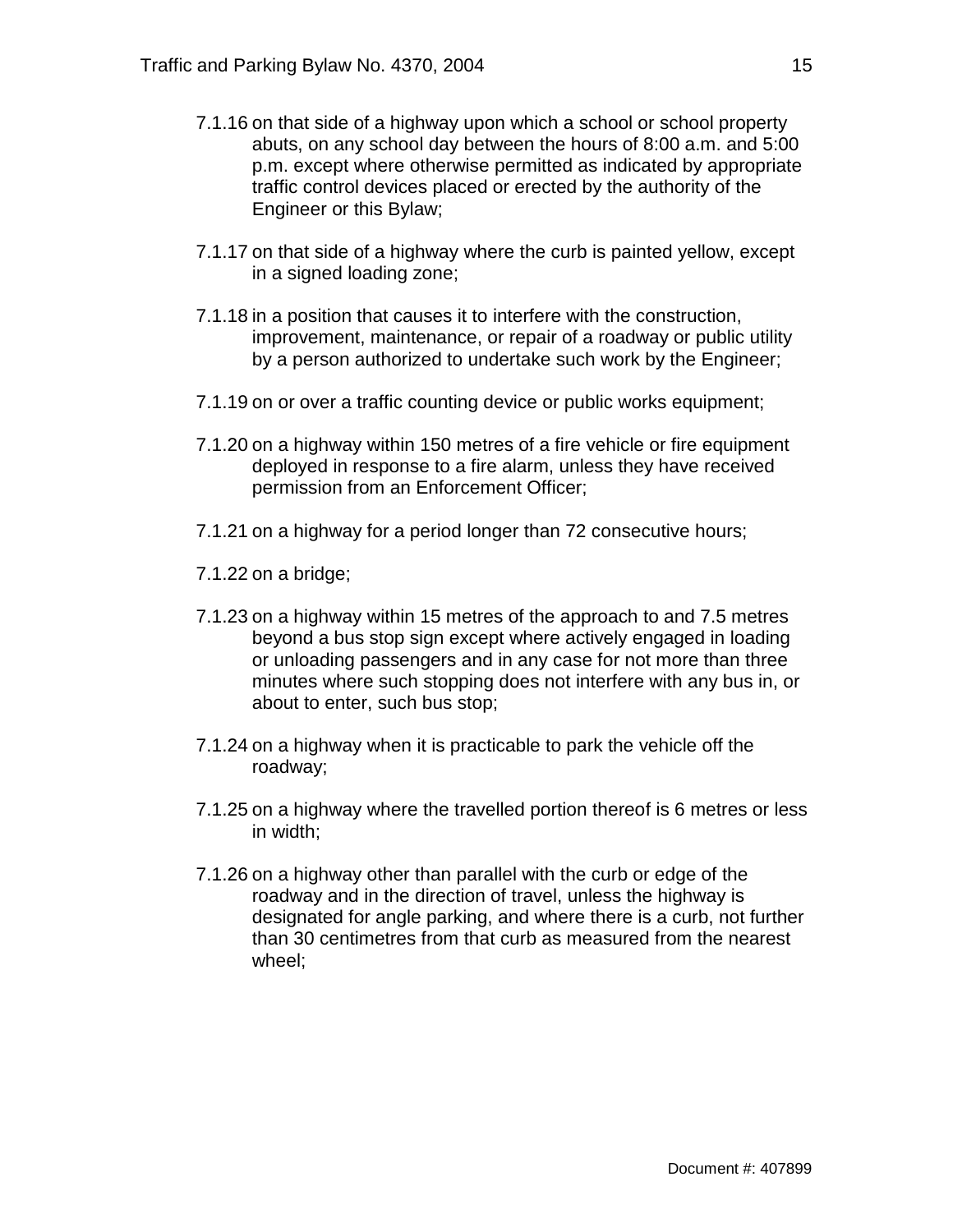- 7.1.27 on a highway designated for angle parking other than at 45 degrees to the curb or edge of the highway, or other such angle as indicated by a traffic control device, and in the direction of travel, and where there is a curb, not further than 30 centimetres from that curb as measured from the nearest wheel;
- 7.1.28 on a highway where parking stalls have been designated other than wholly within the designated parking stall;
- 7.1.29 or a trailer on any highway abutting any property used for residential or commercial purposes for more than six hours unless the property is owned or occupied by the person or his employer; except that where the property owner, the owner's employee or residents residing on streets on which parking abutting such property is prohibited or physically impossible, then they may park on the opposite side without penalty if the parking complies with other laws and regulations in effect;
- 7.1.30 where a sign has been erected or placed on any portion of a highway limiting the time during which a vehicle may be parked upon such portion of a highway;
- 7.1.31 on a highway when not displaying a valid, current insurance decal, if such decal is required for the vehicle to be lawfully driven.
- 7.1.32 on any portion of a highway that has been marked by paint and/or a traffic control device for the intended use of bicycles or is otherwise intended for the use of bicycles; Bylaw No. 4516, 2007

Bylaw No.

- 7.1.33 on or across a curb; 4516, 2007
- 7.1.34 on any grass or turf area in any park; Bylaw No. 4516, 2007

7.1.35 on a highway when not displaying valid number plates, one at the front and one at the rear of the vehicle, issued in accordance with the *Motor Vehicle Act*. Bylaw No. 4516, 2007

### 7.2 **Recreational Vehicles, Trailers and Boats**

- 7.2.1 No person may park a:
	- (a) recreational vehicle, trailer or boat on a highway between the hours of 12:00 a.m. and 6:00 a.m.,
	- (b) recreational vehicle, trailer or boat on a highway for more than six hours,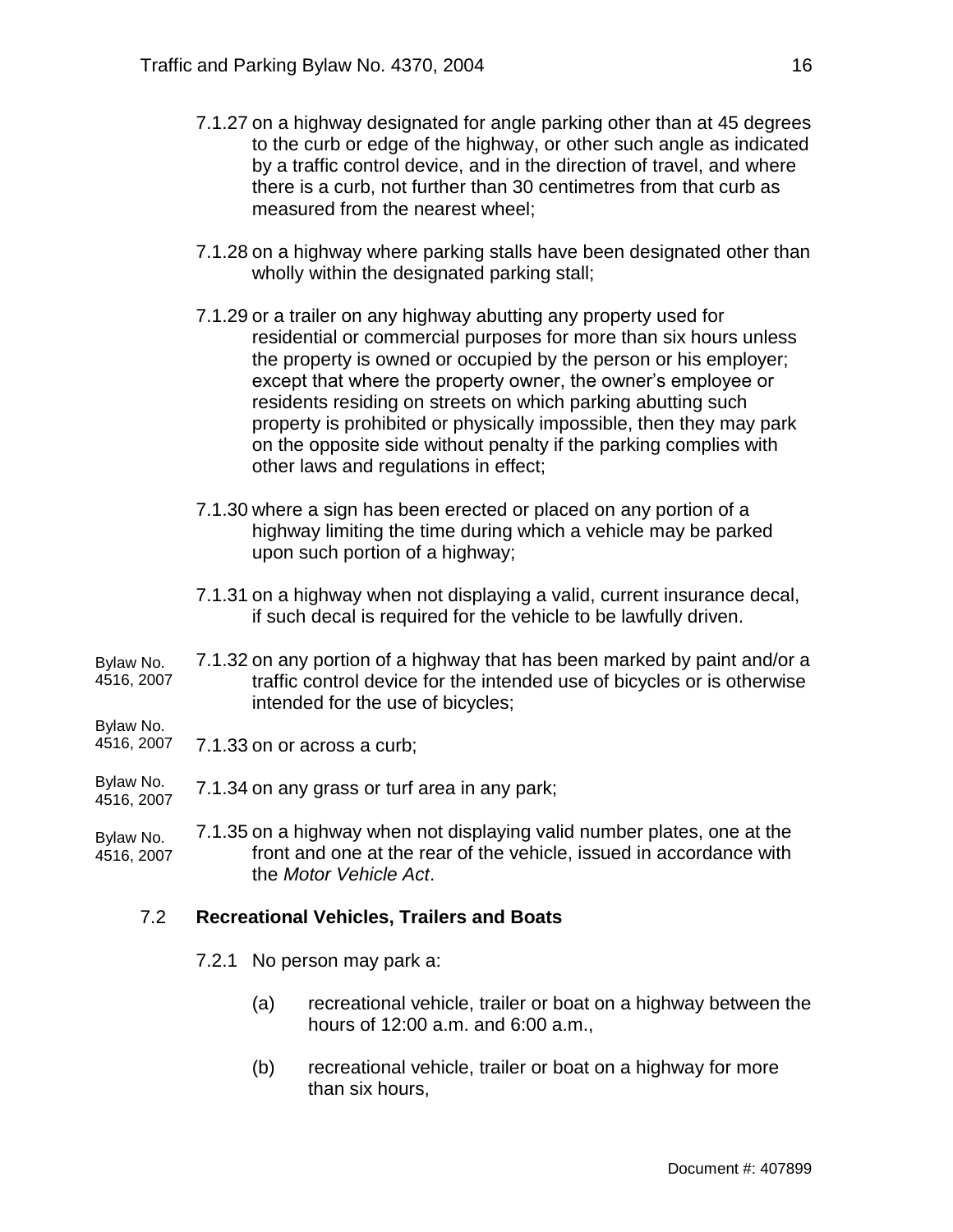- 7.2.2 No person may park a recreational vehicle, trailer or boat on a highway in any of the months of January, February, March, November or December in any year, whether such highway is open to the use of the public or not.
- 7.2.3 Despite subsections 7.2.1 and 7.2.2, where parking a recreational vehicle, trailer or boat by an owner on real property occupied by them, by reason of the topography of that real property is deemed impractical or dangerous, the Engineer may:
	- (a) on written application by the owner of the recreational vehicle, trailer or boat,
	- (b) with the written consent of the owners and occupiers of adjacent real property within 90 metres,
	- (c) on payment of an annual fee as set out in Schedule A,

permit the recreational vehicle, trailer or boat a parking space on the highway as designated and specified by the Engineer.

#### 7.3 **Passenger, Bus, Loading, Commercial, E-Bike Share and Taxi Zones** Bylaw No. 5123, 2021

7.3.1 Every passenger zone, commercial zone, loading zone, bus zone and taxi zone authorized by a bylaw or an order under a bylaw and established for the purpose of loading and unloading persons, materials, or goods, and existing prior to adoption of this Bylaw, is authorized.

- 7.3.2 The Engineer may, by causing traffic control devices to be placed or erected on any portion of a highway, establish the designated portion of that highway as a passenger zone, commercial zone, bus zone, E-Bike share zone or taxi zone and designate the area and define the rights, duties and obligations of traffic with respect to that passenger zone, commercial zone, bus zone, E-Bike share zone or taxi zone. Bylaw No. 5123, 2021
- 7.3.3 No person may stop a vehicle in a passenger zone, commercial zone, bus zone, E-Bike share zone or taxi zone except when actively and visibly engaged in loading or unloading persons or goods. Bylaw No. 5123, 2021
	- 7.3.4 No person may stand, stop or park a vehicle in a passenger zone, except for a passenger vehicle while actively loading or unloading persons and for a maximum period of five minutes or such other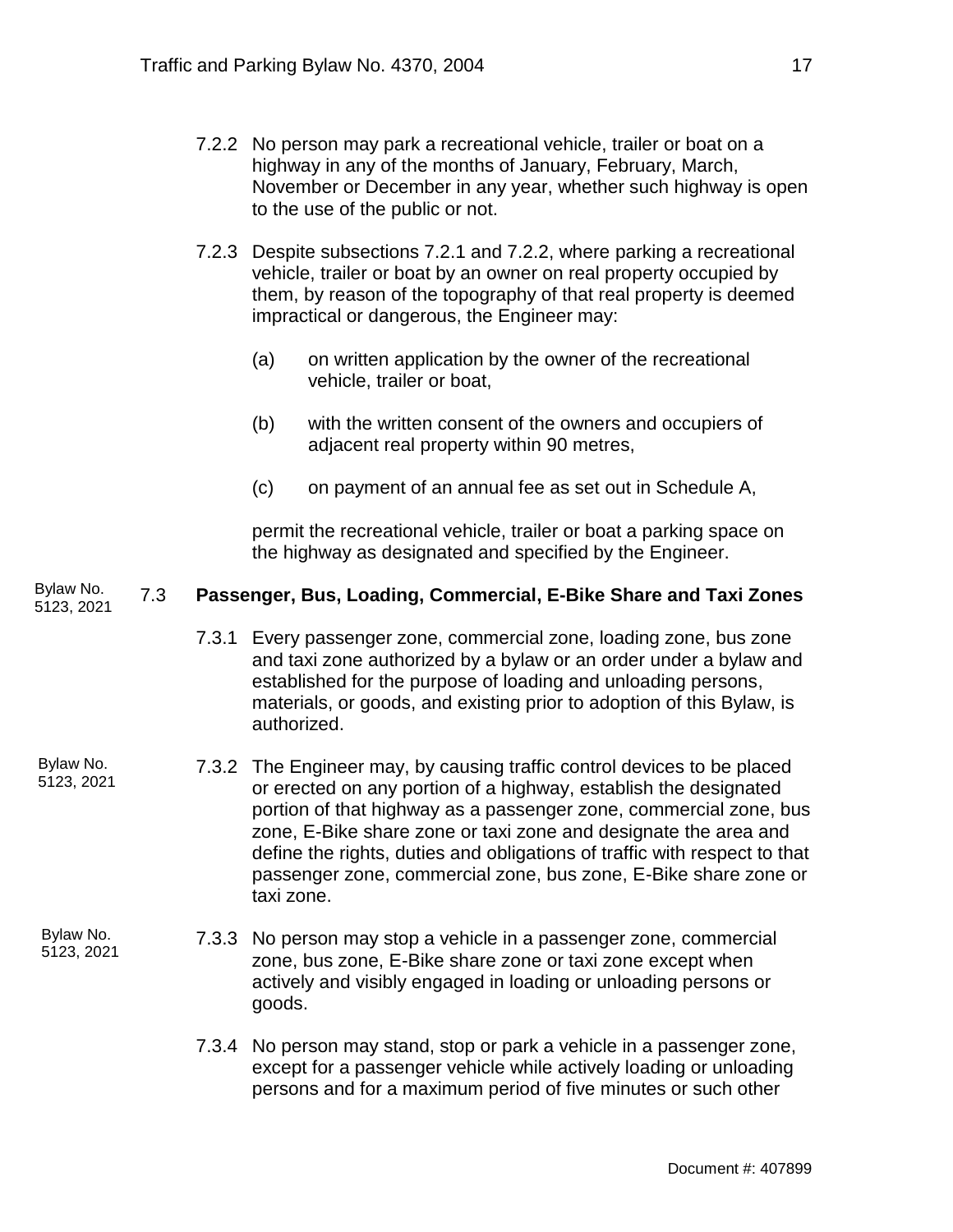period as may be indicated on a traffic control device.

- 7.3.5 No person may stand, stop or park a vehicle other than a commercial vehicle in a commercial zone.
- 7.3.6 No person shall stop, stand or park a vehicle in a commercial zone except while actively loading or unloading goods or materials.
- 7.3.7 No person shall stop, stand or park a vehicle in a loading zone for longer than the maximum period indicated on any traffic control device, or in the absence of a posted time limit, for longer than 30 minutes.
- 7.3.8 No person may stand, stop or park a vehicle in a loading zone except while actively loading or unloading persons, goods or materials.
- 7.3.9 No person shall stop, stand or park a vehicle in a loading zone for longer than the maximum period indicated on any traffic control device, or in the absence of such posted time limit, for longer than five minutes for the loading or unloading of persons or 30 minutes for the loading or unloading of goods or materials.

### 7.4 **Disabled Parking Zones**

- 7.4.1 Every disabled parking zone authorized by a bylaw or an order under a bylaw established for persons with disabilities, and existing prior to adoption of this Bylaw, is authorized.
- 7.4.2 The Engineer may, by causing appropriate traffic control devices to be placed or erected on any portion of a highway, establish such designated portion of that highway as a disabled parking zone and designate the area and define the rights, duties and obligations of traffic with respect to that disabled parking zone.
- 7.4.3 Council designates the Social Planning and Research Council of British Columbia the sole organization for issuing, revoking and cancelling disability parking permits for the purposes of this section.
- 7.4.4 No person may stand, stop or park a vehicle in a disabled parking zone that does not display a valid disability parking permit or a permit of a similar nature issued by another jurisdiction.
- 7.4.5 No person may stand, stop or park in a disabled parking zone a vehicle that displays a valid disabled parking permit unless the vehicle is driven by or transporting a person with the disability on the basis of which the permit was issued under subsection 7.4.3.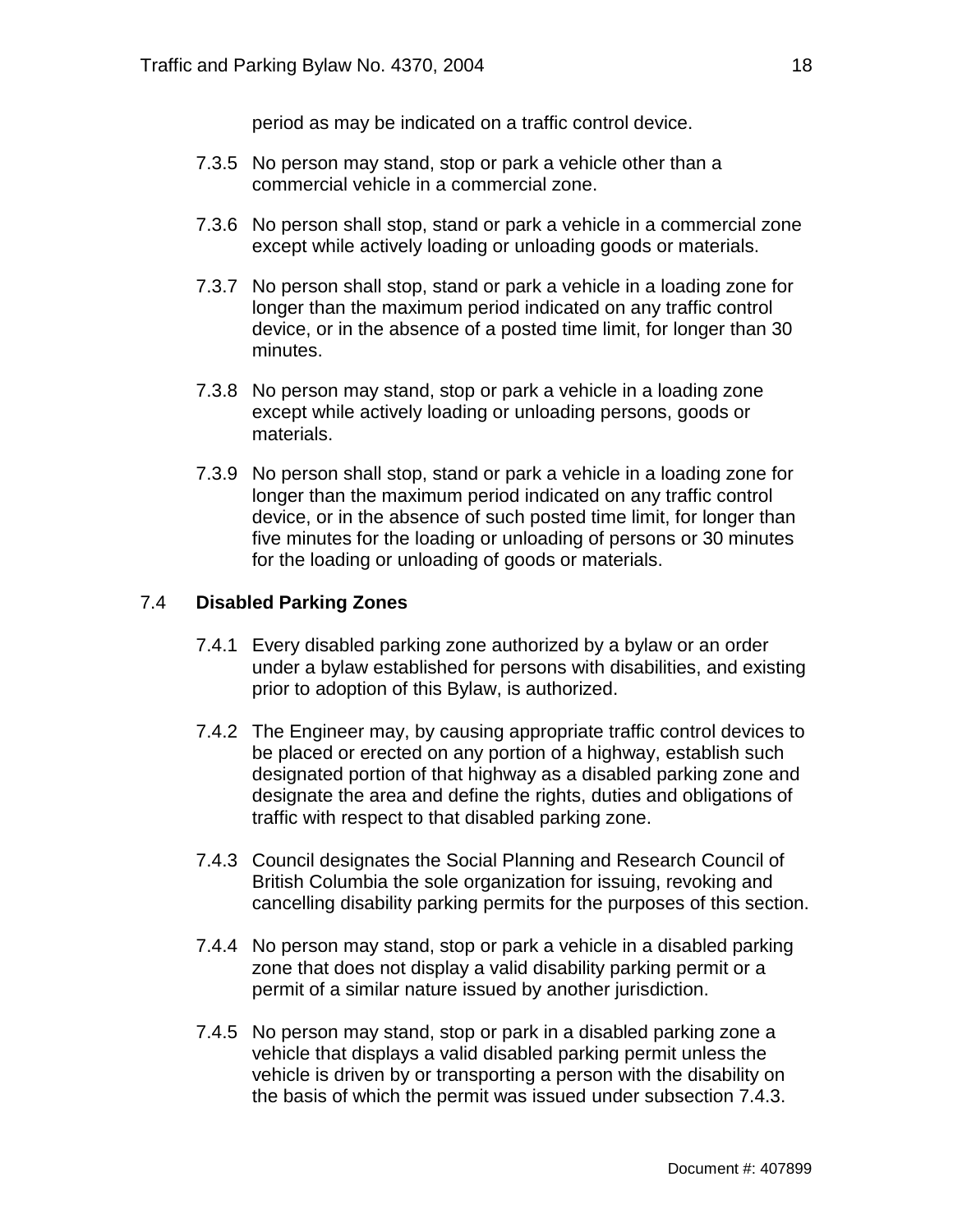### 7.5 **Resident Parking Zones**

- 7.5.1 Every resident parking zone authorized by a bylaw or an order under a bylaw and established for residents, and existing prior to adoption of this Bylaw, is authorized.
- 7.5.2 The Engineer may, by causing appropriate traffic control devices to be placed or erected on any portion of a highway, establish such designated portion of that highway as a resident parking zone and designate the area thereof and define the rights, duties and obligations of traffic with respect to that resident parking zone.
- 7.5.3 No person may stand, stop or park a vehicle in a resident parking zone that does not display a valid resident parking permit issued by the District. A maximum of two resident parking permits will be issued to the owner or occupier of real property within the resident parking zone for that resident parking zone. Resident parking permits will be issued for a period of up to 12 months upon proof of real property ownership or occupancy and payment of a fee as set out in Schedule A.
- 7.5.4 No person may stand, stop or park a vehicle in a resident parking zone that does not display a valid guest parking pass issued by the District. A maximum of two guest parking passes will be issued to the owner or occupier of real property within the resident parking zone for that resident parking zone. Guest parking passes will be issued annually upon proof of real property ownership or occupancy and payment of an annual fee as set out in Schedule A.

Bylaw No. 4535, 2008 7.5.5 A person holding a resident parking permit or a guest parking pass must display the resident parking permit or guest parking pass as prescribed by order of the Engineer by hanging it from the rear view mirror of that person's vehicle so that it is clearly visible from outside the passenger compartment whenever the vehicle is parked in an area where the permit or pass is required.

### 7.6 **Temporary No Parking Zones and Permits**

7.6.1 The Engineer may, by causing traffic control devices to be placed or erected on any portion of a highway, establish such designated portion of that highway as a temporary "no parking" zone for any purpose or project for the period necessary to complete such purpose or project, having determined that the purpose or project is in the public interest with respect to public safety, convenience and necessity. The Engineer may establish a temporary "no parking"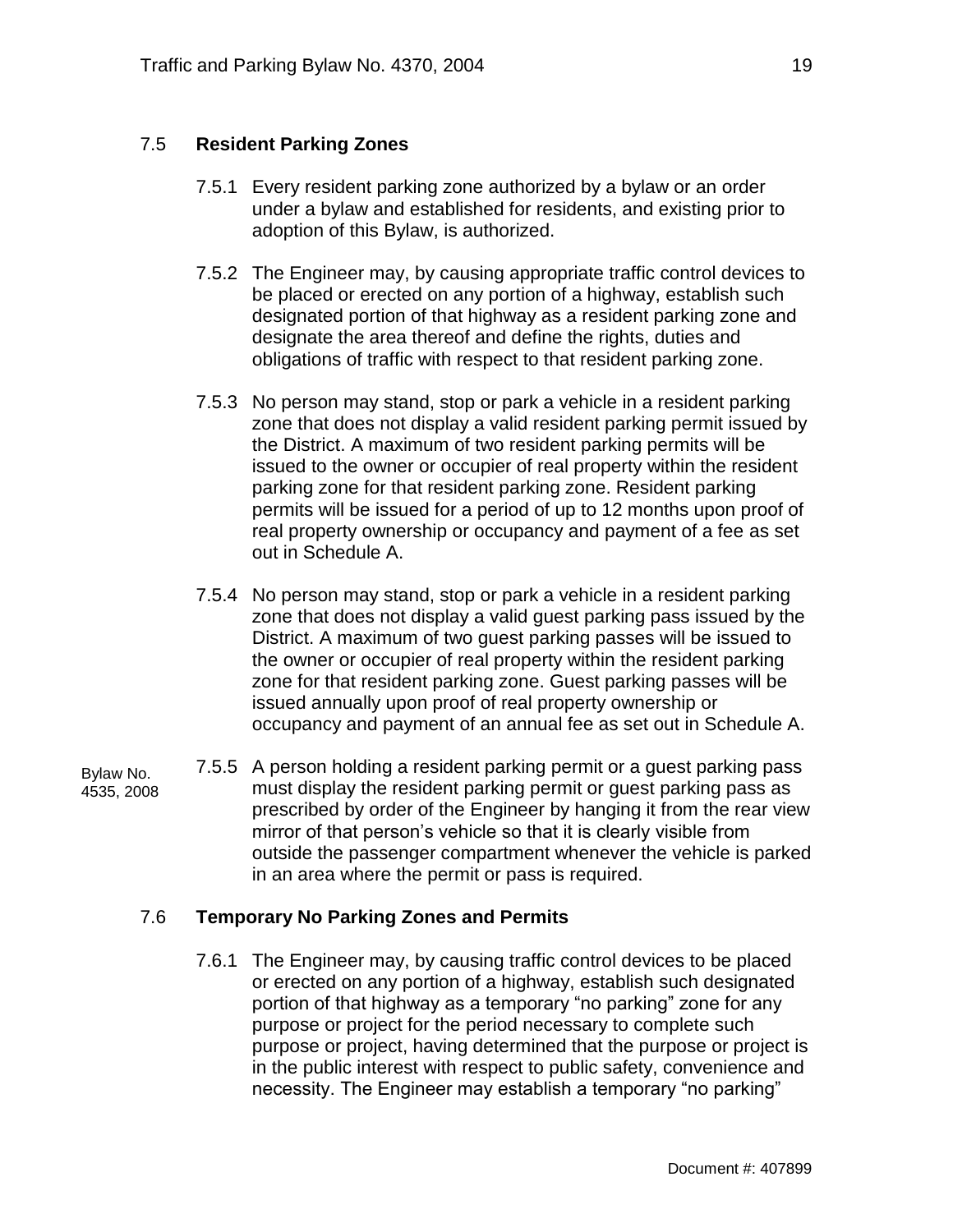zone upon application by a person and payment of a fee as set out in Schedule A.

7.6.2 For the purposes of subsection 7.6.1, the Engineer may prescribe the circumstances under which a permit will be issued, the form of permit application, the form of a permit and the terms and conditions of a permit.

#### 7.7 **E-Bike Share Services** Bylaw No.

- 5123, 2021
- 7.7.1 The Engineer may issue an E-Bike Share Permit to an E-Bike Share Service where the Engineer is satisfied that the E-Bike Share Service has received approval through an Inter-Municipal Bike Share Program.
- 7.7.2 The Engineer may establish and designate Geo-fenced Areas for use by the holder of an E-Bike Share Permit and the permit holder will, at its own expense, install such pavement markings and signage as approved by the Engineer to identify the Geo-fenced Area or, if installed by the District, will reimburse the District for such costs.
- 7.7.3 The Engineer may, by directing the placement of Traffic Control Devices, regulate and control the operation of E-Bike Share Services within a Geo-fenced Area, including the speed of E-Bikes and the regulation or prohibition of parking of any E-Bikes within a Geo-fenced Area.
- 7.7.4 A person or legal entity may only operate an E-Bike Share Service with a valid E-Bike Share Permit and in accordance with all of the conditions of such permit and the requirements of this bylaw.
- 7.7.5 A person must not operate or park an E-Bike contrary to the regulations in any Traffic Control Device.
- 7.7.6 The holder of an E-Bike Share Permit may deploy a fleet of E-Bikes in any location where parking is permitted and where authorized by the Engineer for the purpose of making E-Bikes available to reserve for use.
- 7.7.7 Successful applicants for the E-Bike Share Permit must pay the E-Bike Share Permit fee and the security for performance fee set out in the Fees and Charges Bylaw 5025, 2019, as amended from time to time, prior to being issued a permit. The security for performance is refundable, less any deductions in accordance with section 7.7.8.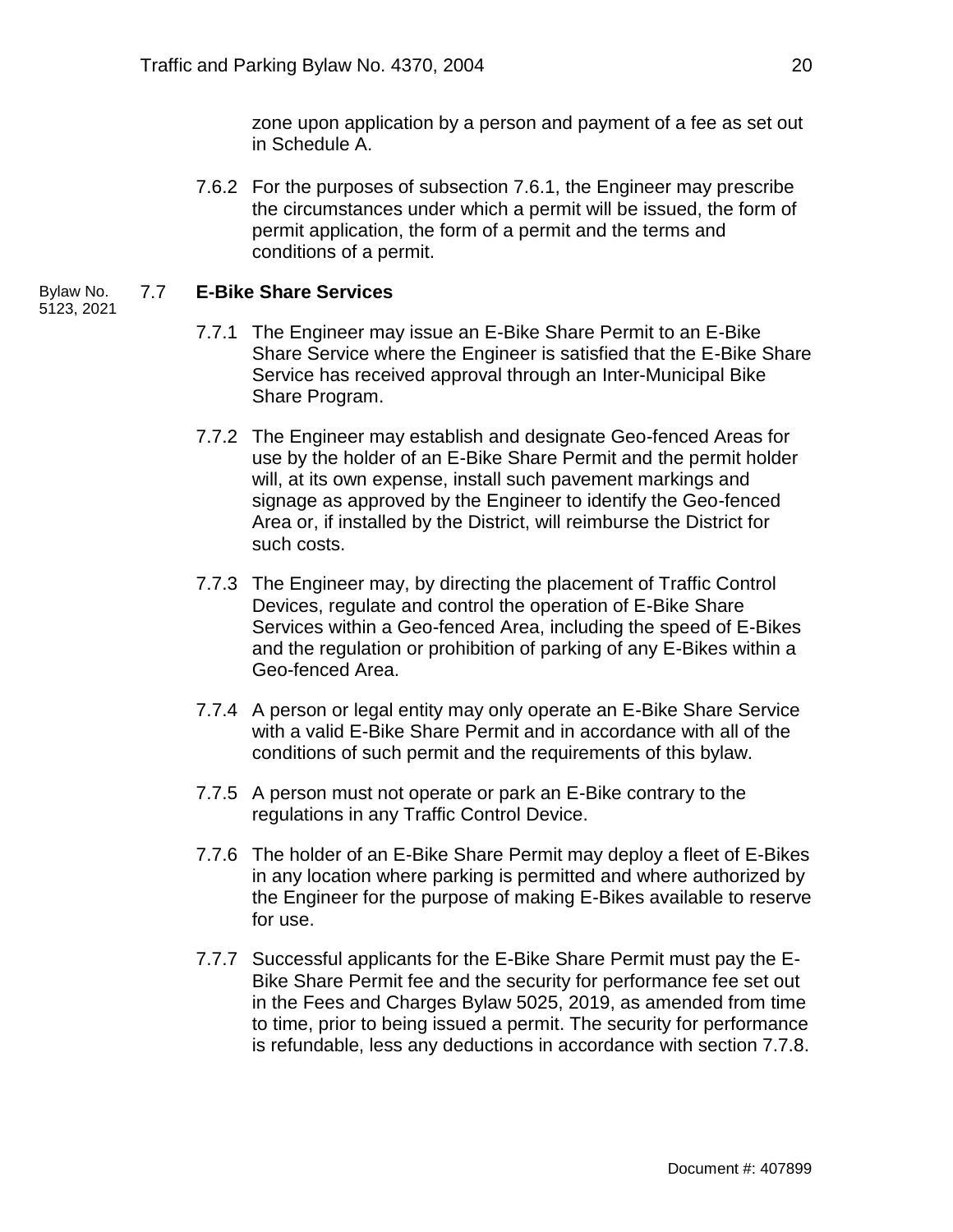- 7.7.8 The Engineer may deduct the following fees from the security for performance fee:
	- (a) **E-Bike retrieval fee**: all costs incurred by the District (including staff time plus an administrative fee of 15%) related to the retrieval of any E-Bike owned or operated by an E-Bike Share Service; and
	- (b) **E-Bike impoundment fee**: \$50 per E-Bike plus \$1 per day for storage. If the E-Bike Share Service fails to retrieve the E-Bike after 30 days, the District will recycle the E-Bike and charge any recycling costs incurred.
- 7.7.9 If the fees imposed under section 7.7.8 exceed the total of the security for performance, the District is authorized to charge fines and fees directly to the E-Bike Share Service, to require payment of an additional security for performance, or to cancel the Permit.

#### 7.8 **Exemptions** Bylaw No. 5123, 2021

- 7.8.1 The provisions of sections 7.1 to 7.7 do not apply to a fire or emergency vehicle.
- 7.8.2 The provisions of sections 7.1 to 7.7 do not apply to:
	- (a) utility, service or construction vehicles of the Province or District;
	- (b) utility, service or construction vehicles of a public utility corporation;
	- (c) residential moving vehicles;
	- (d) wrecking vehicles;
	- (e) vehicles in respect of which exemption permits have been issued under this Bylaw;

while actively and visibly engaged in work requiring the vehicle to be parked in contravention of this section, or to be parked on a standby basis for the purpose of responding to an emergency.

7.8.3 Despite subsections 7.8.1 and 7.8.2, a fire or emergency vehicle, a utility, service or construction vehicle, residential moving vehicle or wrecking vehicle is not exempt from due and proper care for the safety of other traffic.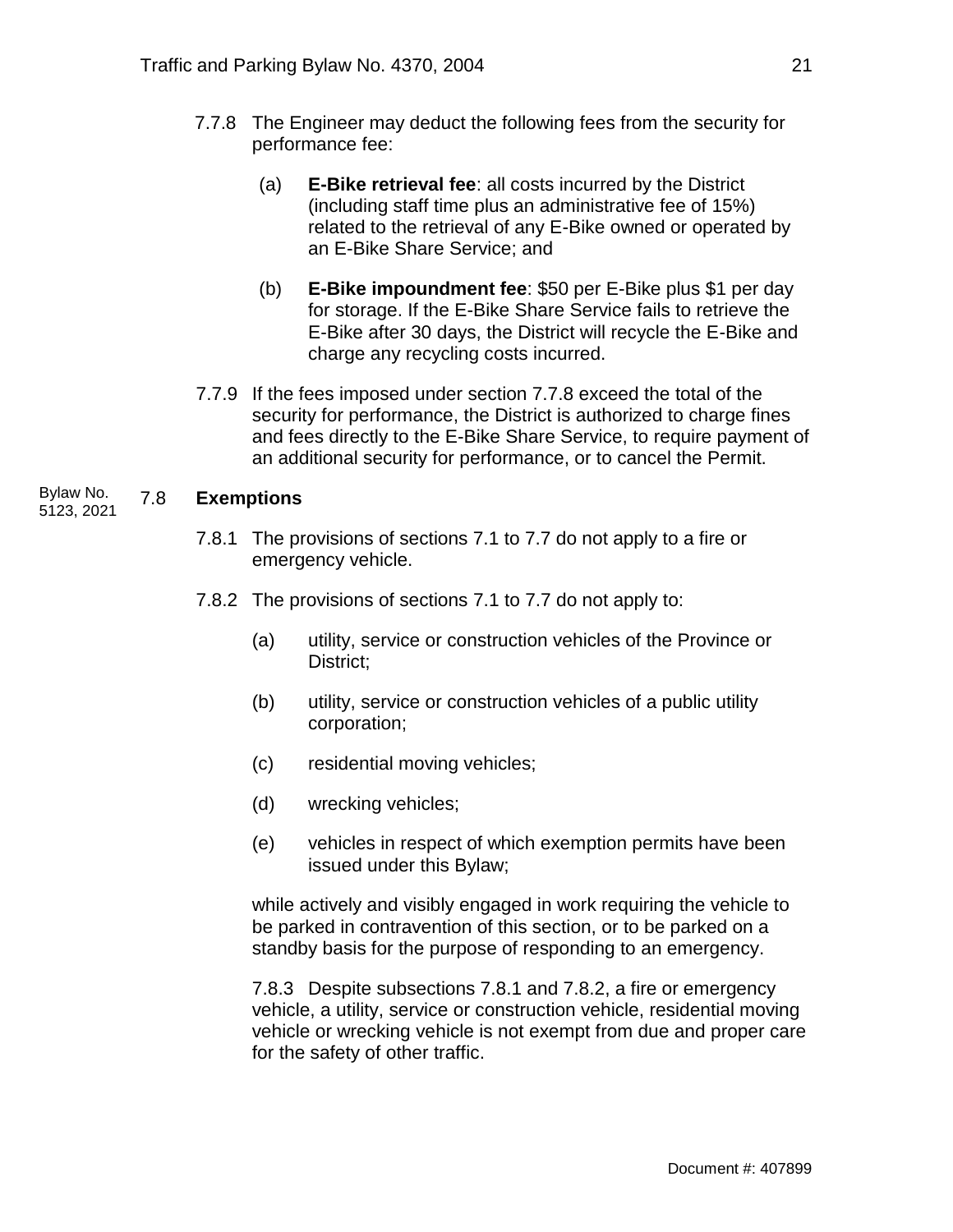#### 7.9 **Transportation Network Services** Bylaw No. 5123, 2021

7.9.1 The Municipal Engineer may establish and designate geo-fenced areas and regulate and control the operation of Transportation Network Services within any geo-fenced area, including the regulation or prohibition of stopping and loading by any Transportation Network Services provider within a geo-fenced area.

### **Part 8 General Regulations**

### 8.1 **Enforcement Officers**

- 8.1.1 Every Enforcement Officer is authorized to do all things necessary to control traffic pursuant to this Bylaw and to ensure that the requirements of this Bylaw are being carried out.
- 8.1.2 Every Enforcement Officer is authorized to direct traffic as the Enforcement Officers considers necessary:
	- (a) to ensure the orderly movement of traffic;
	- (b) prevent injury or damage to persons or property;
	- (c) permit proper action in any emergency.
- 8.1.3 No person may refuse to comply with the lawful direction of any Enforcement Officer.
- 8.1.4 No person may hinder, delay or obstruct in any manner, directly or indirectly, an Enforcement Officer carrying out duties in accordance with this Bylaw.

#### 8.2 **Fire Vehicles and Fire Equipment**

- 8.2.1 An operator of a vehicle, other than that of a fire or emergency vehicle must not:
	- (a) follow closer than 150 metres to a fire vehicle actively and visibly responding to a fire or emergency; or
	- (b) drive a vehicle over any fire equipment including fire hoses which may be placed on a highway or lane for fire fighting purposes.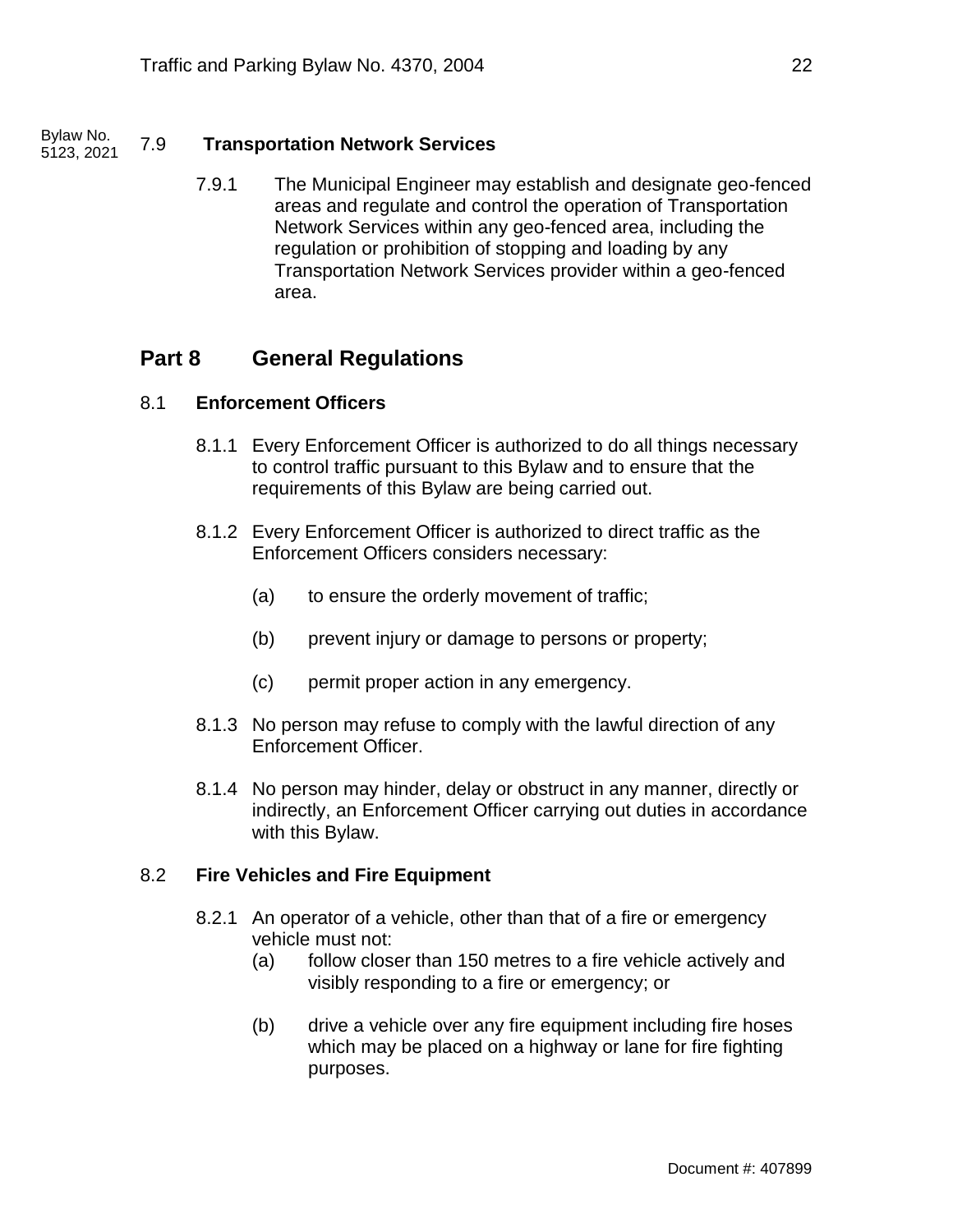#### 8.3 **Speed Limits and Speed Zones**

- 8.3.1 The Engineer may by order establish school, playground and park speed zones and order the placing of traffic control devices to indicate such zones.
- 8.3.2 Every person operating a vehicle between the hours of 8.00 a.m. and 5.00 p.m. on any school day, on a highway where traffic control devices are displayed stating a speed limit of 30 kilometres per hour, must drive at a rate of speed not exceeding 30 kilometres per hour and passing the school to which the signs relate.
- 8.3.3 Every person operating a vehicle between dawn and dusk on any day, on a highway where traffic control devices are displayed stating a speed limit of 30 kilometres per hour, must drive at a rate of speed not exceeding 30 kilometres per hour while approaching and passing a public playground or public park to which the signs relate.
- 8.3.4 If a sign has been erected or placed on a highway limiting the rate of speed of vehicles driven or operated on that highway or portion of highway, a person must not drive or operate a vehicle on that portion of the highway at a greater rate of speed than that indicated on the sign.

8.3.5 No person shall drive or operate a motor vehicle on a lane or portion or a lane at a greater rate of speed than twenty (20) kilometres per hour. Bylaw No, 4516, 2007

#### 8.4 **Control of Animals**

- 8.4.1 No person may drive or herd any animal on any highway in the District, unless the animal is at all times under the control of that person and does not interfere with vehicular traffic, except an Enforcement Officer in the discharge of their duty.
- 8.4.2 Every person with an animal in their care, custody or control on a highway must immediately pick-up and remove from the highway all faeces of the animal deposited on a highway.
- 8.4.3 No person may ride, drive or lead a horse on any highway between dusk and dawn.

### 8.5 **Driving over Curbs or Sidewalks**

8.5.1 No person may drive a vehicle across a curb or sidewalk, other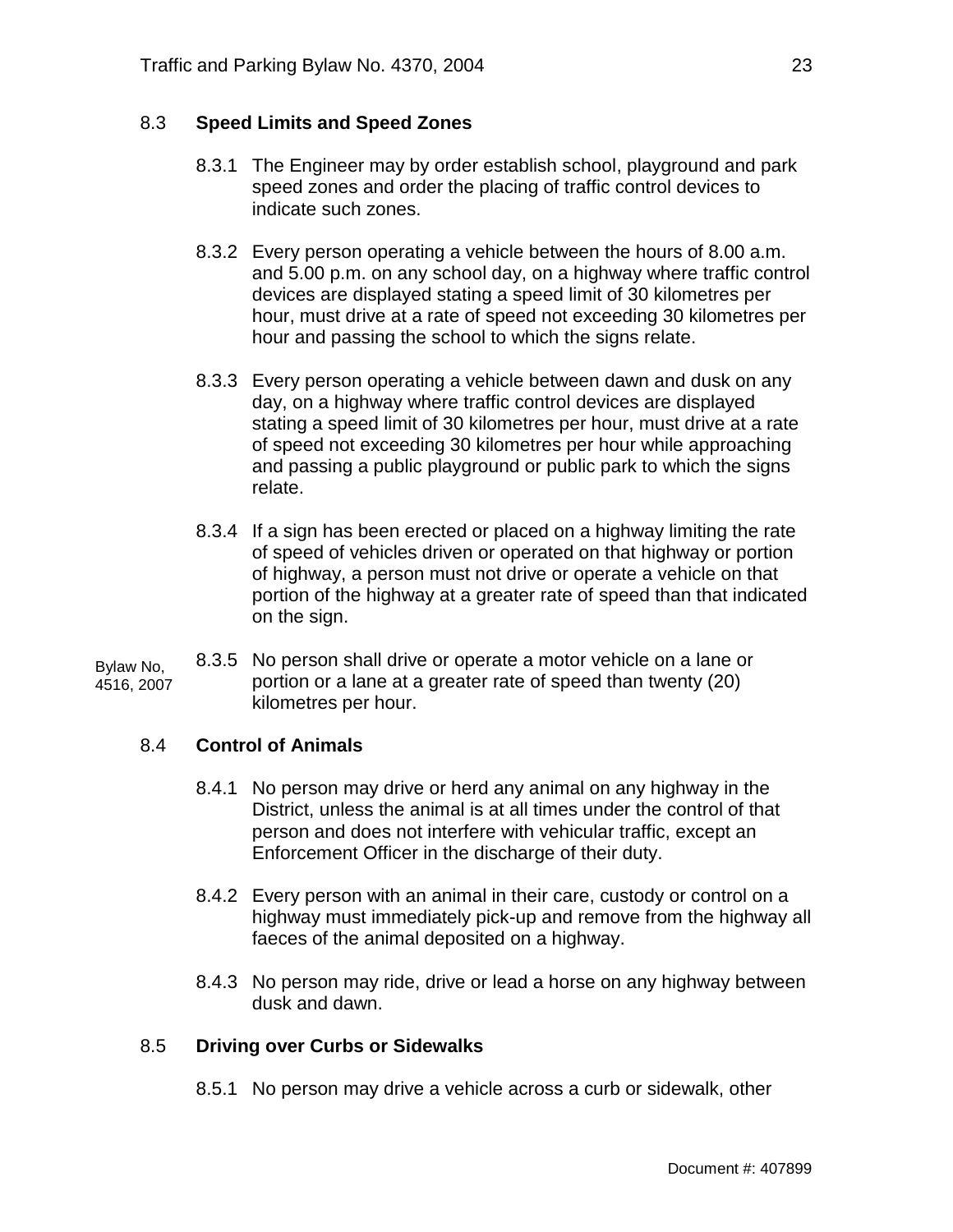than at a sidewalk crossing.

#### 8.6 **Vehicle Horns**

8.6.1 No person may sound the horn of a vehicle except when necessary to warn a person or animal of danger.

#### 8.7 **Boarding, Blading, Riding, Skating, Skiing and Sleighing on a Highway** Bylaw No. 4535, 2008

- 8.7.1 No person may board, blade, ride, skate, ski, sleigh or use any other like means of conveyance on any highway except on those roadways designated for such use by the Engineer and in such cases, only in accordance with a traffic control device.
- 8.7.2 No person may board, blade, ride, skate, ski, sleigh or use any other like means of conveyance on any highway designated for such use by the Engineer unless that person is properly wearing a helmet as defined in subsection 8.19.1.
- 8.7.3 No person may board, blade, ride, skate, ski, sleigh or use any other like means of conveyance on any highway designated for such use by the Engineer except as near to the right side of the roadway as practicable and in such a manner as not to pose a hazard to traffic.
- 8.7.4 No person may board, blade, ride, skate, ski, sleigh or use any other like means of conveyance on any highway designated for such use by the Engineer except between dawn and dusk.
- 8.7.5 No person may board, blade, ride, skate, ski, sleigh or use any other like means of conveyance on any highway while being towed by a vehicle, bicycle or animal.

#### 8.8 **Refuse** Bylaw No. 4535, 2008

- 8.8.1 No person may throw, drop, deposit, leave, or allow to fall from a vehicle, any bottle, glass, refuse, or any other object or material, on any public or private property, and any person who has thrown, dropped, deposited, left or allowed to fall from a vehicle any such object or material must forthwith remove the same from that public or private property.
- 8.8.2 No person may throw, drop, deposit, leave, or allow to fall from their person, any bottle, glass, refuse, or any other object or material, on any public or private property, and any person who has thrown,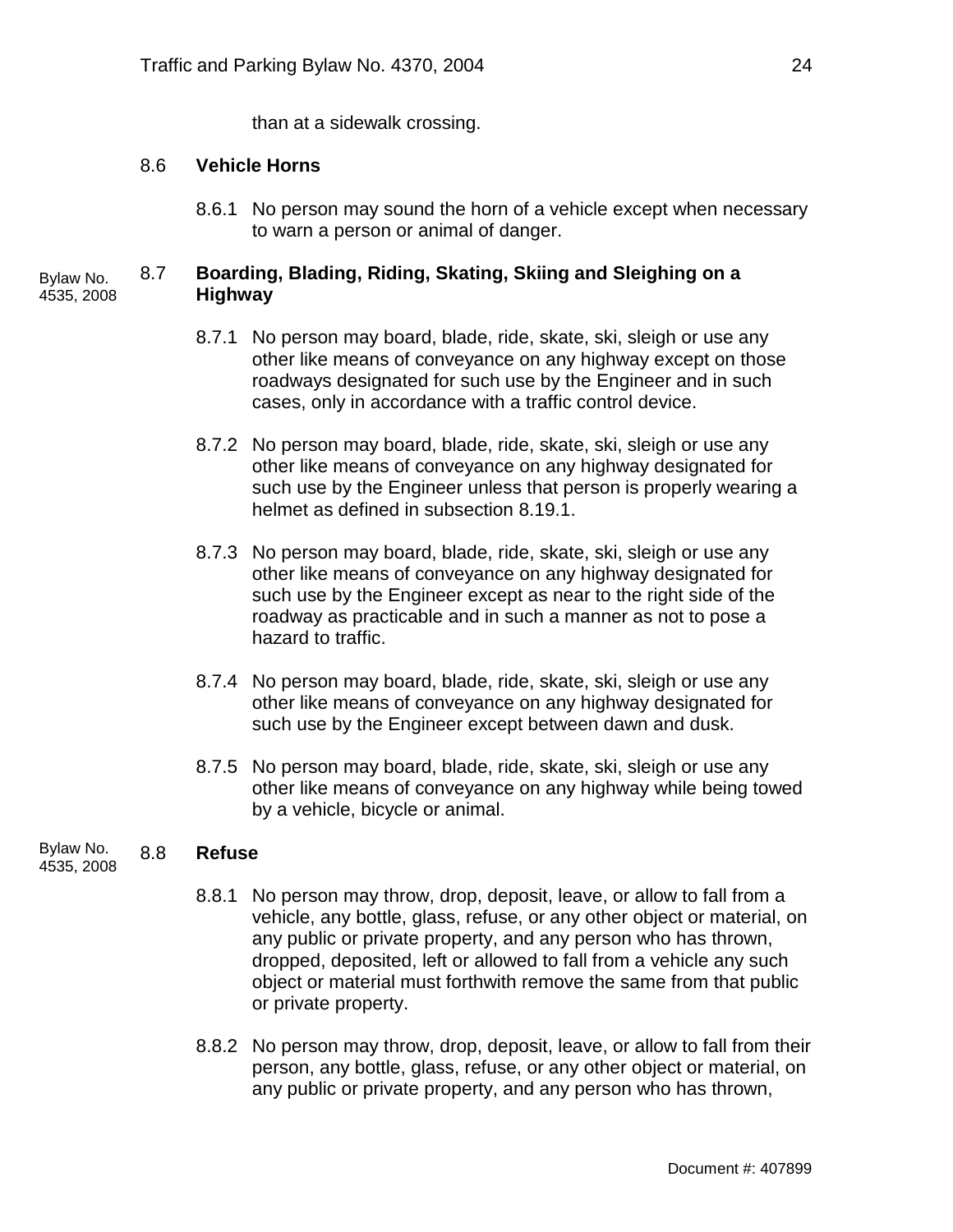dropped, deposited, left or allowed to fall from their person any such object or material must forthwith remove the same from that public or private property.

#### 8.9 **Chattels on a Highway**

8.9.1 No person may place or store any object, material, container or structure on any highway, except as permitted by bylaw.

#### 8.10 **Accumulations on a Highway**

8.10.1 No person may allow or permit any earth, rock, stone, tree, log, stump or other material to cave, fall, crumble, slide, accumulate or to be otherwise deposited on any highway, except as permitted by District bylaw.

#### 8.11 **Defacing and Damaging a Highway**

- 8.11.1 No person may mark, imprint or otherwise deface any highway or portion thereof including roadways, lanes and sidewalks.
- 8.11.2 No person may place on any highway any advertising device or characters in any manner whatsoever, except with the written permission of the Engineer.
- 8.11.3 No person, other than a duly authorized person or employee of the District, shall dig up in any manner, damage, or destroy any boulevard, trees, shrubs, plants, bushes or hedges in or adjacent to any highway or fences or anything erected or maintained adjacent to a highway.

### 8.12 **Selling on a Highway**

8.12.1 No person may use or occupy a highway for the purpose of selling or displaying any goods or services, including without limitation, flowers, fruit, vegetables, seafood, commodities, articles, car cleaning, or other things, except under a permit issued under this Bylaw or under a highway licence agreement issued under this Bylaw. Bylaw No. 4682, 2011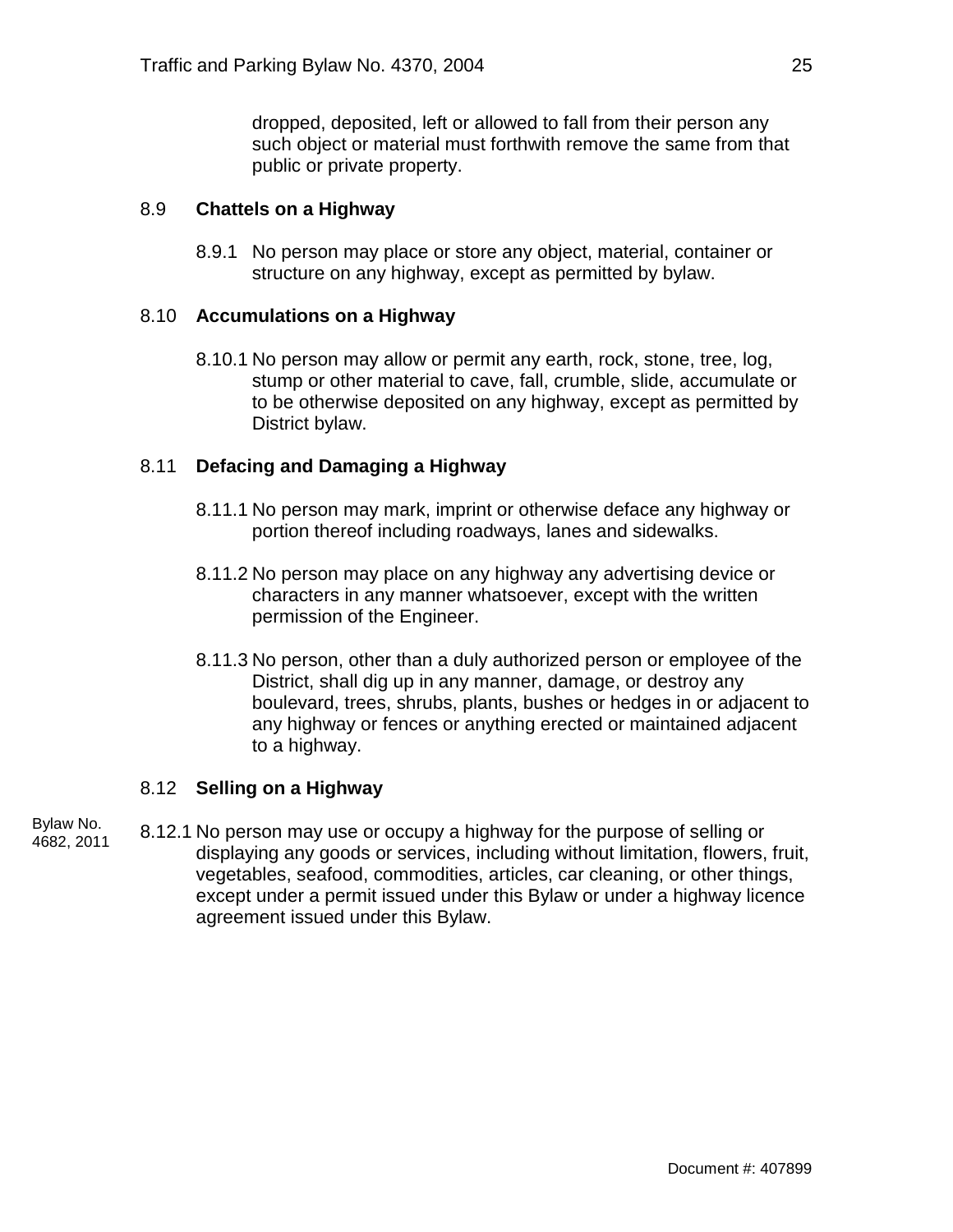8.12.2 Despite subsection 8.12.1 coffee trucks are permitted to use or occupy portions of a highway directly adjacent to a construction site subject to the following conditions: Bylaw No. 4460, 2006

- (a) The coffee truck being parked in a safe manner complying with all relevant sections of this bylaw;
- (b) The coffee truck being parked adjacent to a construction site where a valid building/construction permit is in place;
- (c) The coffee truck is parked at the same construction site for a period not exceeding thirty (30) minutes in any three (3) hour period within the same twenty-four (24) hour period;
- (d) The coffee truck may not be parked within 100 metres of any business premises offering for sale the same or similar items or products;
- (e) All required approvals from the Vancouver Coastal Health Authority relating to the coffee truck and the operator are in place and in full affect;
- (f) All insurance requirements of the District have been met and are maintained;

#### 8.13 **Funerals and Processions**

- 8.13.1 Funeral processions must be identified as such by each vehicle therein having its headlights illuminated or by the display of a pennant or other identifying insignia.
- 8.13.2 No driver of a vehicle may drive between the vehicles comprising a funeral or authorized procession while it is in motion, except at intersections where traffic is being controlled by a traffic control device or an Enforcement Officer.
- 8.13.3 No pedestrians or driver of a vehicle may interfere with an authorized procession in progress, except to comply with a traffic control device or the directions of an Enforcement Officer.
- 8.13.4 No person may take part in any procession, unless a highway use permit for that procession has been issued by the Engineer. The Engineer may issue a permit for a procession upon application and payment of a fee as set out in Schedule A.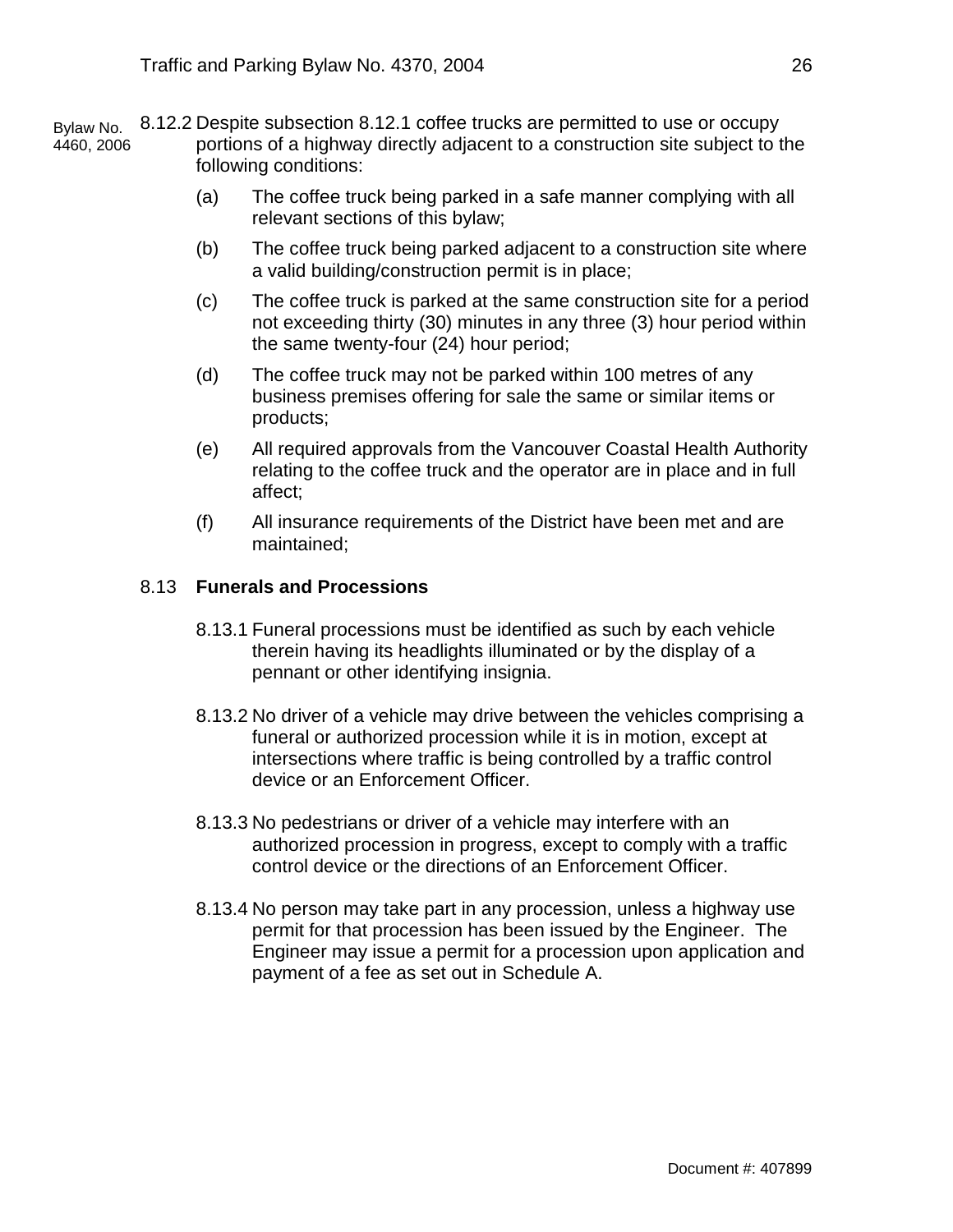### 8.14 **Removal of Snow, Ice and Debris from Sidewalk**

- 8.14.1 The owner or occupier of real property must remove any accumulation of snow or ice from the sidewalks and footpaths bordering the real property within 24 hours after the cessation of any snowfall that caused any accumulation of snow or ice on any sidewalk, or prior to the depth of snow accumulation exceeding ten centimetres.
- 8.14.2 The owner or occupier of real property must immediately remove all debris from any sidewalk bordering the real property.

#### 8.15 **Spills on a Highway**

8.15.1 No person may cause or permit any substance or material to blow, drop, spill, fall, flow or drift from adjacent land, or from a vehicle, on a highway. If any substance or material is deposited on a highway contrary to this section, the owner or occupier of the vehicle from which the material was derived, as the case may be, must take such immediate steps as may be necessary to remove the material from the highway, and to clean the highway and repair any damage caused to the highway, at that person's sole cost and expense.

#### 8.16 **Heavy Vehicles**

- 8.16.1 The Engineer may designate any highway as a heavy vehicle route or prohibit heavy vehicles from any highway by the placement or erection of the appropriate traffic control devices.
- 8.16.2 The Council may prohibit heavy vehicles from any highway, or any part of any highway, by designating the highway in Schedule B of this Bylaw as a highway where heavy vehicles are prohibited.
- 8.16.3 No driver or owner of a heavy vehicle may cause or allow the vehicle to be operated on a highway contrary to a traffic control device indicating that the highway is designated as a highway where vehicles are prohibited.
- 8.16.4 No driver or owner of a heavy vehicle may cause or allow the vehicle to be operated on a highway designated by the Council pursuant to Schedule B of this Bylaw as a highway where heavy vehicles are prohibited.
- 8.16.5 Prior to the issuing of a building permit under the District's Building Regulation Bylaw, projects that require the service of heavy vehicles must at all times post on the parcel a "Heavy Vehicle Bylaw No. 4702, 2011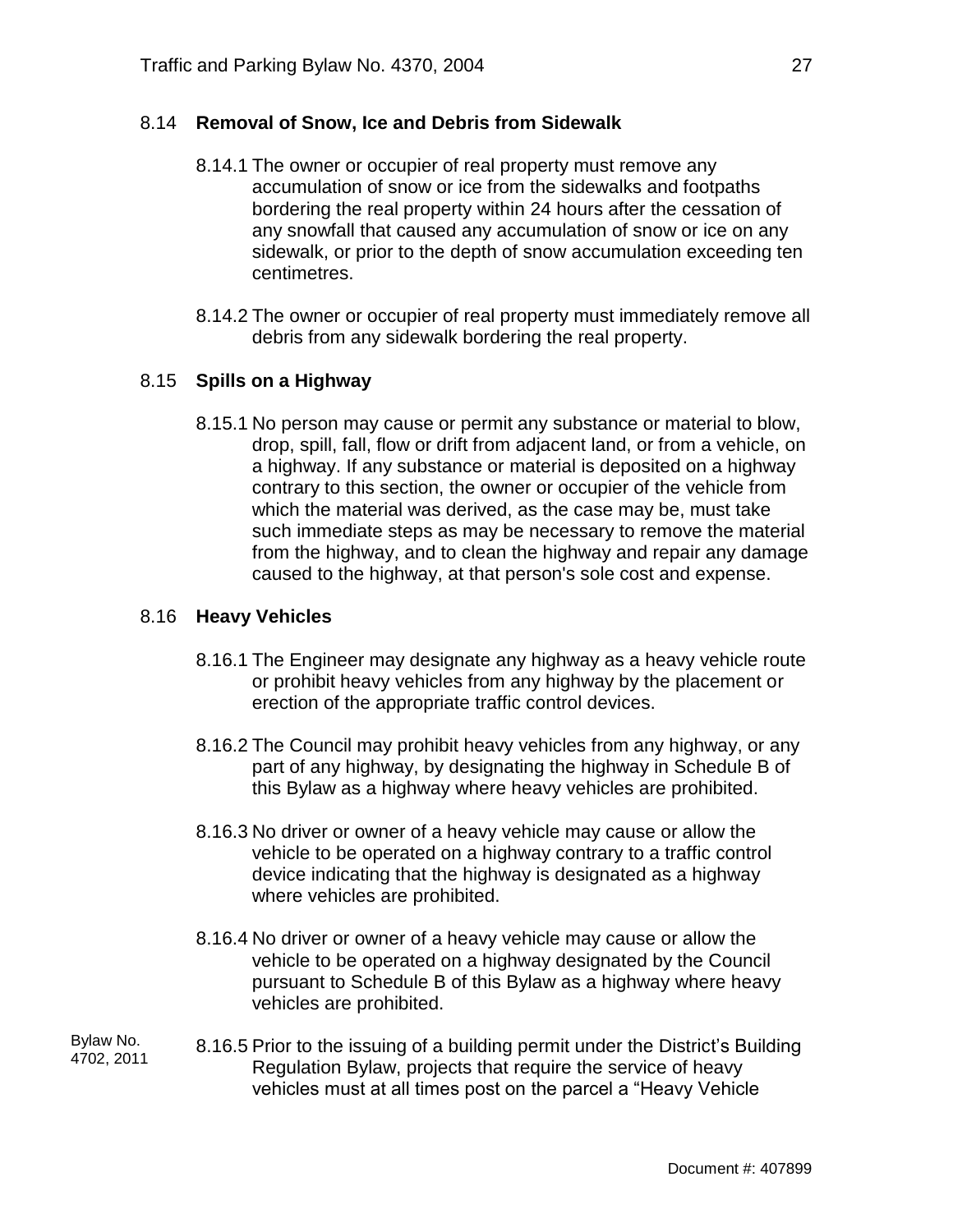Prohibited Downhill" sign in the form and with the content as prescribed in Schedule C. Building Department will issue the sign to the owner after the payment of fee as set out in Schedule A has been received. .

Bylaw No, 4535, 2008

8.16.6 No driver or owner of a heavy vehicle may cause or allow the vehicle to be parked on a highway between the hours of 12:00 a.m. and 6:00 a.m., unless parked pursuant to a permit issued by the Engineer.

### 8.17 **Loitering and Gathering on a Highway**

- 8.17.1 No persons may stand, or loiter or gather on a highway in such a manner as to obstruct, impede or interfere with the free passage of pedestrians or vehicles.
- 8.17.2 No persons may do anything which would cause persons to stand, or loiter or gather on a highway in such a manner as to obstruct, impede or interfere with free passage of pedestrians or vehicles.

#### 8.18 **Traffic Notices**

- 8.18.1 No person other than the owner or driver of a vehicle may remove any notice placed or affixed on it by an Enforcement Officer in the course of their duty and no person may deliberately erase a chalk mark from a tire marked by an Enforcement Officer or remove any other object or device used by them in the course of their duty.
- 8.18.2 No person may cause or permit a vehicle to move from one location to another in the same block to avoid the time limit regulations specified in that particular block. Bylaw No. 4516, 2007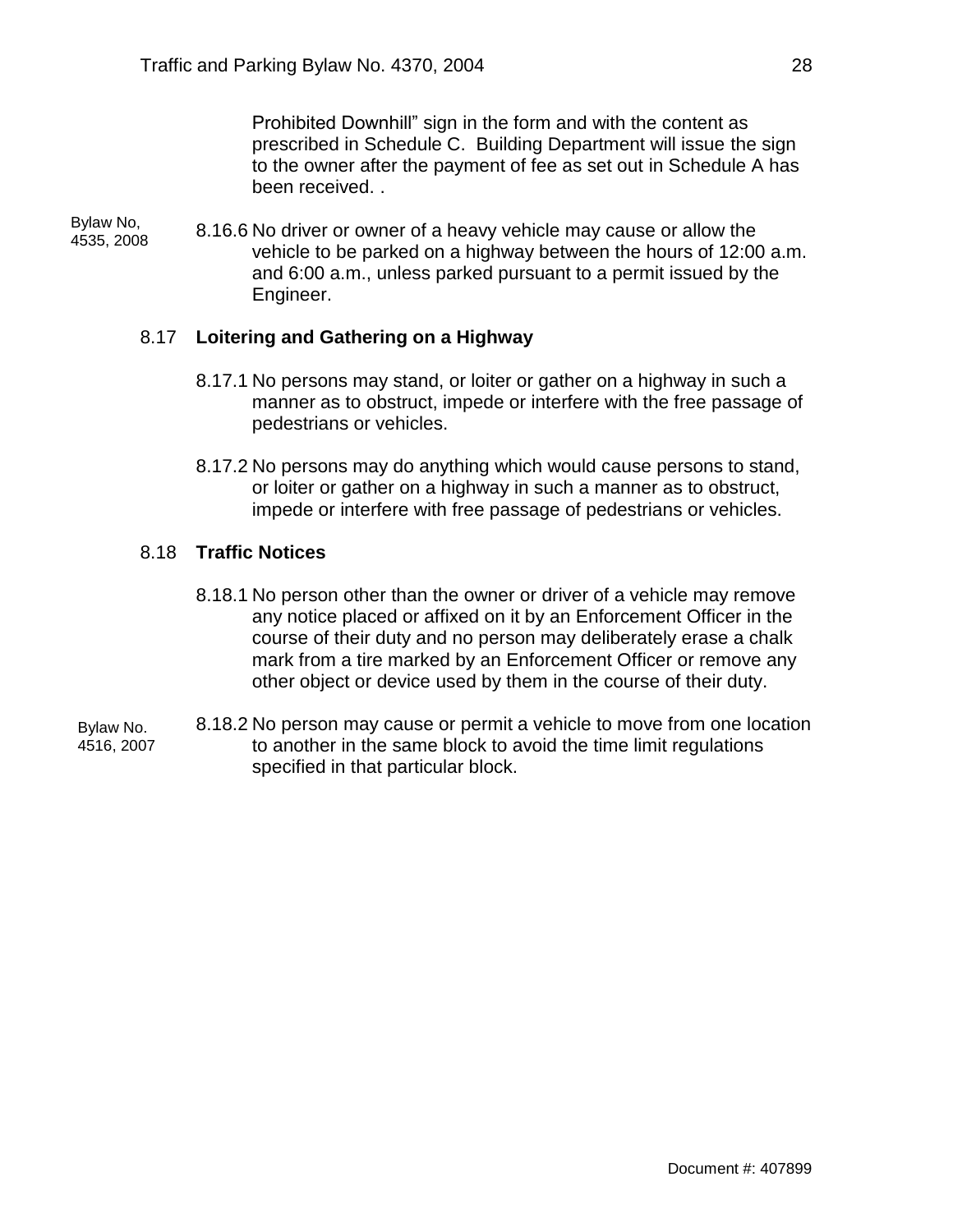### 8.19 **Helmet**

- 8.19.1 Where a "helmet" is referred to in this Bylaw, it means a protective device intended to be worn on the head that must:
	- (a) have a smooth, rigid and durable outer surface;
	- (b) be constructed so the helmet is capable of absorbing energy on impact;
	- (c) be strongly attached to a strap designed to be fastened under the chin of the person wearing it; and
	- (d) be undamaged from use or misuse.

# Bylaw No. 8.20 **Public Decency**

4535, 2008

8.20.1 No person may:

- (a) expectorate or spit on any highway;
- (b) urinate on any highway;
- (c) defecate on any highway.

#### 8.21 **Traffic Control Person** Bylaw No. 4535, 2008

- 8.21.1 Every certified Traffic Control Person is authorized to direct traffic on a highway pursuant to a traffic control plan as approved by the Engineer.
- Bylaw No, 8.22 **Traffic Control Person Required** 4535, 2008
	- 8.22.1 Every owner or operator of a commercial vehicle having a licensed gross vehicle weight of greater than 10,000 kilograms:
		- (a) that is entering or exiting a construction site from a highway; or
		- (b) that is engaged in loading or unloading while located on a highway;

must ensure that there is at least one certified traffic control person present to ensure the safety of the vehicle and the public.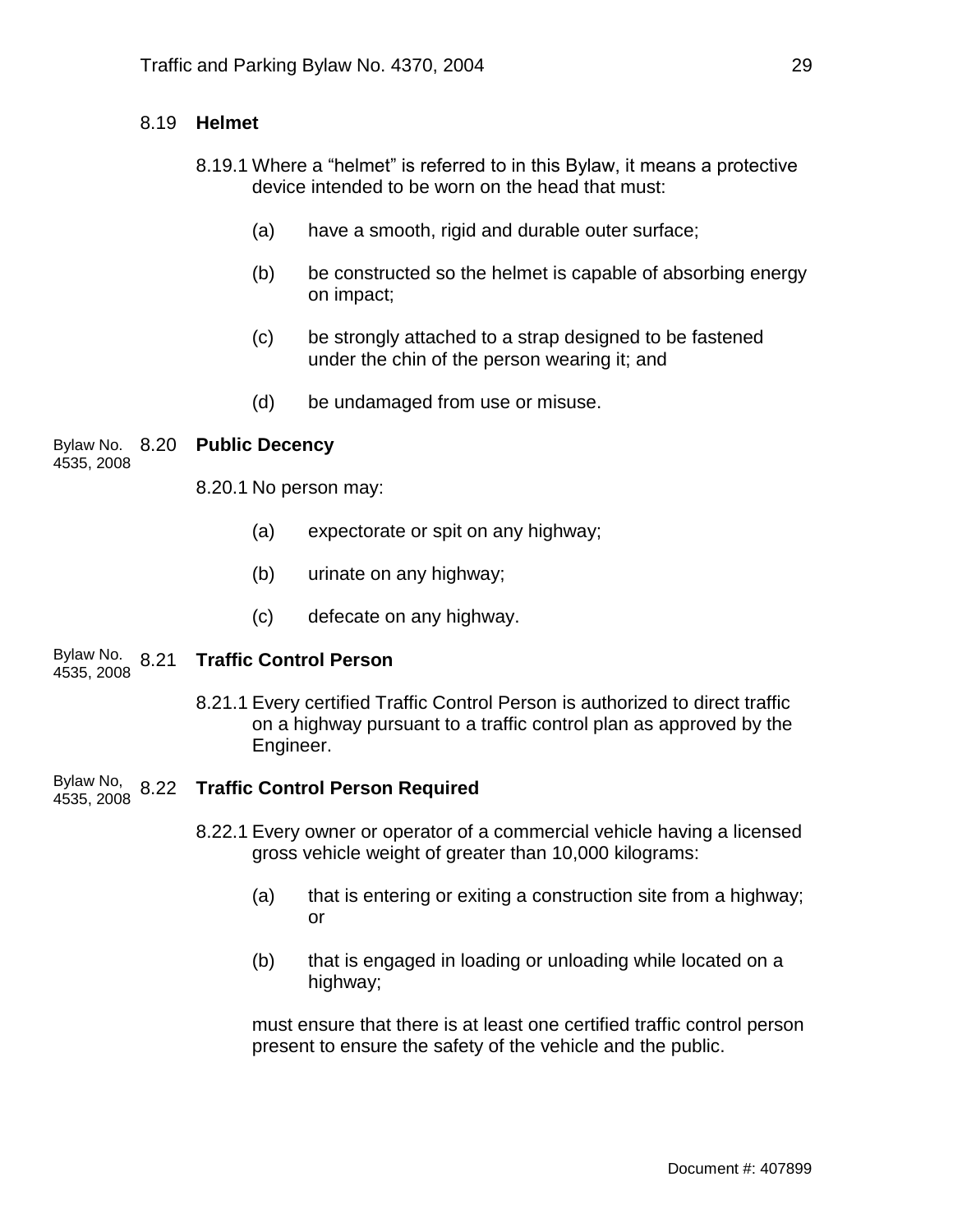#### 8.23 **Neighbourhood Zero Emission Vehicle** Bylaw No. 4618, 2009

- 8.23.1 A person may drive or operate a neighbourhood zero emission vehicle within the District on a highway or class of highway that has a speed limit of 50 kilometres per hour or less if authorized by the Engineer.
- 8.23.2 A person who drives or operates a neighbourhood zero emission vehicle as authorized by the Engineer must obtain a permit as proof of authorization by the Engineer. The Engineer may prescribe the circumstances under which a permit will be issued, the form of a permit and the terms and conditions of a permit.
- 8.23.3 A person who drives or operates a neighbourhood zero emission vehicle as authorized by the Engineer may, at an intersection, cross a highway that has a speed limit that is not greater than 80 kilometres per hour to enable the person to continue on a highway on which the person is authorized to drive or operate a neighbourhood zero emission vehicle.
- 8.23.4 A person commits an offence who operates a neighbourhood zero emission vehicle is in contravention of this section.

## **Part 9 Highway Use Regulations**

#### 9.1 **Advertising on a Highway**

.

- 9.1.1 No person may operate or stand or park on any highway any vehicle for the sole or primary purpose of displaying advertising except with written permission of Council.
- 9.1.2 No person may drive, operate, stand or park any sound broadcasting vehicle on any highway except with written permission of Council.
- 9.1.3 No person may carry any advertising device on or along any highway except with written permission of Council.
- 9.1.4 No person may give or cause to be given to any other person in or upon any highway, any handbill, dodger, circular or other advertising matter or thing of such nature or character.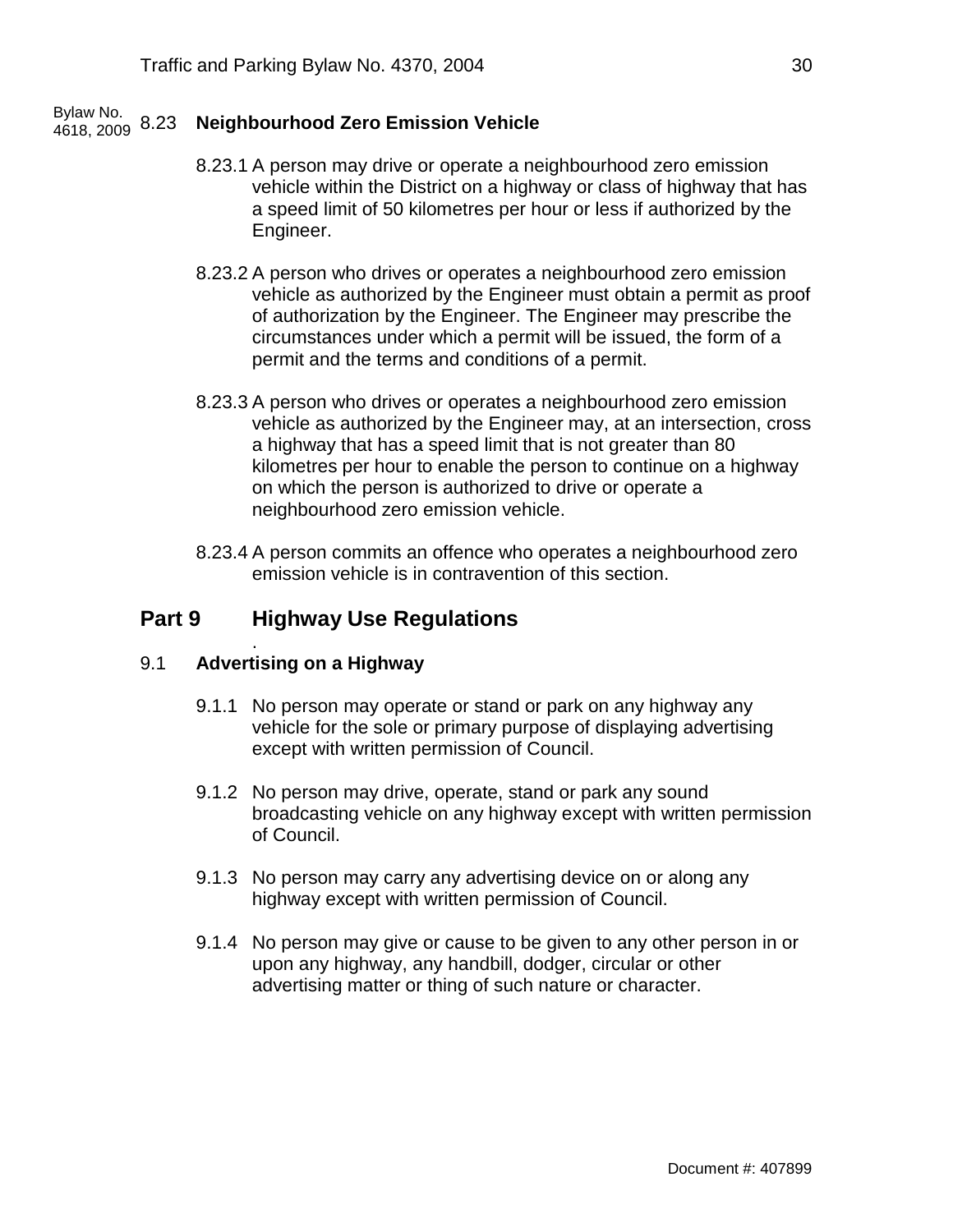- 9.1.5 Except as may otherwise be authorized by bylaw or with a permit, no person shall place or cause to be placed in, upon or over any highway within the District, whether open to the use of the public or not: Bylaw No. 4516, 2007
	- (a) any sign as defined by the District's regulation;
	- (b) any other sign not so defined;

Bylaw No. 4516, 2007

- (c) any device, which communicates written or printed information without first having obtained a permit.
- 9.1.6 Any sign erected in contravention of subsection 9.2.5 may be removed by the Engineer or such other person or persons as may be duly authorized from time to time by the Engineer.

## **Part 10 Vehicle Weights, Loads, Dimensions**

#### 10.1 **Applications and Definitions**

10.1.1 This section applies to all vehicles using any highway in the municipality excepting only arterial highways within the meaning of section 31 of the *Highway Act*.

#### 10.2 **Size and Weight Restrictions**

- 10.2.1 Except as authorized by an order of Council under the *Motor Vehicle Act*, or the Engineer under this Bylaw, as applicable, no person may drive or operate on a highway a vehicle or combination of vehicles exceeding the limits of dimensions, weights and loads, drive axles, horsepower, or other limits prescribed in the *Commercial Transport Act* and the regulations, both as amended from time to time. Bylaw No. 4535, 2008
	- 10.2.2 Despite any of the provisions of these regulations, or of a permit issued pursuant to these regulations, the maximum height, length or width of a vehicle or load allowable on a highway, or portion of a highway that is expressly limited as to maximum height, length or width of a vehicle or load by a sign erected by the Engineer, must be that as set out in that sign.
	- 10.2.3 Unless expressly permitted by the conditions of a permit, no person may drive or operate an oversize vehicle or load on a Sunday or general holiday.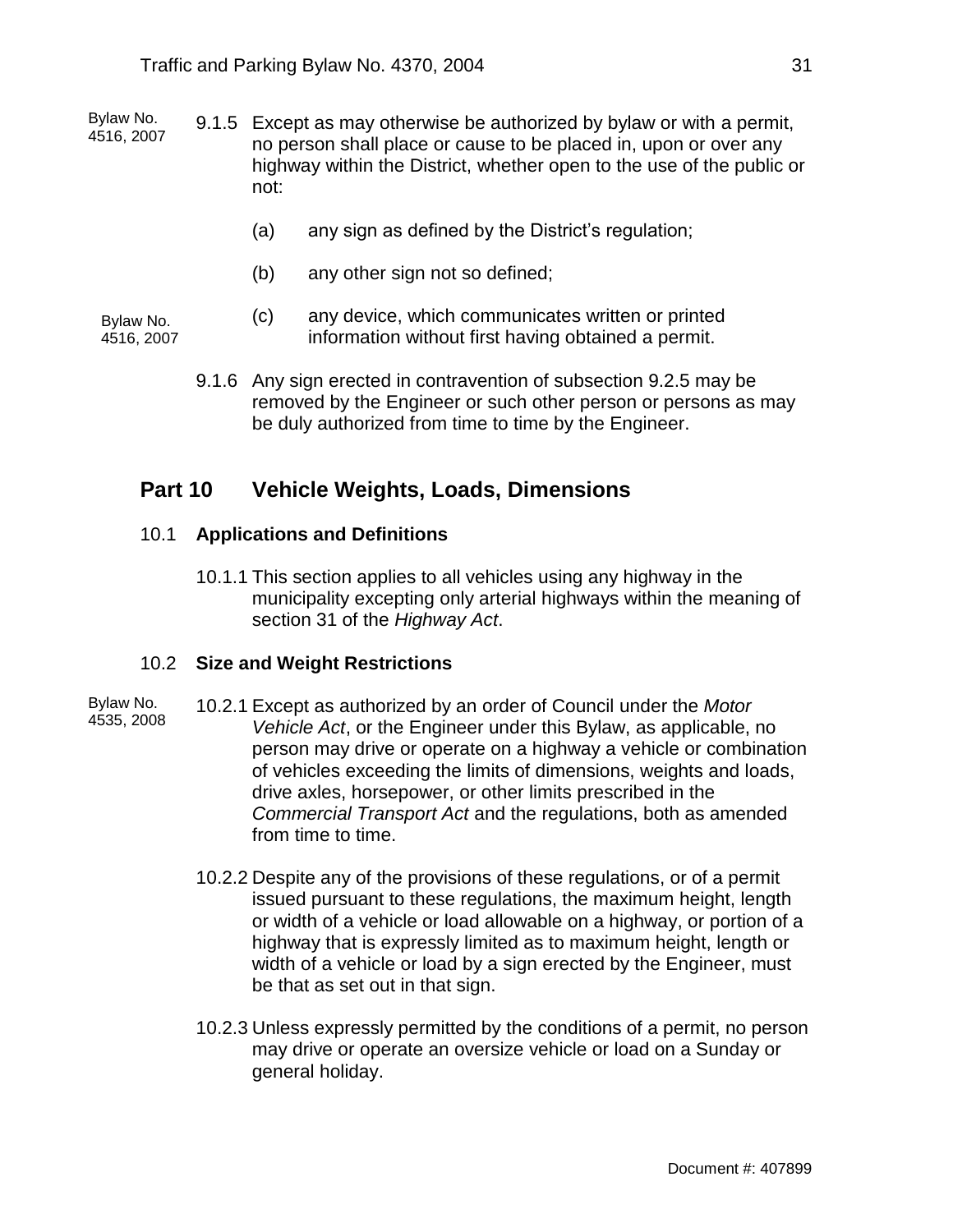- 10.2.4 Despite any of the provisions of these regulations, no person may, without a permit issued pursuant to this section, drive or operate over a bridge a vehicle or combination of vehicles having a licensed gross vehicle weight on any axle or group of axles or a licensed gross vehicle weight in excess of any load limit imposed by the Engineer on that bridge. Bylaw No. 4445, 2005
- 10.2.5 Despite any of the provisions of these regulations, and without limiting the generality of section 10.2.1, no person may, without a permit issued pursuant to this section, drive or operate, or permit to be driven or operated, a vehicle that exceeds the licenced gross vehicle weight of that vehicle by: Bylaw No. 4535, 2008
	- $(a)$  0 100 kilograms;
	- (b) 101 200 kilograms;
	- $(c)$  201 300 kilograms; or
	- (d) 301 kilograms or more.

#### 10.3 **Sundry Requirements**

Bylaw No. 4535, 2008

10.3.1 No person may, without a permit issued by the Engineer pursuant to this Bylaw, operate or permit operation on any highway:

- (a) a combination of vehicles consisting of more than two vehicles;
- (b) a vehicle, other than a horse-drawn vehicle, the wheels of which are not equipped with pneumatic tires in good order;
- (c) a vehicle equipped with solid tires, the thickness of which between the rim of the wheel and the surface of the highway is less than three centimetres;
- (d) a vehicle having wheels, tires or tracks constructed or equipped with projecting spikes, cleats, ribs, clamps, flanges, lugs or other attachments or projections which extend beyond the tread of traction surface of the wheel, tread or track provided that such vehicle may be driven or operated on a highway not having a cement-concrete, asphalt-concrete, bituminous-treated, or other stabilized or wooden surface;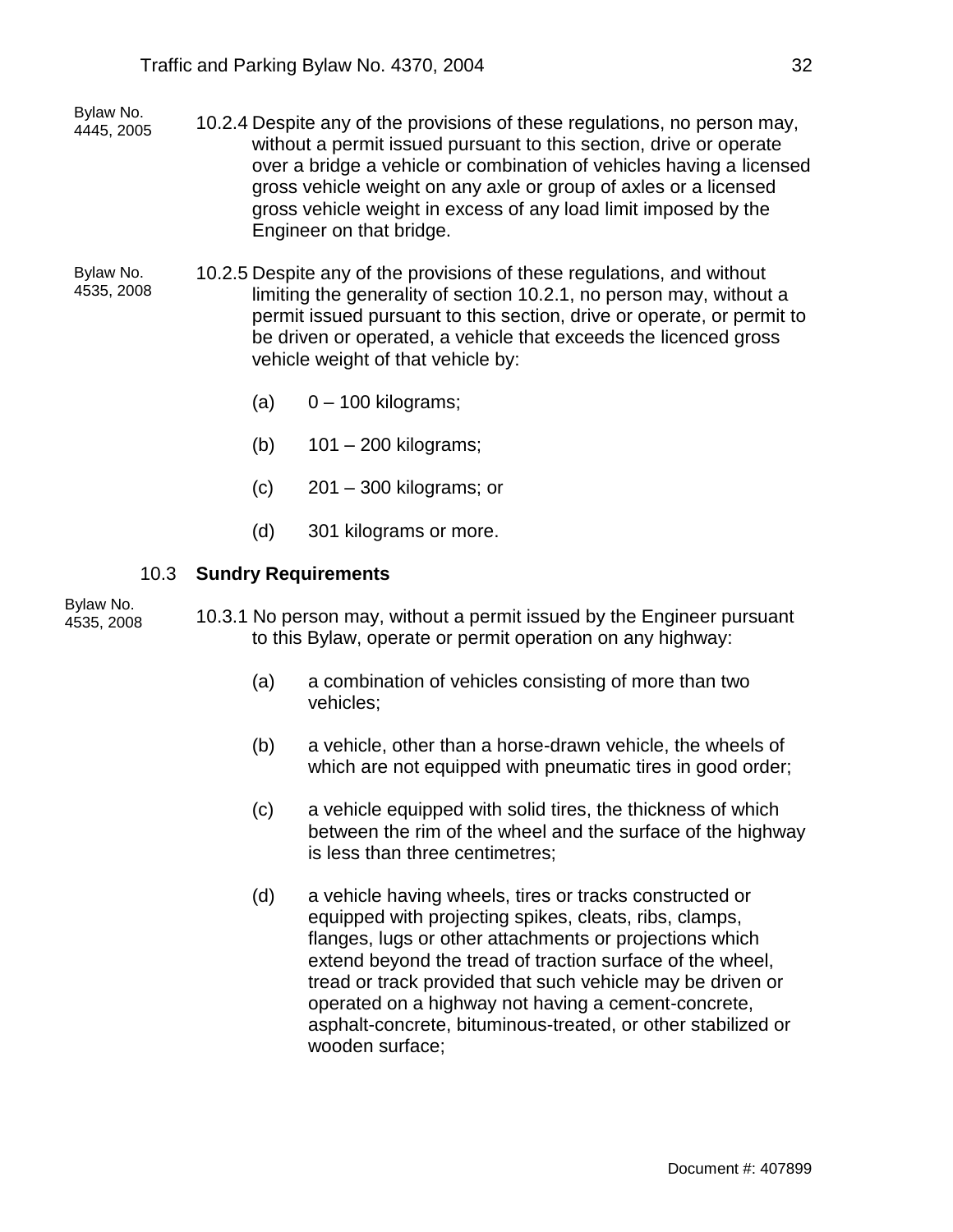- (e) a vehicle unless it is so constructed or loaded as to prevent any of its load from dropping, shifting or leaking, except that for the purpose of securing traction, or water or other substance may be sprinkled on a roadway or water may be exuded when employed as a brake coolant;
- (f) a vehicle with any load unless said load and any covering thereon is securely fastened so as to prevent such covering or load from becoming loose, detached or in any manner a hazard to other users of the highway;
- a solid-rubber-tired vehicle at a greater rate of speed than 15 kilometres per hour; Bylaw No. (g) 4535, 2008
- an unloaded vehicle and pole trailer at a greater rate of speed than 25 kilometres per hour unless the pole trailer is carried on the towing vehicle; Bylaw No. (h) 4535, 2008
- without limiting the generality of paragraph (f), a loaded commercial vehicle without 2 tie downs securing the first 3.04 m of the load, and a tie down securing every 3.04 m thereafter; Bylaw No. (i) 4535, 2008
- (j) without limiting the generality of paragraph (f), a vehicle transporting a portable container containing hazardous materials including but not limited to gasoline, diesel, propane or natural gas unless the portable container is fastened to the vehicle in a secure manner; or Bylaw No. 4535, 2008
- a vehicle unless that vehicle is properly maintained and equipped pursuant to Division 7 of the *Motor Vehicle Act Regulations* as amended from time to time. Bylaw No. (k) 4535, 2008

### 10.4 **Weighing and Inspection of Vehicles**

- 10.4.1 The driver of a vehicle on any highway, when so required by an Enforcement Officer must:
	- (a) stop the vehicle at the time and place specified by such Enforcement Officer or other authorized person for the purpose of weighing the whole or part thereof by means of stationary or portable scales measuring the dimensions of the vehicle and load, measuring and inspecting the tires thereon, inspecting the load carried, or for any other purpose under this section;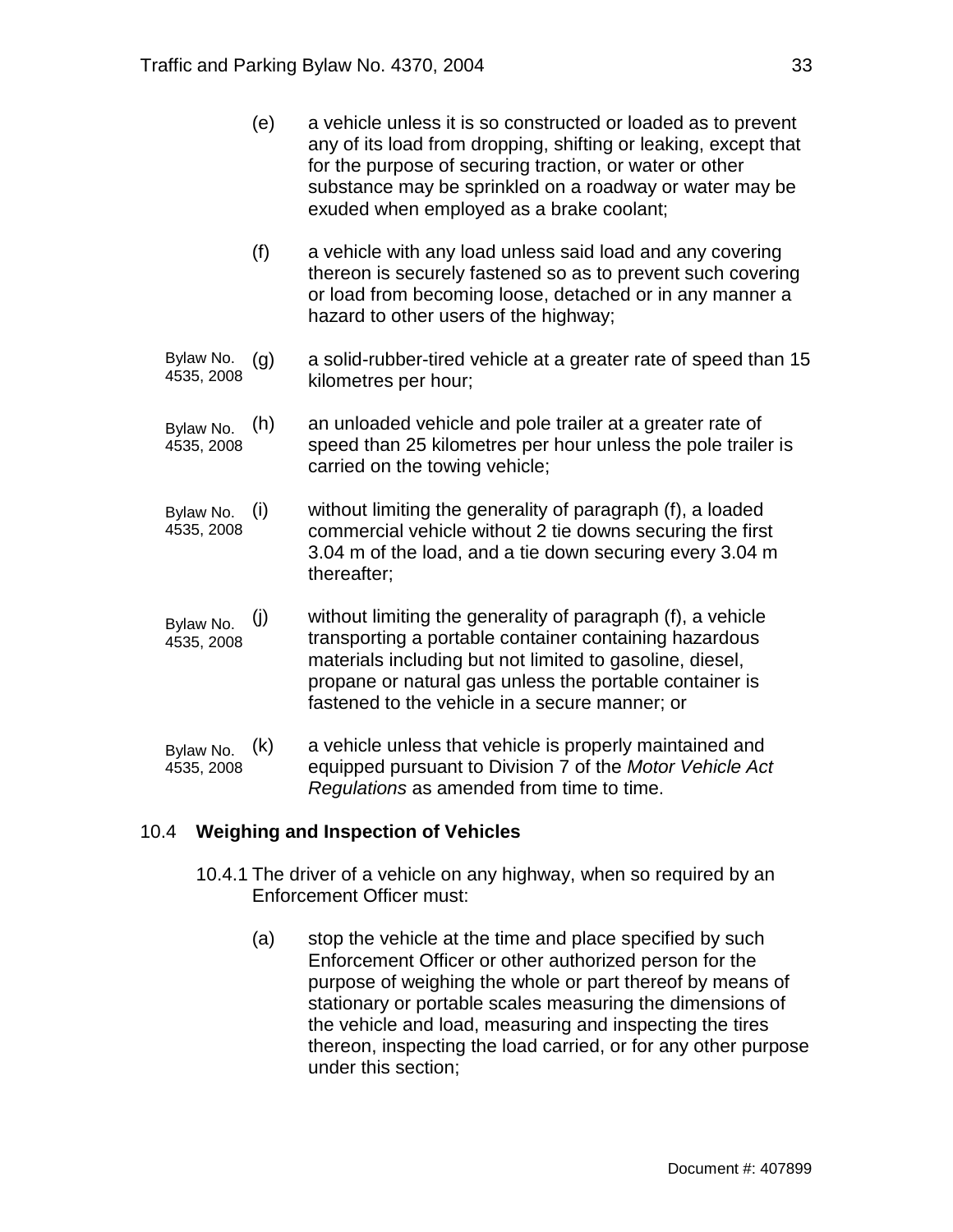- (b) drive the vehicle to the nearest public or Department of Commercial Transport stationary or portable scales for the purpose of weighing the vehicle and load; and
- (c) re-arrange the load upon the vehicle or remove the whole or part of the load from the vehicle in order to comply with the regulations of this section, before continuing to drive or operate the vehicle.
- 10.4.2 The driver of a vehicle on a highway, when directed by a traffic sign on the highway to drive over scales, must drive the vehicle to the scales for the purpose of having an axle or group of axles weighed, having tires measured, or having the load inspected for any other purpose under this section.
- 10.4.3 The gross vehicle weight of a vehicle or combination of vehicles shall be the sum of the single gross axle weights. Bylaw No. 4445, 2005

### 10.5 **Display of Weights and Dimensions**

10.5.1 Every vehicle, other than private passenger vehicles and licenced commercial vehicles not exceeding 2,700 kilograms LGVW (licensed gross vehicle weight) including vehicle and load, shall have clearly marked in a conspicuous position on the vehicle, particulars showing the overall length of the vehicle exclusive of tailgate, the tare weight of the vehicle and the name of the registered owner of the vehicle or the name of the registered owner of the vehicle or the name of the company which owns such vehicle where applicable. Bylaw No. 4445, 2005

### 10.6 **Evidence of Weight of Vehicle or Load**

10.6.1 On the prosecution of any person charged with a violation of the provisions of this Bylaw in operating or using on any highway a vehicle the weight of which or the weight of the load carried on which is in excess of the weight prescribed by the said provisions, it is sufficient prima facie evidence for any credible witness to state on oath that, to the best of his judgment and opinion, the weight of the vehicle in question or of the load carried at the time of the alleged violation was in excess of the weight so prescribed; and on that evidence being given the person charged may be convicted, unless he proves that the weight of the vehicle or load, as the case may be, was not in excess of the weight prescribed.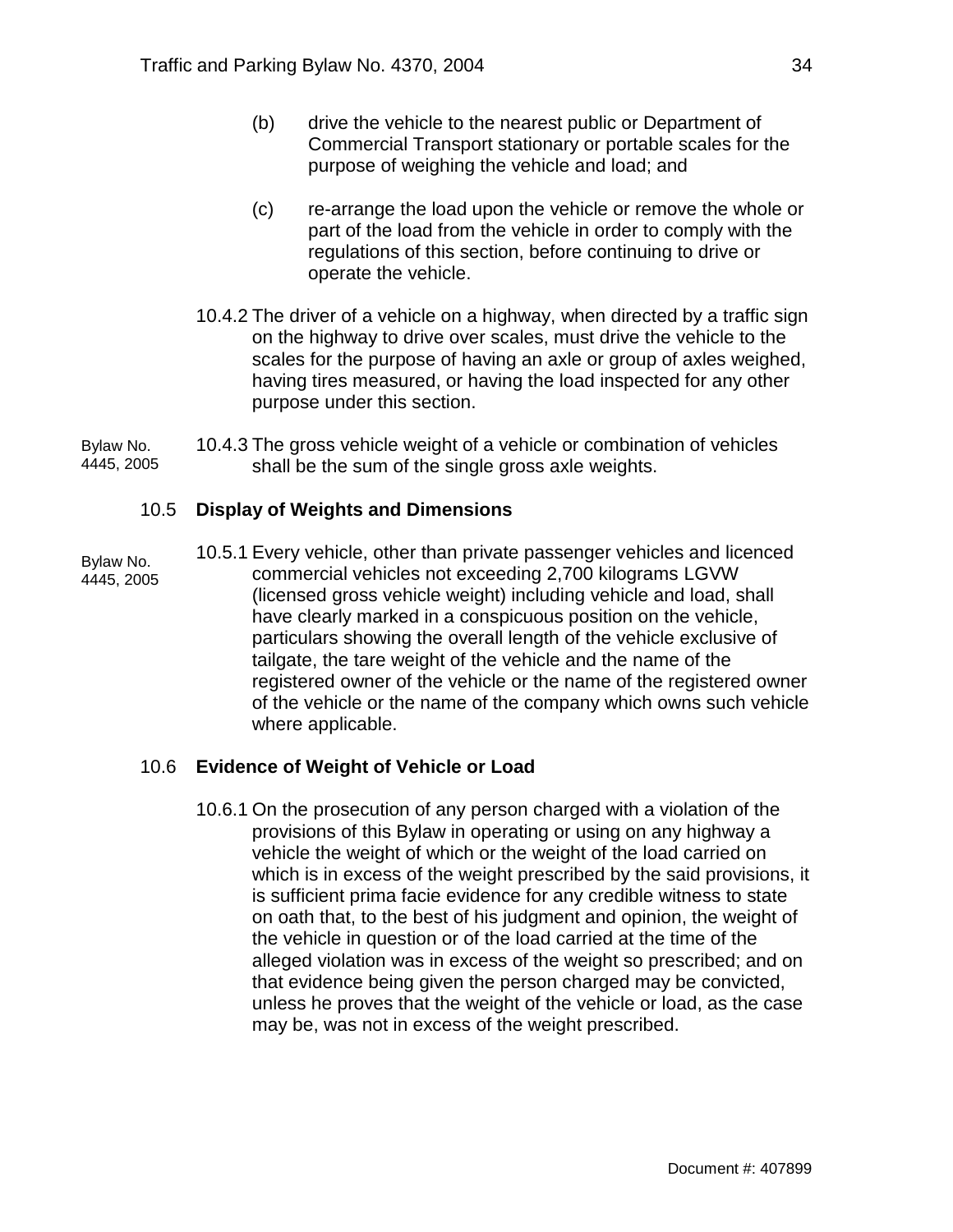# **Part 11 Pedestrian and Cycle Regulations**

#### 11.1 **Pedestrians**

- 11.1.1 Pedestrians must only use crosswalks when crossing Marine Drive between Taylor Way and 13<sup>th</sup> Street.
- 11.1.2 No person may be on a highway to solicit a ride, employment, or business from an occupant of a vehicle.
- 11.1.3 On the approach of an emergency vehicle when a pedestrian is on a roadway, the pedestrian must immediately proceed or return to the nearest sidewalk or boulevard and remain there until that vehicle has passed or stopped.
- 11.1.4 No person may form a part of a group of persons congregated on a highway in such manner as to obstruct the free passage of pedestrians or vehicles, except as authorized by a highway use permit for processions.
- 11.1.5 No person may do anything which causes persons to congregate in a group upon any highway in such a manner as to unreasonably obstruct the free passage of pedestrians or vehicles, or in such a manner that the persons so congregated might be in danger of injury from traffic.
- 11.1.6 No person may engage in any sport, amusement, exercise or occupation on any highway in a manner that is likely to interfere with or obstruct traffic.
- 11.1.7 No person may stand or loiter on any highway in such a manner as to obstruct or impede or interfere with pedestrian or vehicle traffic.

### 11.2 **Cyclists**

- 11.2.1 A person operating a cycle must:
	- (a) not ride upon the sidewalk of any highway or bridge or upon any pedestrian path in any public park, unless otherwise directed by a traffic control device;
	- (b) not, for the purpose of crossing a highway, ride on a marked crosswalk unless otherwise directed by a traffic control device;
	- (c) not leave a cycle on a sidewalk so as to interfere with or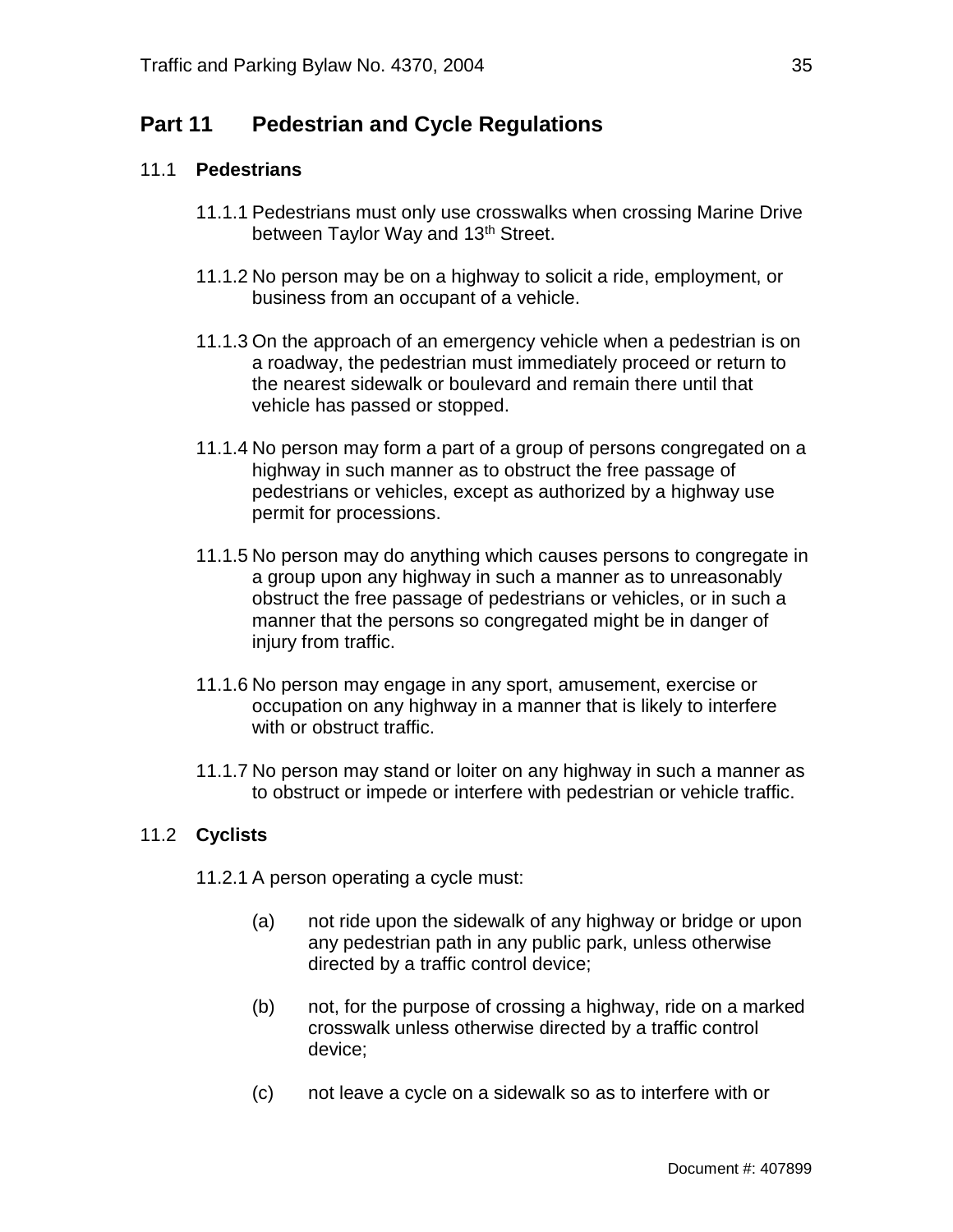obstruct the flow of pedestrian traffic;

- (d) park such cycles on racks or stands placed on the highway for that purpose, and shall not park a cycle other than on the rack or stand in areas where such rack or stand is located; and
- (e) not ride a cycle on a highway where a traffic control device prohibits the use.

Bylaw No. 11.2.2 In addition to the duties imposed by this section, a person operating a cycle on a highway must do so in accordance with Section 183 of the *Motor Vehicle Act*. 4535, 2008

## **Part 12 Impoundment**

#### 12.1 **Removal from a Highway or Public Place** Bylaw No.

4682, 2011

- 12.1.1 Any vehicle, vessel or other chattel, structure or thing that is standing, parked, placed, left, moored or abandoned contrary to any provision of this Bylaw or that is otherwise unlawfully occupying a portion of a highway or public place may be seized by the Enforcement Officer, the Engineer, or any agent or other person acting in accordance with the directions of either of them.
- 12.1.2 Any vehicle, vessel or other chattel, structure or thing seized pursuant to section 12.1.1 of this Bylaw may be removed, detained, impounded and/or otherwise secured or held as determined by the Enforcement Officer, the Engineer or any other person authorized by the District, in his or her sole discretion.
- 12.1.3 Any vehicle, vessel or other chattel, structure or thing seized pursuant to this Bylaw may be recovered by the owner between the hours of 8:30 a.m. and 4:00 p.m., Monday through Friday, except holidays, by paying to the District or its authorized agent the fee prescribed in Schedule 5 to the Fees and Charges Bylaw No. 4414, 2005, as amended, and if the vehicle, vessel or other chattel, structure or thing was not physically removed from the highway or public place by the District under section 12.1.1 of this Bylaw, by paying the fee prescribed in Schedule 5 to the Fees and Charges Bylaw No. 4414, 2005, as amended, and by removing the vehicle, vessel or other chattel, structure or thing from the highway or public place.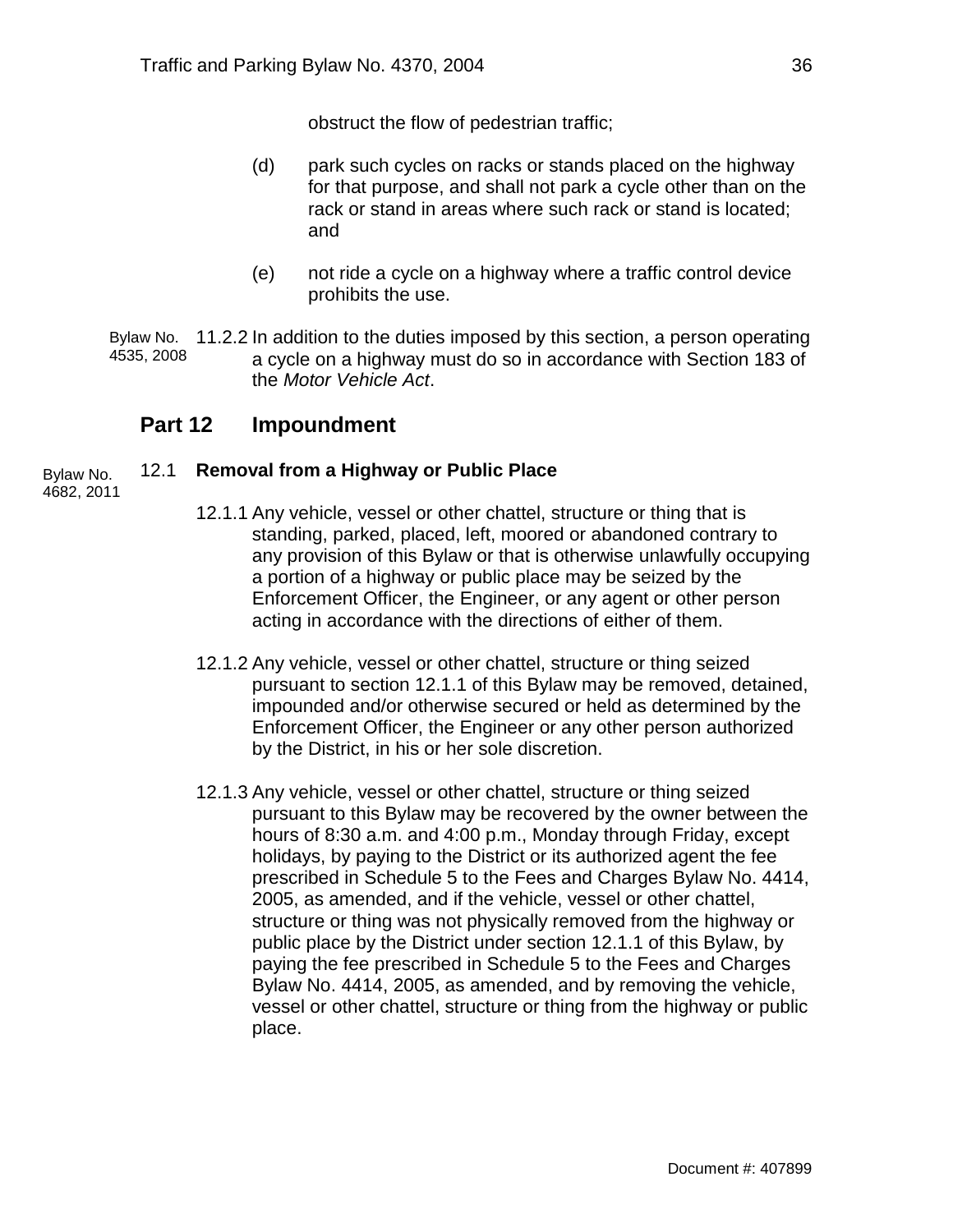#### 12.2 **Sale** Bylaw No.

4682, 2011

- 12.2.1 Subject to the *Community Charter*, if a vehicle, vessel or other chattel, structure or thing is seized pursuant to this Bylaw and not recovered by its owner as set forth herein within 30 days following the date of seizure, the vehicle, vessel or other chattel, structure or thing may be sold by the Enforcement Officer or Engineer.
- 12.2.2 Despite any other provision of this Bylaw, if an item seized pursuant to section 12.1.1 is perishable, or has no market value or only nominal market value, the Manager of Purchasing may dispose of such item in any manner that he or she deems expedient.
- 12.2.3 Before selling a vehicle, vessel or other chattel, structure or thing at public auction under this section, the District must advertise the time and place of the proposed public auction in a newspaper circulating in the District, giving at least seven days notice of such proposed sale, and shall, in cases where a vehicle is intended to be sold and such vehicle is registered with the Registrar of Motor Vehicles, send written notice to the registered owner of the vehicle at the address shown on the records of the Registrar of Motor Vehicles, advising of the seizure, the sum payable to release the vehicle, and the date of proposed sale by public auction, if unclaimed.
- 12.2.4 The proceeds of sale by public auction must be applied first to the cost of the sale, second to the fees, cost and expenses of the District and/or its contractor involved in seizure, removal and/or storage, and the balance shall be held for the owner. If the balance remains unclaimed at the end of one year from the date of sale, such balance must be paid into the general revenue of the District.
- 12.2.5 No person shall prevent or attempt to prevent or interfere with the seizure, removal, detaining or impounding of any vehicle, vessel, chattel, structure or thing by the District under this section.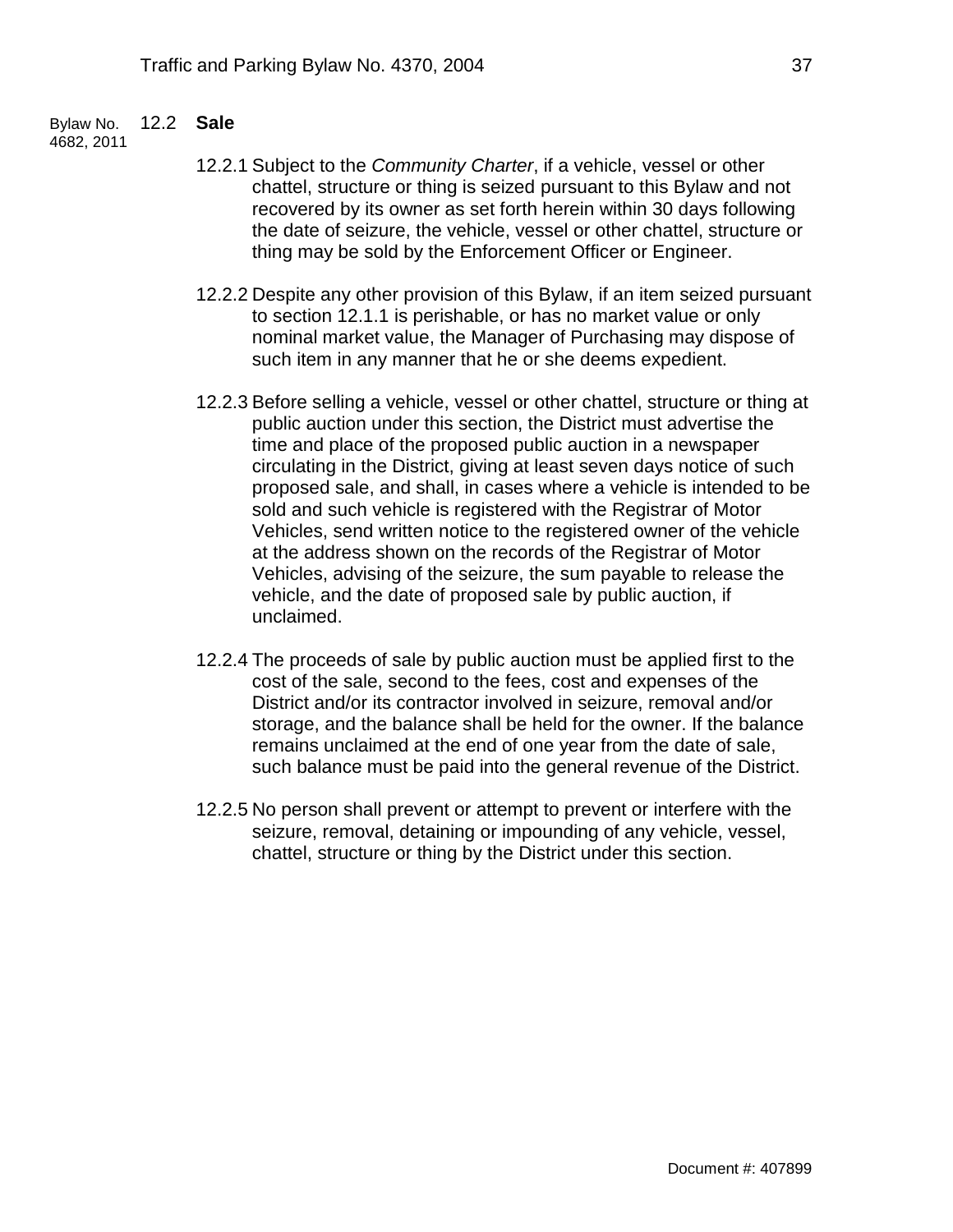## **Part 13 Commercial Vehicle Decals and Licences**

- 13.1 The District is hereby declared to be a participating municipality with respect to the licencing of commercial vehicles and the provisions of Division 3 of Part 20 of the Act apply.
- 13.2 No commercial vehicle shall be used or operated on any highway in the municipality unless there is displayed upon the commercial vehicle a valid decal issued for the commercial vehicle in accordance with Division 3 of Part 20 of the Act and with this Bylaw.
- 13.3 The owner of every commercial vehicle shall, before it is used or operated on any highway in the municipality, cause the vehicle to be licenced or registered with the Licence Inspector and a decal obtained pursuant to the Act and this Bylaw.
- 13.4 The application for a licence and decal shall be in a form provided by the Licence Inspector and shall be signed by the owner or his duly authorized agent.
- 13.5 The applicant must submit the form, together with the registration card for the vehicle and any payment of a fee as set out in Schedule 5 of the Fees and Charges Bylaw No. 4414, 2005, to the Licence Inspector. Bylaw No. 4535, 2008
	- 13.6 All fees collected by the Licence Inspector under this Bylaw and in accordance with Division 3 of Part 20 of the Act shall be paid forthwith to the Director of Finance of the municipality who shall deal with the said fees in the manner provided by the Act.
	- 13.7 Upon receipt of the application for a licence and upon being satisfied that the prescribed fee as set out in Schedule A has been paid, the Licence Inspector shall issue a decal and endorse on the registration card:

13.7.1 the number of the decal;

13.7.2 the date of issuance; and

13.7.3 the fee paid.

- 13.8 Where a person ceases to own a vehicle licenced and authorized to carry a decal, the registration and the decal for that vehicle, is deemed to be cancelled and the new owner shall apply to the Licence Inspector for the transfer of the decal.
- 13.9 Where a vehicle's decal is lost, stolen, destroyed or becomes illegible or mutilated, the owner of the vehicle, or his agent, may apply to the Licence Bylaw No. 4535, 2008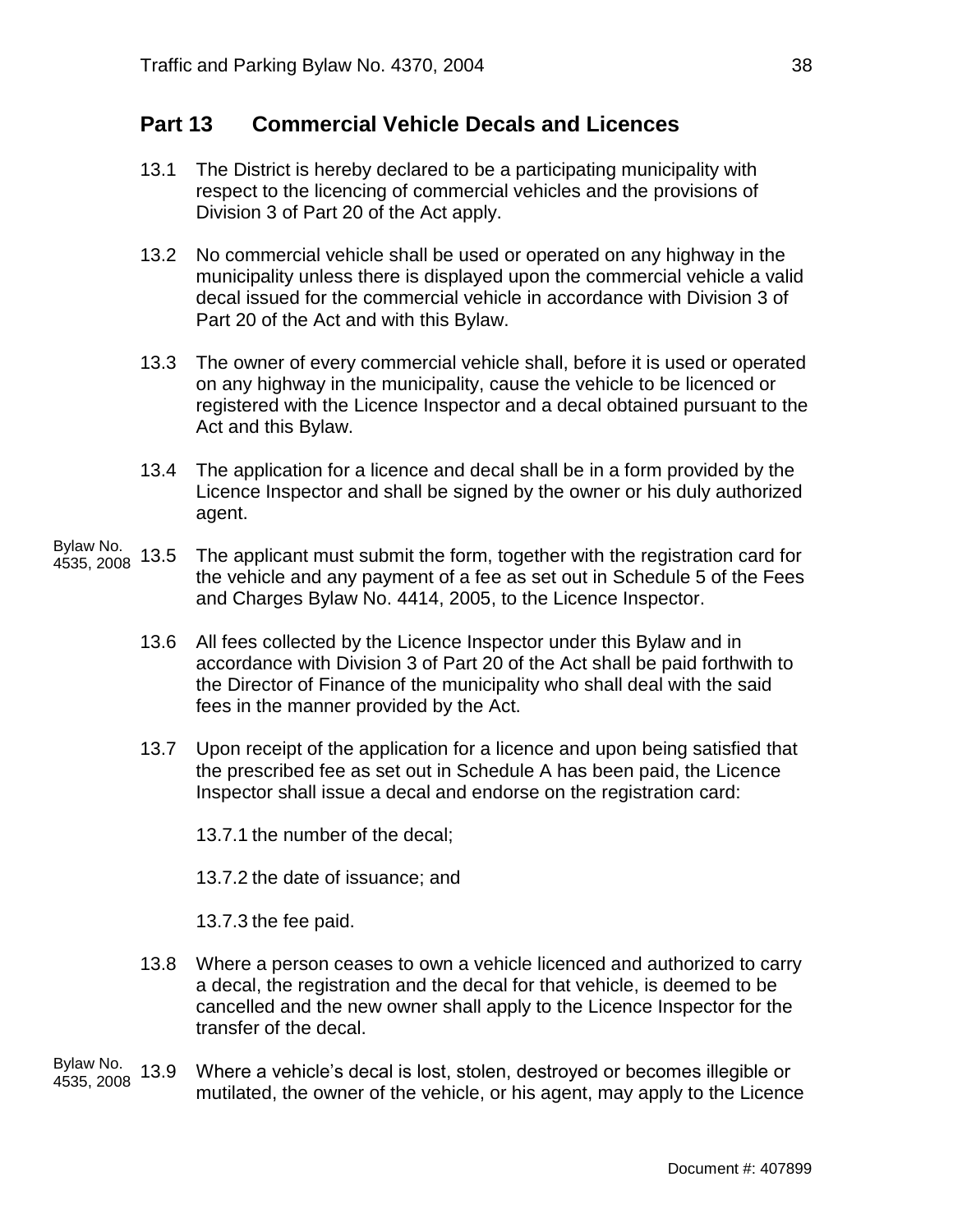Inspector for a replacement decal for the fee set out in Schedule 5 of the Fees and Charges Bylaw No. 4414, 2005.

# **Part 14 Offence and Penalty**

- 14.1 Every person who violates a provision of this Bylaw, or who consents, allows or permits an act or thing to be done in violation of a provision of this Bylaw, or who neglects to or refrains from doing anything required to be done by a provision of this Bylaw, is guilty of an offence and is liable to the penalties imposed under this Bylaw, and is guilty of a separate offence each day that a violation continues to exist.
- Bylaw No. 14.2 Every person who contravenes any of the provisions of this bylaw commits an offence punishable upon summary conviction and is liable to a fine of not more than \$10,000.00, or to imprisonment for not more than six months, or to both. Each day that an offence continues shall constitute a separate offence. 4516, 2007
	- 14.3 If a driver has parked a vehicle in a parking space in violation of the provisions of this Bylaw, a separate offence shall be deemed to be committed upon the expiry of each period of time during which the vehicle could have been lawfully parked as indicated by a traffic control device.

## **Schedules**

Schedule A – Schedule of Permit Fees Schedule B – Schedule of Heavy Vehicle Restricted Routes Schedule C – Heavy Vehicle Sign

READ A FIRST TIME on April 19, 2004

READ A SECOND TIME on April 19, 2004

READ A THIRD TIME on April 19, 2004

ADOPTED by the Council on April 26, 2004

Mayor

Municipal Clerk

\_\_\_\_\_\_\_\_\_\_\_\_\_\_\_\_\_\_\_\_\_\_\_\_\_\_\_\_\_\_

\_\_\_\_\_\_\_\_\_\_\_\_\_\_\_\_\_\_\_\_\_\_\_\_\_\_\_\_\_\_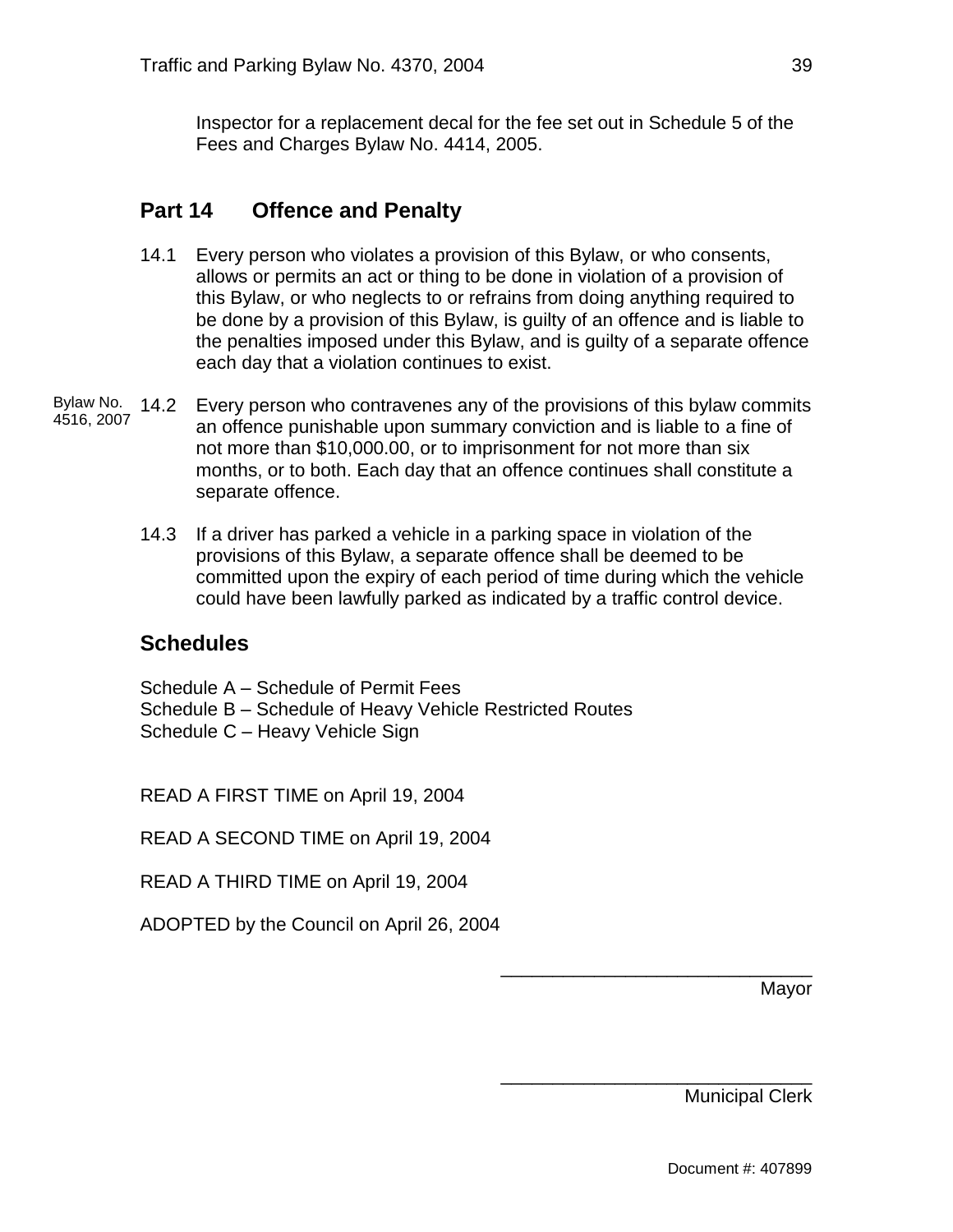# **Schedule A to Traffic and Parking Bylaw No. 4370, 2004**

(Updated by Traffic and Parking Bylaw No. 4370, 2004, Amendment Bylaw No. 4702, 2011)

# Schedule of Permit Fees

| <b>Description</b>                               | <b>Section</b> | Fee      |
|--------------------------------------------------|----------------|----------|
|                                                  |                |          |
| Permit for recreational vehicle, trailer or boat | 7.2.3          | \$100.00 |
| Permit for residential parking                   | 7.5.3          | \$10.00  |
| Permit for guest parking                         | 7.5.4          | \$10.00  |
| Temporary No Parking Zones and Permits           | 7.6.1          | \$10.00  |
| Permit for procession                            | 8.13.4         | \$100.00 |
| Removal of vehicles, chattel or structures fee   | 12.1.3         | \$100.00 |
| <b>Heavy Vehicles Prohibited Downhill Sign</b>   | 8.16.5         | \$125.00 |
| <b>Commercial decal</b>                          | 13.5           | \$100.00 |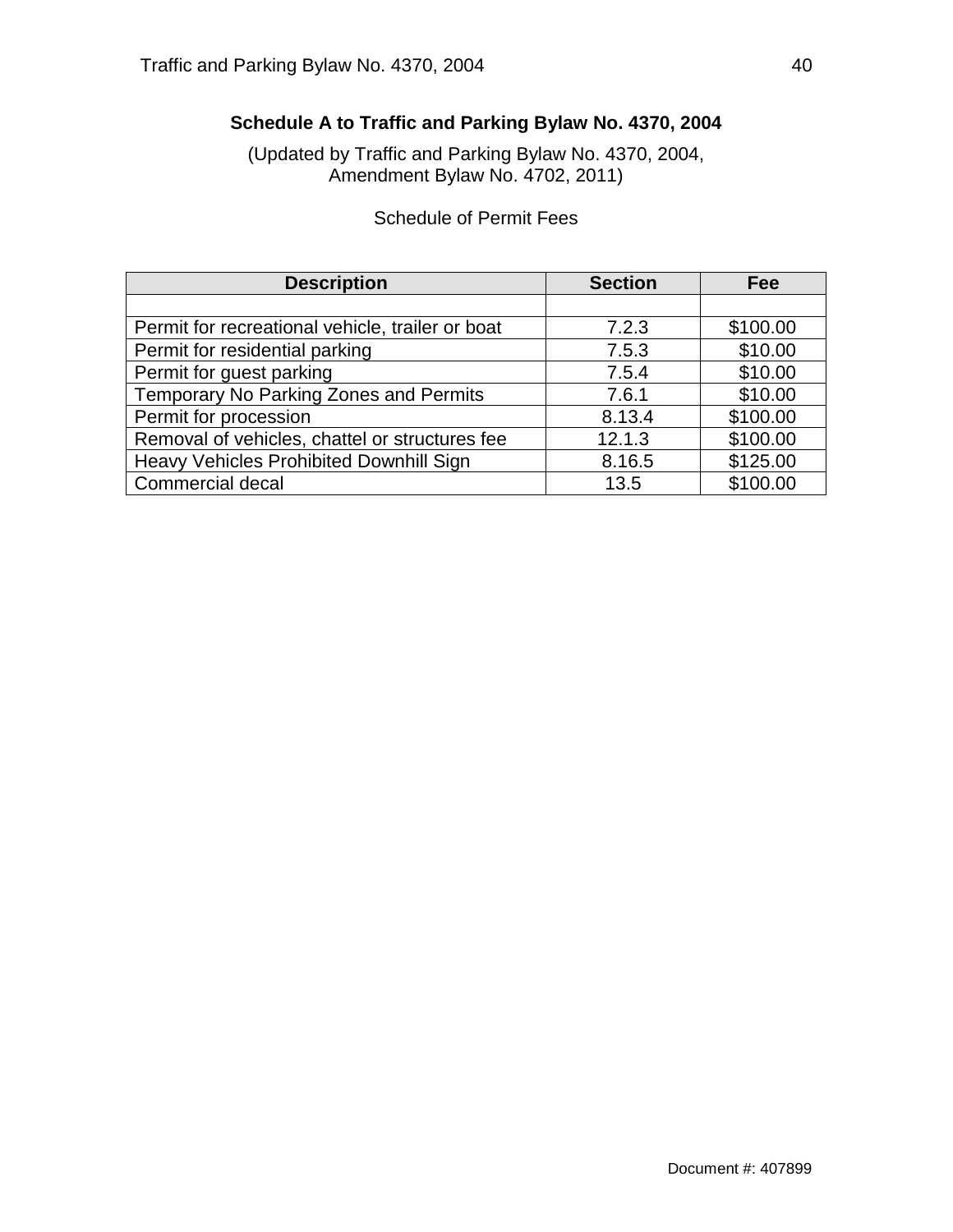### **Schedule B to Traffic and Parking Bylaw No. 4370, 2004**

(Updated by Traffic and Parking Bylaw No. 4370, 2004, Amendment Bylaw No. 4535, 2008)

### Schedule of Heavy Vehicle Prohibited Highways

This table lists the routes that are designated such that travel by heavy vehicles is not permitted in the directions noted.

| <b>Route</b>                                                                      |
|-----------------------------------------------------------------------------------|
|                                                                                   |
| 11 <sup>th</sup> Street southbound between Mathers Avenue and Marine Drive        |
| 12 <sup>th</sup> Street southbound between Lawson Avenue and Marine Drive         |
| 13 <sup>th</sup> Street southbound between Mathers Avenue and Duchess Avenue      |
| 14th Street southbound between Mathers Avenue and Fulton Avenue                   |
| 15th Street southbound between Upper Levels Highway and Fulton Avenue             |
| 16th Street southbound between Inglewood Avenue and Fulton Avenue                 |
| 17th Street southbound between Queens Avenue and Ottawa Avenue                    |
| 17th Street southbound between Inglewood Avenue and Fulton Avenue                 |
| 19th Street southbound between Queens Avenue and Palmerston Avenue                |
| 20 <sup>th</sup> Street southbound between Mathers Avenue and Fulton Avenue       |
| 21 <sup>st</sup> Street southbound between Upper Levels Highway and Fulton Avenue |
| 22 <sup>nd</sup> Street southbound between Upper Levels Highway and Marine Drive  |
| 23 <sup>rd</sup> Street southbound between Ottawa Avenue and Marine Drive         |
| 24 <sup>th</sup> Street southbound between Palmerston Avenue and Haywood Avenue   |
| 25 <sup>th</sup> Street southbound between Palmerston Avenue and Haywood Avenue   |
| 26th Street southbound between Queens Avenue and Haywood Avenue                   |
| 27th Street southbound between Queens Avenue and Haywood Avenue                   |
| 29th Street southbound between Rosebery Avenue and Marine Drive                   |
| 30 <sup>th</sup> Street southbound between Rosebery Avenue and Marine Drive       |
| 31 <sup>st</sup> Street southbound between Mathers Avenue and Marine Drive        |
| Anderson Crescent (700 Block) westbound                                           |
| Bayridge Avenue eastbound between Ripple Road and Sharon Drive                    |
| Bayridge Avenue southbound between Southridge Avenue and Sharon Drive             |
| Burkehill Road southbound between Ripple Place and Rose Crescent                  |
| Caulfield Drive eastbound between Pinetree Crescent and Willow Creek              |
| Eagleridge Drive southbound                                                       |
| Headland Drive southbound between Pinetree Crescent and Keith Road                |
| <b>Highland Drive southbound</b>                                                  |
| Inglewood Avenue (700 Block) westbound                                            |
| Keith Road (700 Block) westbound                                                  |
| Keith Road southbound between Willow Creek Road and Marine Drive                  |
| Nelson Avenue northbound between Marine Drive and Chatham Street (Bylaw           |
| 4535, 2008)                                                                       |
| Orchard Way southbound south of Queens Avenue                                     |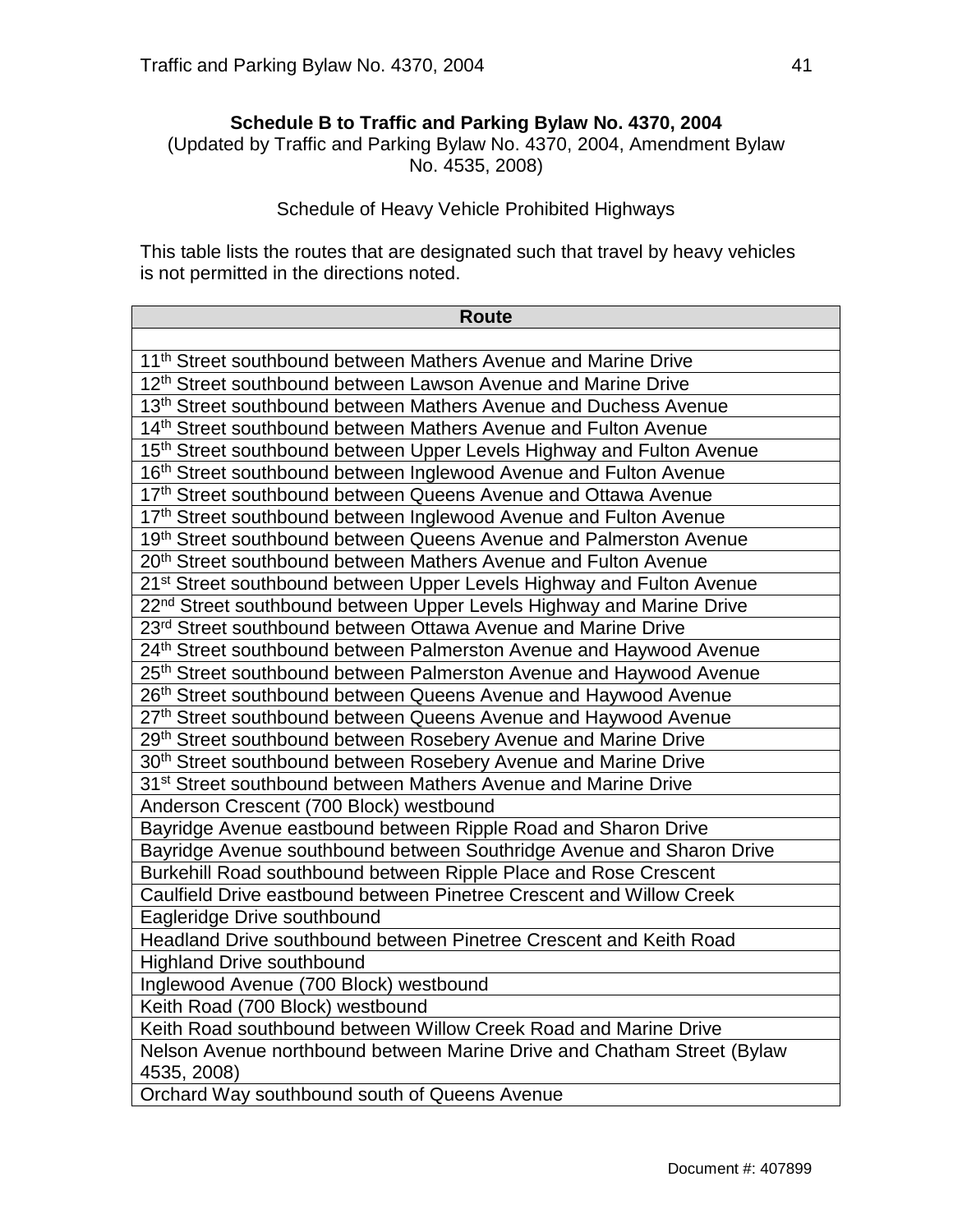Queens Avenue westbound west of 26<sup>th</sup>

Ripple Road southbound between Westridge Avenue and Bayridge Avenue

Ripple Place southbound between Ripple Road and Burkehill Road

Rockridge Road southbound

Rutland Road southbound

Sharon Drive southbound

Sinclair Street southbound between Inglewood Avenue and Fulton Avenue

Thompson Crescent southbound between Westmount Road and Mathers Avenue Westmount Road eastbound

Westport Road northbound between Westwood Drive and Marine Drive

Willow Creek Road southbound